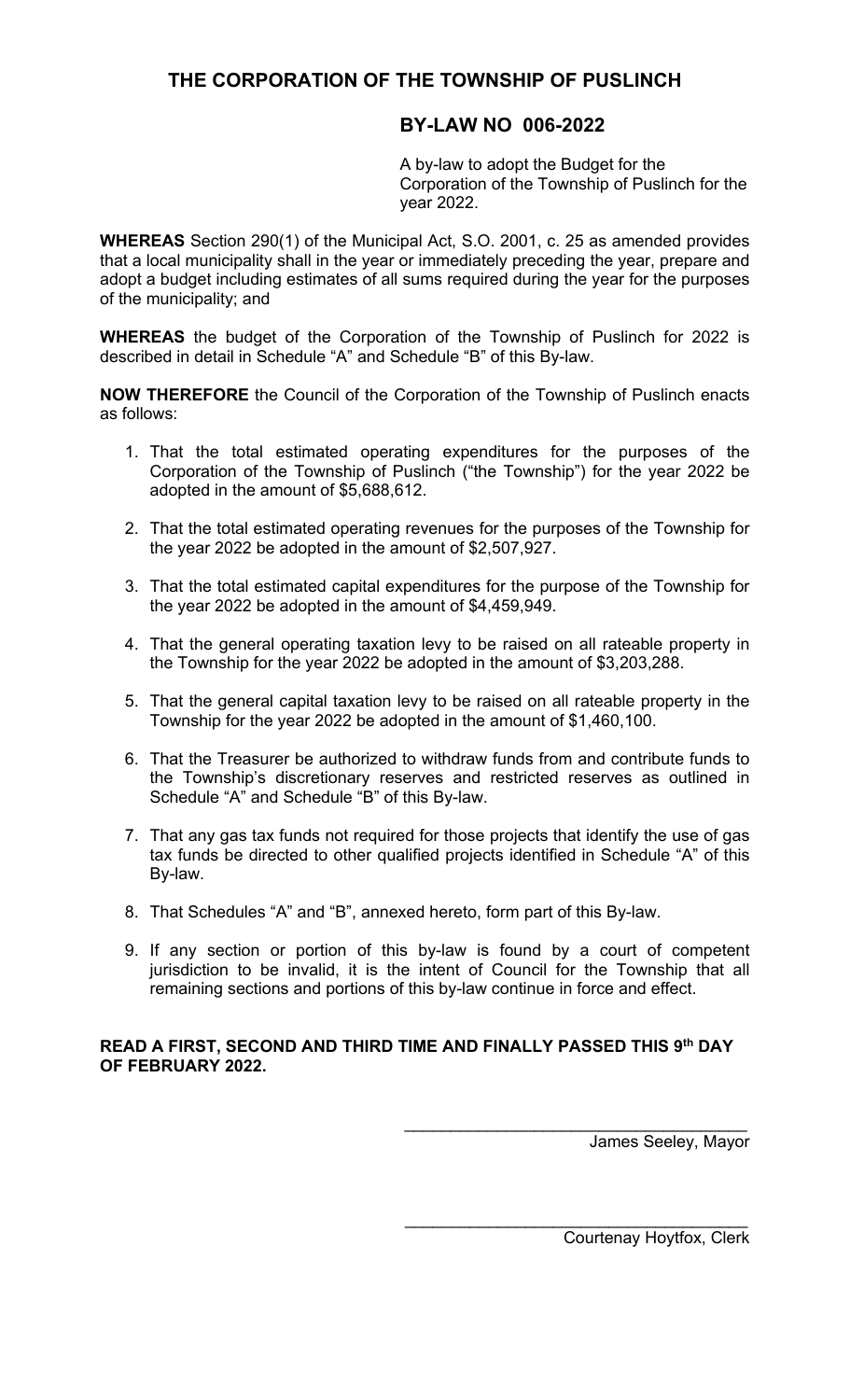| <b>Project Cost</b>       |                         |                                                                |                             | Funding<br><b>Type</b> |             |                    |                                       |             |
|---------------------------|-------------------------|----------------------------------------------------------------|-----------------------------|------------------------|-------------|--------------------|---------------------------------------|-------------|
| <b>Service</b>            | Department              | <b>Capital Project</b>                                         | Classification              | Grant                  | Levy        | y Reserves eserves | Discretionar Restricted_R Grand Total |             |
| <b>Building</b>           |                         |                                                                |                             |                        |             |                    |                                       |             |
|                           | <b>Building</b>         |                                                                |                             |                        |             |                    |                                       |             |
|                           |                         | <b>Septic Reinspections</b>                                    | Study/Plan                  |                        |             | \$15,000           |                                       | \$15,000    |
|                           |                         |                                                                |                             |                        |             |                    |                                       |             |
| <b>Fire and Rescue</b>    |                         |                                                                |                             |                        |             |                    |                                       |             |
|                           | Fire and Rescue         |                                                                |                             |                        |             |                    |                                       |             |
|                           |                         | Structural Firefighter Gear                                    | Asset Management            |                        |             | \$8,072            |                                       | \$8,072     |
|                           |                         | Radio System Update                                            | Asset Management            |                        |             | \$48,235           |                                       | \$48,235    |
| <b>General Government</b> |                         |                                                                |                             |                        |             |                    |                                       |             |
|                           | Corporate               |                                                                |                             |                        |             |                    |                                       |             |
|                           |                         | Asset Management                                               | <b>Reserve Contribution</b> |                        | \$1,212,300 |                    |                                       | \$1,212,300 |
|                           |                         | Computer Equipment - 4002                                      | Asset Management            |                        |             | \$9,565            |                                       | \$9,565     |
|                           |                         | Computer Equipment - 4002 - New Term of Council                | Asset Management            |                        |             | \$11,957           |                                       | \$11,957    |
|                           |                         | <b>Corporate Information Technology</b>                        | <b>Reserve Contribution</b> |                        | \$10,000    |                    |                                       | \$10,000    |
|                           |                         | County Road Diet through Aberfoyle Peer Review                 | Study/Plan                  |                        | \$20,000    |                    |                                       | \$20,000    |
|                           |                         | County of Wellington Study on Additional Employment Study/Plan |                             | \$25,000               | \$5,000     |                    |                                       | \$30,000    |
|                           |                         | Lands in the Township of Puslinch                              |                             |                        |             |                    |                                       |             |
|                           |                         | 401 and Highway 6 Project Review of Hotspots                   | Study/Plan                  |                        | \$5,000     |                    |                                       | \$5,000     |
|                           |                         |                                                                |                             |                        |             |                    |                                       |             |
|                           | <b>Municipal Office</b> |                                                                |                             |                        |             |                    |                                       |             |
|                           |                         | Convert Lighting to LED and Install Motion Sensors             | Asset Management            |                        |             | \$17,420           |                                       | \$17,420    |
|                           |                         | Power Distribution Equipment (feeders, panels, main            | <b>Asset Management</b>     |                        |             | \$20,000           |                                       | \$20,000    |
|                           |                         | disconnect switch) - Asset No. 21MC                            |                             |                        |             |                    |                                       |             |
|                           |                         | Window and Door Replacement Program and Air                    | <b>Asset Management</b>     |                        |             | \$100,000          |                                       | \$100,000   |
|                           |                         | Curtain on Front Doors - Asset No. 46MC                        |                             |                        |             |                    |                                       |             |
|                           |                         | Municipal Office HVAC Upgrades - Asset No. 59MC                | Asset Management            |                        |             | \$124,056          |                                       | \$124,056   |
|                           |                         | Accessible Washroom Upgrades - Asset No. 59MC                  | Asset Management            | \$68,311               |             | \$31,689           |                                       | \$100,000   |
|                           |                         | Municipal Office Design, Renovation and Addition               | Asset Management            |                        |             | \$0                |                                       | \$0         |
|                           |                         |                                                                |                             |                        |             |                    |                                       |             |
| Parks and Recreation      |                         |                                                                |                             |                        |             |                    |                                       |             |
|                           | ORC                     |                                                                |                             |                        |             |                    |                                       |             |
|                           |                         | Convert Lighting to LED                                        | Asset Management            |                        |             | \$15,000           |                                       | \$15,000    |
|                           |                         |                                                                |                             |                        |             |                    |                                       |             |
|                           | Parks                   |                                                                |                             |                        |             |                    |                                       |             |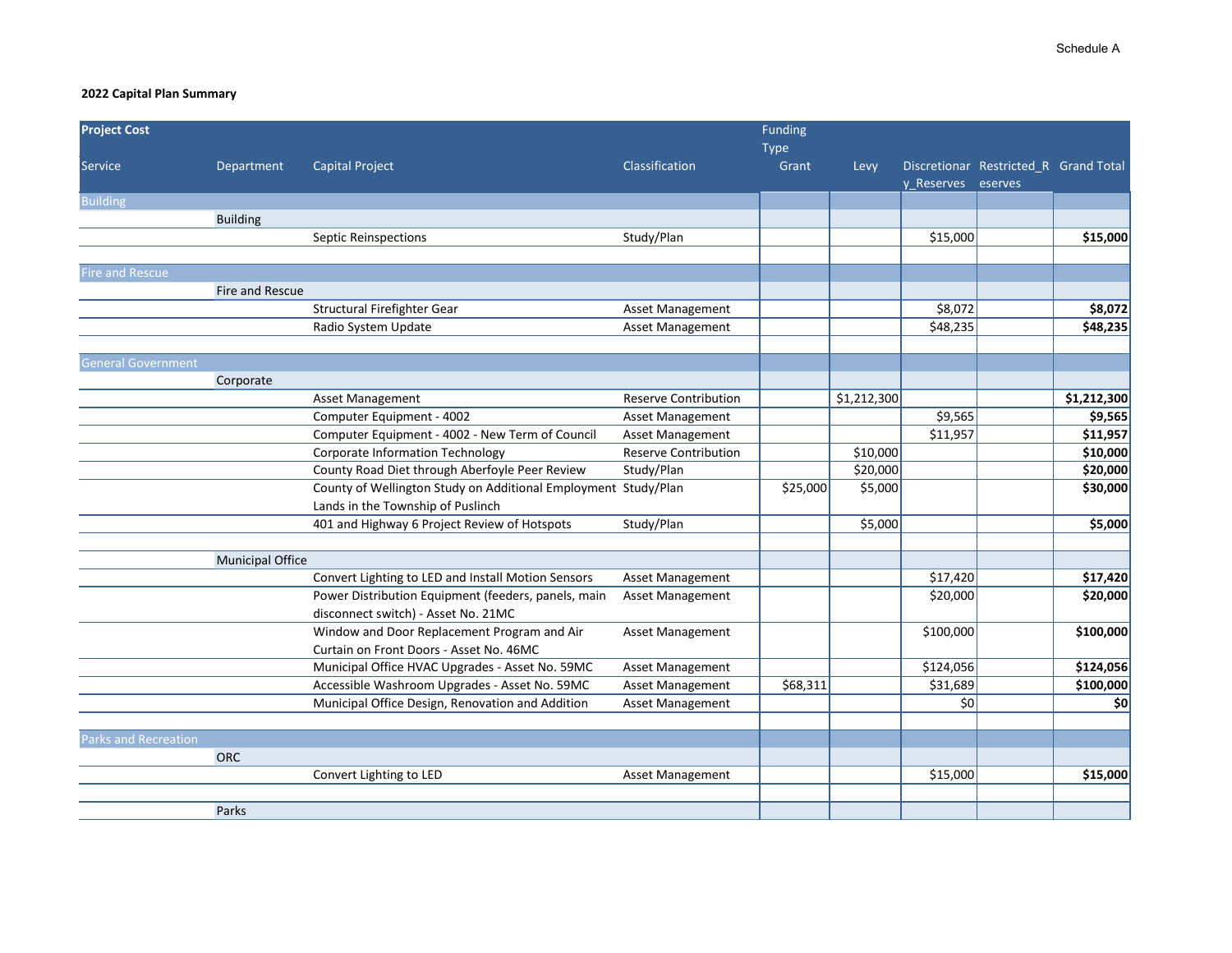| <b>Project Cost</b> |                     |                                                                                                                                                     |                             | Funding<br><b>Type</b> |                         |                                                             |           |             |
|---------------------|---------------------|-----------------------------------------------------------------------------------------------------------------------------------------------------|-----------------------------|------------------------|-------------------------|-------------------------------------------------------------|-----------|-------------|
| <b>Service</b>      | Department          | <b>Capital Project</b>                                                                                                                              | Classification              | Grant                  | Levy                    | Discretionar Restricted_R Grand Total<br>y Reserves eserves |           |             |
|                     |                     | Replacement of Morriston Meadows Bleachers and 6                                                                                                    | <b>Asset Management</b>     |                        |                         | \$20,000                                                    |           | \$20,000    |
|                     |                     | Seat High Bleachers - Asset No. 3046, 3052 and 3053                                                                                                 |                             |                        |                         |                                                             |           |             |
|                     |                     | Puslinch Community Centre Park Renovation and<br>Upgrade - Phase 2                                                                                  | <b>New Asset</b>            | \$370,128              |                         |                                                             | \$120,978 | \$491,106   |
|                     | <b>PCC</b>          |                                                                                                                                                     |                             |                        |                         |                                                             |           |             |
|                     |                     | Convert Lighting to LED                                                                                                                             | Asset Management            |                        |                         | \$10,000                                                    |           | \$10,000    |
|                     |                     | Roof Inspection                                                                                                                                     | Asset Management            |                        |                         | \$5,000                                                     |           | \$5,000     |
| <b>Public Works</b> |                     |                                                                                                                                                     |                             |                        |                         |                                                             |           |             |
|                     | <b>Public Works</b> |                                                                                                                                                     |                             |                        |                         |                                                             |           |             |
|                     |                     | Bridge and Culvert Inspections-2023                                                                                                                 | Study/Plan                  |                        |                         | \$7,500                                                     |           | \$7,500     |
|                     |                     | Leslie Road West - Watson Road South to Bridge 5<br>(Mountsberg) - Asset No. 22                                                                     | <b>Asset Management</b>     |                        |                         | \$17,280                                                    | \$2,720   | \$20,000    |
|                     |                     | Kerr Crescent - Stormwater Management Facility -<br>Asset No. 12004                                                                                 | <b>Asset Management</b>     |                        |                         | \$408,938                                                   |           | \$408,938   |
|                     |                     | Carroll Pond & Lesic Jassal Municipal Drain - Closed<br>Circuit Television Inspection - Asset No. 12009 (Cell 1),<br>12010 (Cell 2), 12011 (Cell 3) | Study/Plan                  |                        |                         | \$9,000                                                     |           | \$9,000     |
|                     |                     | Gilmour Culvert - Asset No. 2009                                                                                                                    | <b>Asset Management</b>     | \$68,262               |                         |                                                             | \$561,738 | \$630,000   |
|                     |                     | Carriage Lane - Stormwater Management Facility -<br>Asset No. 12007                                                                                 | <b>Asset Management</b>     |                        |                         | \$165,000                                                   |           | \$165,000   |
|                     |                     | Little's Bridge - Asset No. 1003                                                                                                                    | Asset Management            |                        |                         | \$21,600                                                    | \$3,400   | \$25,000    |
|                     |                     | Gravel Roads Improvement                                                                                                                            | <b>Reserve Contribution</b> |                        | \$207,800               |                                                             |           | \$207,800   |
|                     |                     | Concession 1 Culvert - Asset No. 1006                                                                                                               | Asset Management            |                        |                         | \$14,000                                                    |           | \$14,000    |
|                     |                     | Concession 7 Paving - Asset No. 114                                                                                                                 | New Asset                   | \$263,000              |                         | \$255,400                                                   | \$81,600  | \$600,000   |
|                     |                     | Roadside Mower for Grader 502 - Asset No. XXX                                                                                                       | <b>New Asset</b>            |                        |                         |                                                             | \$100,000 | \$100,000   |
| <b>Grand Total</b>  |                     |                                                                                                                                                     |                             |                        | $$794,701$ $$1,460,100$ | \$1,334,712                                                 | \$870,436 | \$4,459,949 |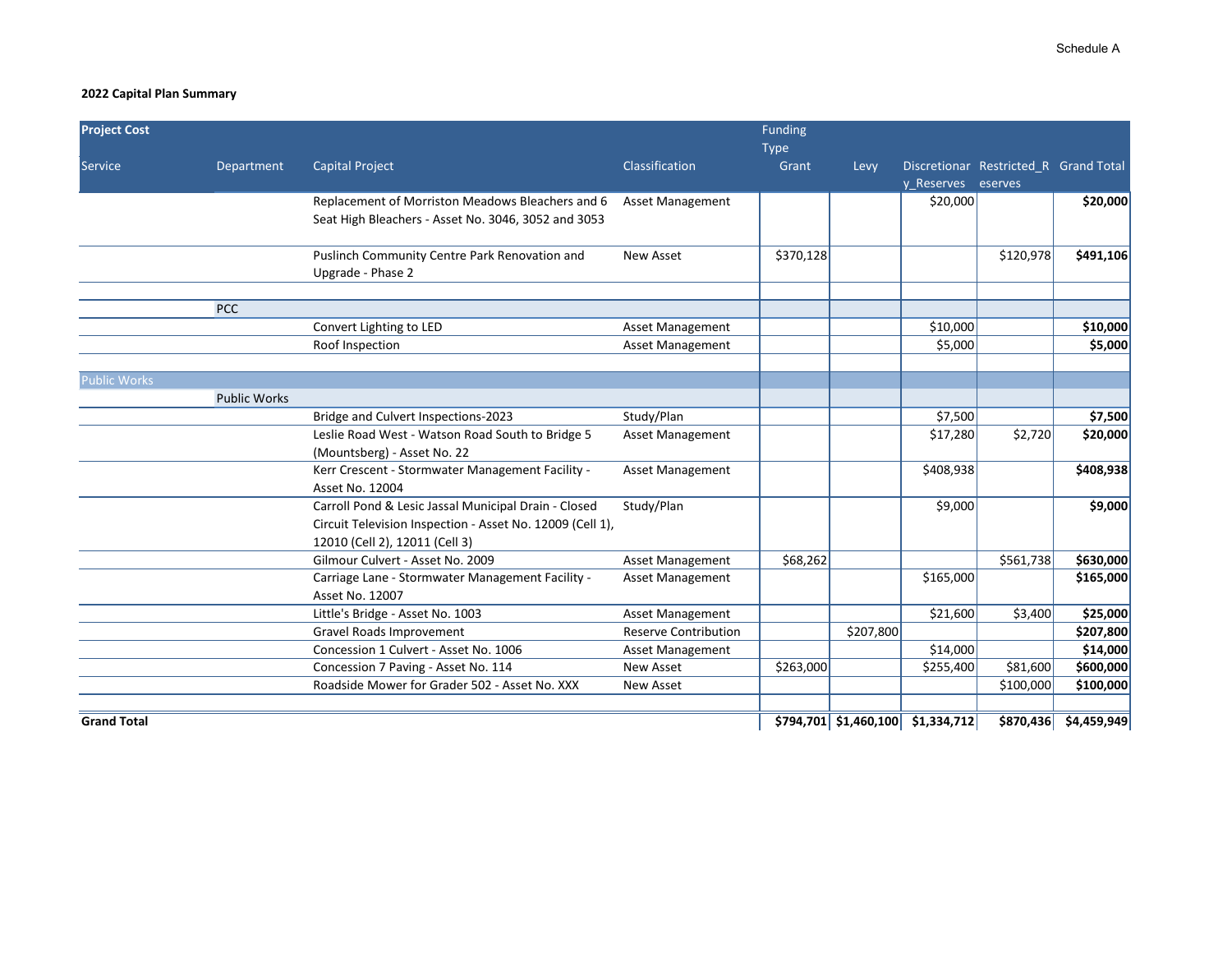| <b>Project Cost</b>       |                 |                                                                                                                                             |                             | Funding<br><b>Type</b> |             |                         |                                      |             |
|---------------------------|-----------------|---------------------------------------------------------------------------------------------------------------------------------------------|-----------------------------|------------------------|-------------|-------------------------|--------------------------------------|-------------|
| Service                   | Department      | <b>Capital Project</b>                                                                                                                      | Classification              | Grant                  | Levy        | ry_Reserve eserves<br>S | Discretiona Restricted_R Grand Total |             |
| <b>Fire and Rescue</b>    |                 |                                                                                                                                             |                             |                        |             |                         |                                      |             |
|                           | Fire and Rescue |                                                                                                                                             |                             |                        |             |                         |                                      |             |
|                           |                 | Structural Firefighter Gear                                                                                                                 | Asset Management            |                        |             | \$2,691                 |                                      | \$2,691     |
|                           |                 | Community Risk Assessment -                                                                                                                 | Study/Plan                  |                        | \$24,000    |                         | \$36,000                             | \$60,000    |
|                           |                 | Ontario Regulation 378/18                                                                                                                   |                             |                        |             |                         |                                      |             |
|                           |                 |                                                                                                                                             |                             |                        |             |                         |                                      |             |
| <b>General Government</b> |                 |                                                                                                                                             |                             |                        |             |                         |                                      |             |
|                           | Corporate       |                                                                                                                                             |                             |                        |             |                         |                                      |             |
|                           |                 | Asset Management                                                                                                                            | Reserve Contribution        |                        | \$1,245,700 |                         |                                      | \$1,245,700 |
|                           |                 | Computer Equipment - 4002                                                                                                                   | Asset Management            |                        |             | \$10,000                |                                      | \$10,000    |
|                           |                 | <b>Corporate Information Technology</b>                                                                                                     | <b>Reserve Contribution</b> |                        | \$10,000    |                         |                                      | \$10,000    |
|                           |                 | Microsoft Office License Upgrades - Asset Management<br>4002                                                                                |                             |                        |             | \$20,000                |                                      | \$20,000    |
|                           |                 | 401 and Highway 6 Project Review Study/Plan<br>of Hotspots                                                                                  |                             |                        | \$20,000    |                         |                                      | \$20,000    |
|                           |                 |                                                                                                                                             |                             |                        |             |                         |                                      |             |
| Parks and Recreation      |                 |                                                                                                                                             |                             |                        |             |                         |                                      |             |
|                           | ORC             |                                                                                                                                             |                             |                        |             |                         |                                      |             |
|                           |                 | Rinkboard Replacement (Interior<br>and Exterior)                                                                                            | Asset Management            |                        |             | \$100,000               |                                      | \$100,000   |
|                           |                 |                                                                                                                                             |                             |                        |             |                         |                                      |             |
|                           | Parks           |                                                                                                                                             |                             |                        |             |                         |                                      |             |
|                           |                 | Replacement of Old Morriston 6<br>Seat Concrete Bleachers - Asset No.                                                                       | <b>Asset Management</b>     |                        |             | \$10,000                |                                      | \$10,000    |
|                           |                 | Parking Lot & Associated<br>Enhancements (curbing, entrance,<br>and additional lighting) at the<br><b>Puslinch Community Centre - Asset</b> | Asset Management            | \$51,000               |             |                         |                                      | \$51,000    |
|                           |                 | Playground area at Boreham Park<br>(also known as Arkell Park) - Asset                                                                      | Asset Management            | \$20,000               |             |                         | \$210,000                            | \$230,000   |
|                           |                 | Parking Lot & Associated<br>Enhancements (curbing, entrance,<br>and additional lighting) at the<br><b>Puslinch Community Centre - Asset</b> | Asset Management            |                        |             | \$249,000               |                                      | \$249,000   |
|                           | <b>PCC</b>      |                                                                                                                                             |                             |                        |             |                         |                                      |             |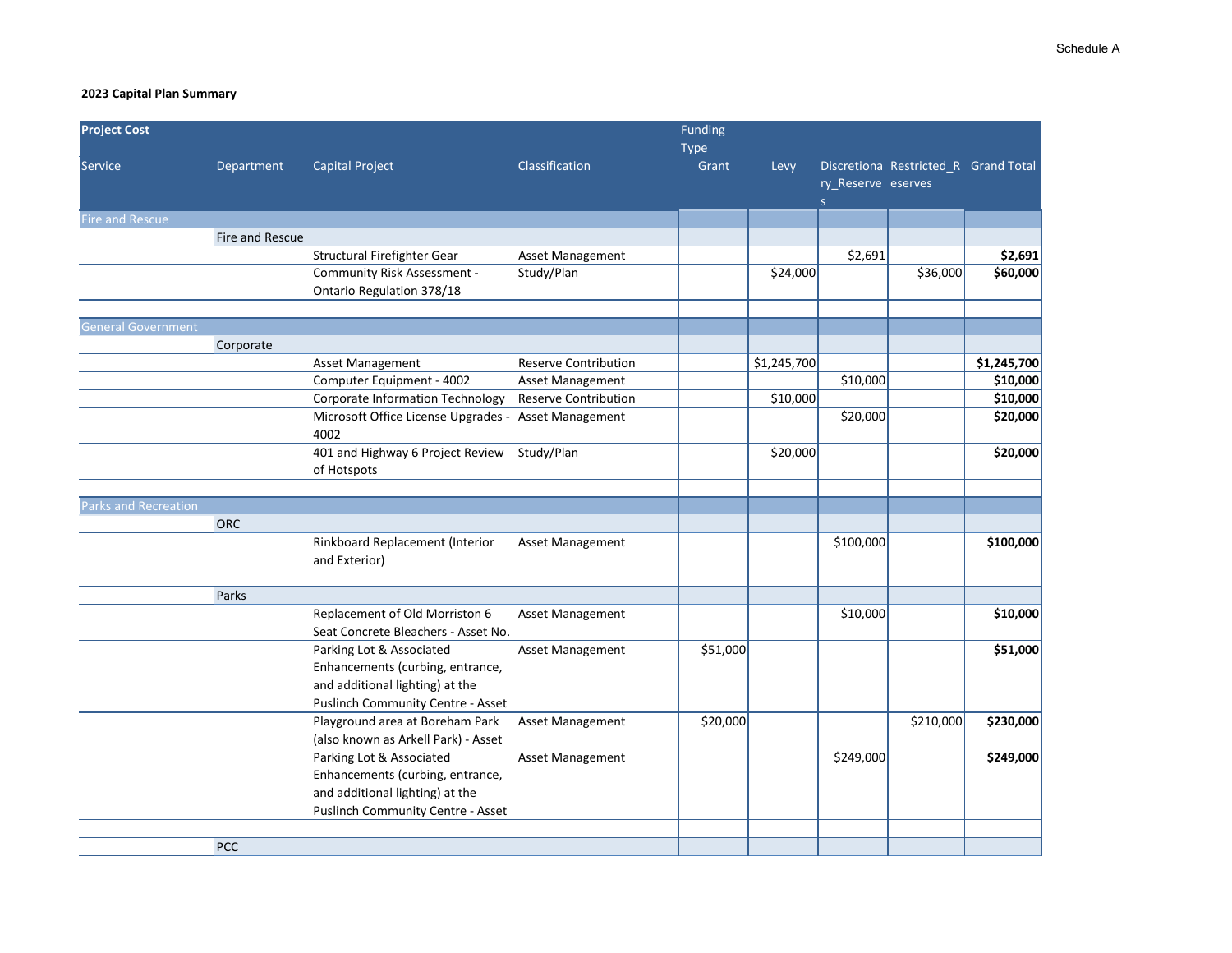| <b>Project Cost</b> |                     |                                                     |                         | Funding<br><b>Type</b> |         |                                    |                                      |           |
|---------------------|---------------------|-----------------------------------------------------|-------------------------|------------------------|---------|------------------------------------|--------------------------------------|-----------|
| <b>Service</b>      | Department          | <b>Capital Project</b>                              | Classification          | Grant                  | Levy    | ry_Reserve eserves<br>$\mathsf{S}$ | Discretiona Restricted R Grand Total |           |
|                     |                     | <b>Replacement of Ceiling</b>                       | <b>Asset Management</b> |                        |         | \$35,000                           |                                      | \$35,000  |
|                     |                     |                                                     |                         |                        |         |                                    |                                      |           |
| <b>Public Works</b> |                     |                                                     |                         |                        |         |                                    |                                      |           |
|                     | <b>Public Works</b> |                                                     |                         |                        |         |                                    |                                      |           |
|                     |                     | Bridge and Culvert Inspections-2023 Study/Plan      |                         |                        | \$7,500 |                                    |                                      | \$7,500   |
|                     |                     | Concession 7- Concession 2A to                      | <b>Asset Management</b> |                        |         | \$111,553                          | \$17,559                             | \$129,112 |
|                     |                     | Mason Road - Asset No. 115                          |                         |                        |         |                                    |                                      |           |
|                     |                     | Concession 7- Mason Road to                         | Asset Management        |                        |         | \$40,494                           | \$6,374                              | \$46,868  |
|                     |                     | McLean Road West - Asset No. 116                    |                         |                        |         |                                    |                                      |           |
|                     |                     | Leslie Road West - Watson Road                      | Asset Management        |                        |         | \$259,200                          | \$40,800                             | \$300,000 |
|                     |                     | South to Bridge 5 (Mountsberg) -                    |                         |                        |         |                                    |                                      |           |
|                     |                     | Bridlepath - Asset No. 204_Surface                  | Asset Management        |                        |         | \$145,374                          | \$22,883                             | \$168,258 |
|                     |                     | Single Axle Dump Truck-303 - Asset Asset Management |                         | \$20,000               |         | \$205,000                          |                                      | \$225,000 |
|                     |                     | No. 8017                                            |                         |                        |         |                                    |                                      |           |
|                     |                     | Leslie Road West - Mountsberg                       | Asset Management        |                        |         | \$119,823                          | \$18,861                             | \$138,684 |
|                     |                     | Bridge to Curve at Highway 401 -                    |                         |                        |         |                                    |                                      |           |
|                     |                     | Leslie Road West - Curve at                         | Asset Management        |                        |         | \$99,563                           | \$15,672                             | \$115,235 |
|                     |                     | Highway 401 to Puslinch-                            |                         |                        |         |                                    |                                      |           |
|                     |                     | Flamborough Townline - Asset No.                    |                         |                        |         |                                    |                                      |           |
|                     |                     | Little's Bridge - Asset No. 1003                    | Asset Management        | \$332,640              |         |                                    | \$52,360                             | \$385,000 |
|                     |                     | Bridlepath - Bridle Path Split to                   | <b>Asset Management</b> |                        |         | \$58,101                           | \$9,146                              | \$67,247  |
|                     |                     | Brock Road South - Asset No.                        |                         |                        |         |                                    |                                      |           |
|                     |                     | Winer Road - McLean Road to dead Asset Management   |                         |                        |         | \$210,053                          | \$33,064                             | \$243,117 |
|                     |                     | end. - Asset No. 212A and                           |                         |                        |         |                                    |                                      |           |
|                     |                     | 212B SURFACE                                        |                         |                        |         |                                    |                                      |           |
|                     |                     | Sideroad 10 North - Forestell Road                  | <b>Asset Management</b> |                        |         | \$101,637                          | \$15,998                             | \$117,635 |
|                     |                     | to Laird Road West - Asset No. 97                   |                         |                        |         |                                    |                                      |           |
|                     |                     | Puslinch-Flamborough Townline -                     | <b>Asset Management</b> |                        |         | \$29,519                           | \$4,647                              | \$34,166  |
|                     |                     | Leslie Road West to Township                        |                         |                        |         |                                    |                                      |           |
|                     |                     | Limits - Asset No. 148                              |                         |                        |         |                                    |                                      |           |
|                     |                     | Maltby Road East - Victoria Road                    | Asset Management        |                        |         | \$198,761                          | \$31,286                             | \$230,048 |
|                     |                     | South to Watson Road South -                        |                         |                        |         |                                    |                                      |           |
|                     |                     | Asset No. 63A and 63B                               |                         |                        |         |                                    |                                      |           |
|                     |                     | McRae Station Road - Watson Road Asset Management   |                         |                        |         | \$33,029                           | \$5,199                              | \$38,228  |
|                     |                     | South to Concession 14 East - Asset                 |                         |                        |         |                                    |                                      |           |
|                     |                     | No. 132                                             |                         |                        |         |                                    |                                      |           |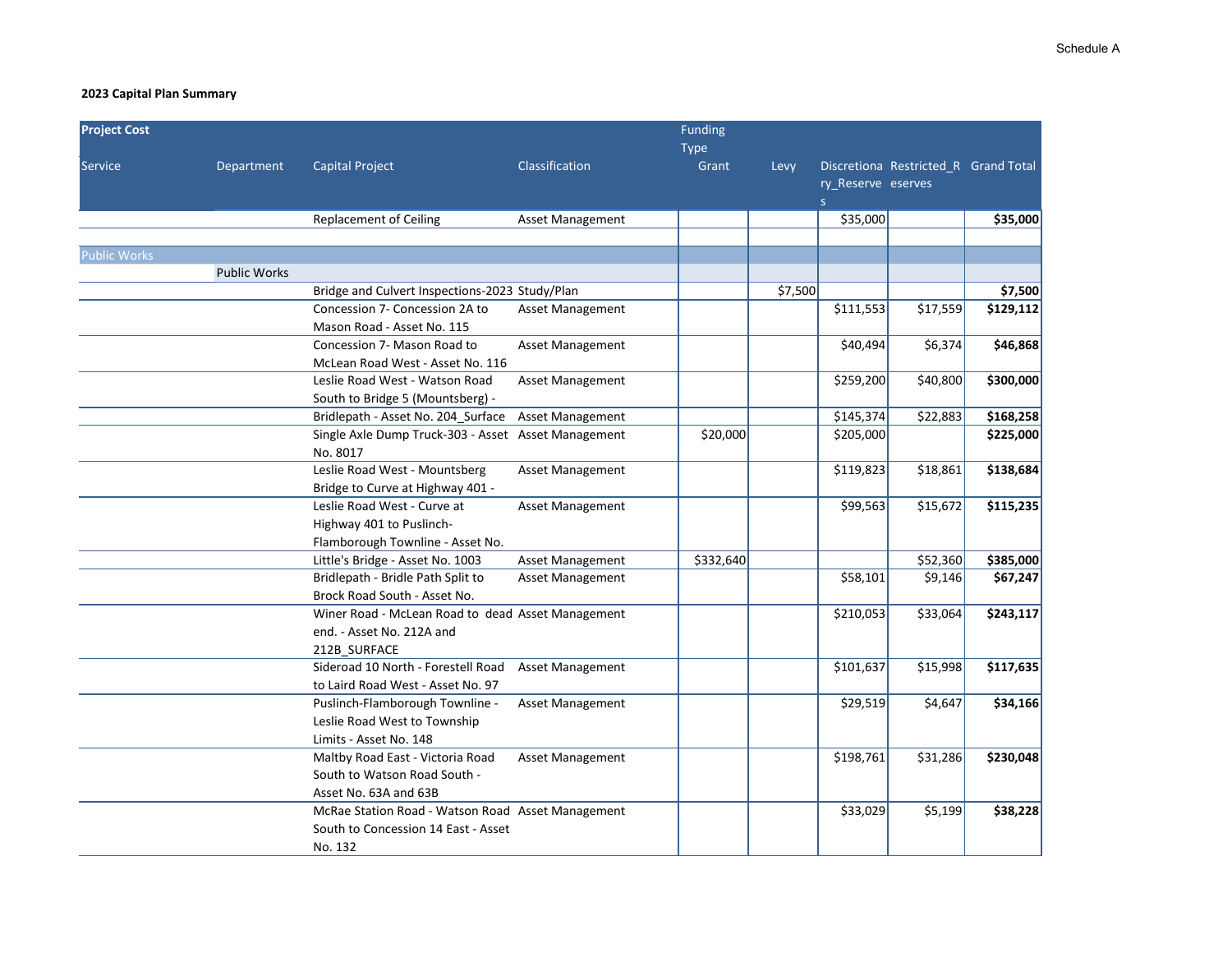| <b>Project Cost</b> |            |                                                                      |                             | Funding<br><b>Type</b> |           |                                        |                                      |             |
|---------------------|------------|----------------------------------------------------------------------|-----------------------------|------------------------|-----------|----------------------------------------|--------------------------------------|-------------|
| Service             | Department | <b>Capital Project</b>                                               | <b>Classification</b>       | Grant                  | Levy      | ry Reserve eserves                     | Discretiona Restricted R Grand Total |             |
|                     |            | Roszell Road - Forestell Road to<br>Townline Road - Asset No. 90 and | <b>Asset Management</b>     |                        |           |                                        | \$262,400                            | \$262,400   |
|                     |            | Townline Road - Roszell Road to<br>County Road 34 - Asset No. 88     | <b>Asset Management</b>     |                        |           | \$142,878                              | \$22,490                             | \$165,368   |
|                     |            | Storm Sewers - Geolocation of<br>catch basins                        | Study/Plan                  |                        | \$5,000   |                                        |                                      | \$5,000     |
|                     |            | Gravel Roads Improvement                                             | <b>Reserve Contribution</b> |                        | \$207,800 |                                        |                                      | \$207,800   |
| <b>Grand Total</b>  |            |                                                                      |                             |                        |           | $$423,640$$ $$1,520,000$$ $$2,181,677$ | \$804,739                            | \$4,930,056 |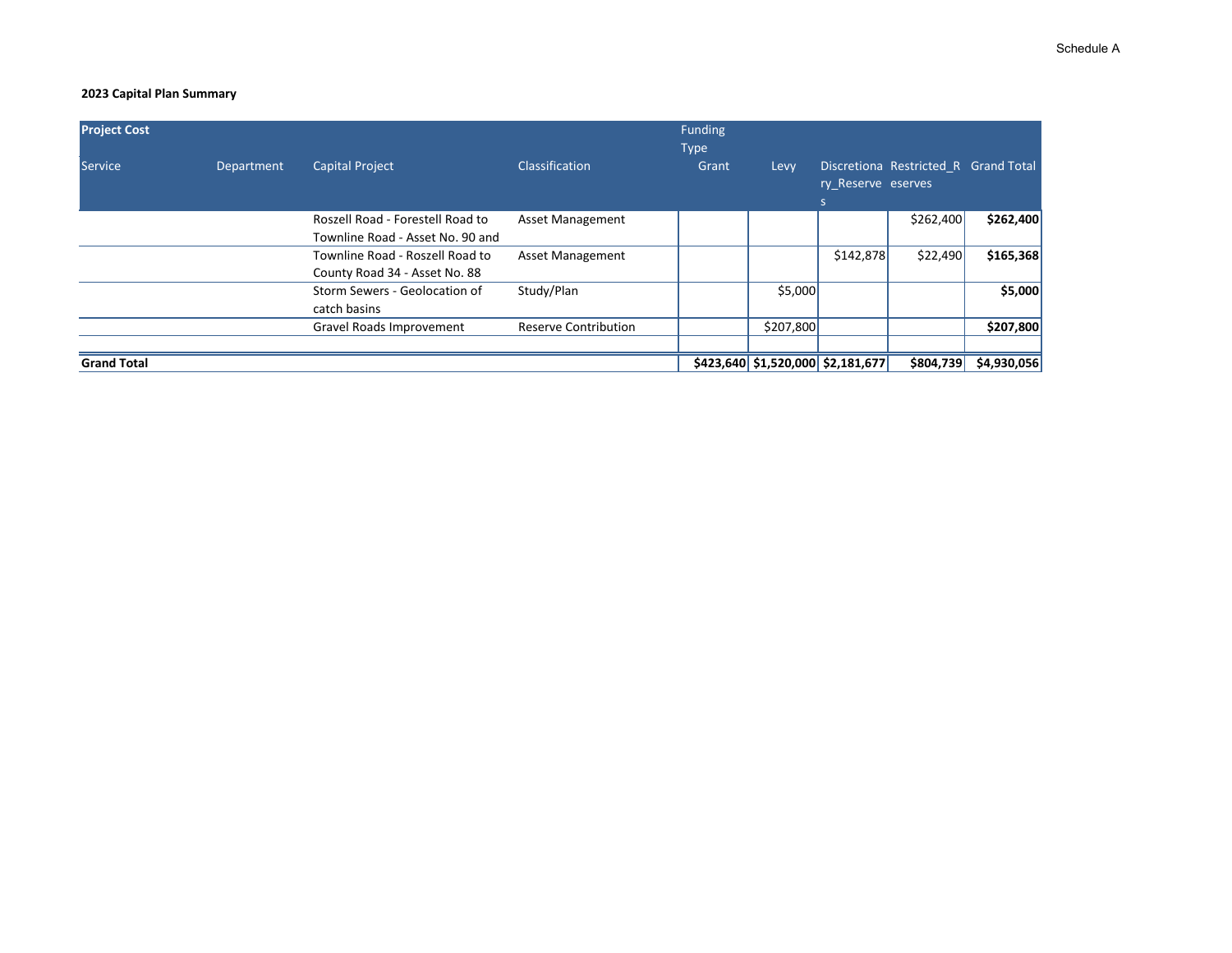| <b>Project Cost</b>         |                         |                                                                                       |                             | Funding       |             |                    |                                      |             |
|-----------------------------|-------------------------|---------------------------------------------------------------------------------------|-----------------------------|---------------|-------------|--------------------|--------------------------------------|-------------|
| Service                     | Department              | <b>Capital Project</b>                                                                | Classification              | Type<br>Grant | Levy        | ry_Reserve eserves | Discretiona Restricted_R Grand Total |             |
|                             |                         |                                                                                       |                             |               |             | S                  |                                      |             |
| <b>Building</b>             |                         |                                                                                       |                             |               |             |                    |                                      |             |
|                             | <b>Building</b>         |                                                                                       |                             |               |             |                    |                                      |             |
|                             |                         | Pickup Truck - Mid-Size - Asset No. 7005B                                             | Asset Management            |               |             | \$33,000           |                                      | \$33,000    |
|                             |                         |                                                                                       |                             |               |             |                    |                                      |             |
| <b>Fire and Rescue</b>      |                         |                                                                                       |                             |               |             |                    |                                      |             |
|                             | Fire and Rescue         |                                                                                       |                             |               |             |                    |                                      |             |
|                             |                         | Pickup Truck - Mid-Size - Asset No. 7005A                                             | Asset Management            | \$3,000       |             | \$20,000           |                                      | \$23,000    |
|                             |                         | Structural Firefighter Gear                                                           | Asset Management            |               |             | \$8,072            |                                      | \$8,072     |
|                             |                         |                                                                                       |                             |               |             |                    |                                      |             |
| <b>General Government</b>   |                         |                                                                                       |                             |               |             |                    |                                      |             |
|                             | Corporate               |                                                                                       |                             |               |             |                    |                                      |             |
|                             |                         | <b>Asset Management</b>                                                               | <b>Reserve Contribution</b> |               | \$1,219,584 |                    |                                      | \$1,219,584 |
|                             |                         | Server Replacement - 4001                                                             | Asset Management            |               |             | \$47,000           |                                      | \$47,000    |
|                             |                         | Computer Equipment - 4002                                                             | Asset Management            |               |             | \$10,000           |                                      | \$10,000    |
|                             |                         | <b>Corporate Information Technology</b>                                               | <b>Reserve Contribution</b> |               | \$10,000    |                    |                                      | \$10,000    |
|                             |                         |                                                                                       |                             |               |             |                    |                                      |             |
|                             | Finance                 |                                                                                       |                             |               |             |                    |                                      |             |
|                             |                         | 2024 Development Charges Background<br>Study                                          | Study/Plan                  |               | \$2,100     |                    | \$18,900                             | \$21,000    |
|                             |                         | Asset Management Plan and Policy Updates                                              | Study/Plan                  |               | \$8,776     |                    | \$1,224                              | \$10,000    |
|                             |                         |                                                                                       |                             |               |             |                    |                                      |             |
|                             | <b>Municipal Office</b> |                                                                                       |                             |               |             |                    |                                      |             |
|                             |                         | Gas Fired Infra-Red Heaters in Public Works Asset Management<br>Area - Asset No. 59MC |                             |               |             | \$6,000            |                                      | \$6,000     |
|                             |                         | UV Pure Water Treatment System - Asset No. Asset Management                           |                             |               |             | \$10,000           |                                      | \$10,000    |
|                             |                         | 59MC                                                                                  |                             |               |             |                    |                                      |             |
|                             |                         |                                                                                       |                             |               |             |                    |                                      |             |
| <b>Parks and Recreation</b> |                         |                                                                                       |                             |               |             |                    |                                      |             |
|                             | Parks                   |                                                                                       |                             |               |             |                    |                                      |             |
|                             |                         | Tree Program and Inspections                                                          | Study/Plan                  |               | \$6,000     |                    |                                      | \$6,000     |
|                             | <b>PCC</b>              |                                                                                       |                             |               |             |                    |                                      |             |
|                             |                         | Replacement of UV Pure Water Treatment<br>System - Asset No. 93PCC                    | <b>Asset Management</b>     |               |             | \$7,500            |                                      | \$7,500     |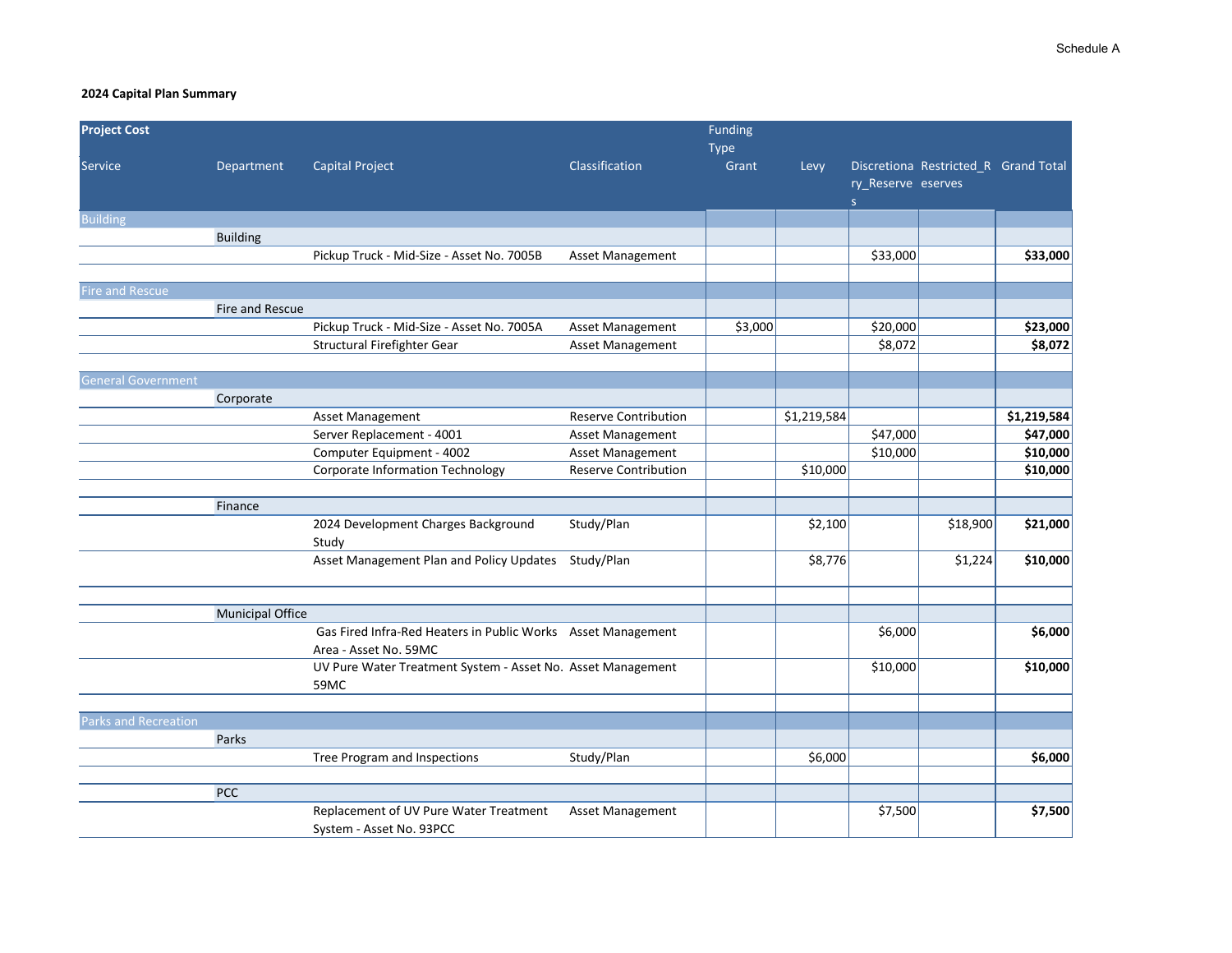| <b>Project Cost</b> |                     |                                                                                                                     |                         | <b>Funding</b>       |         |                          |                                      |           |
|---------------------|---------------------|---------------------------------------------------------------------------------------------------------------------|-------------------------|----------------------|---------|--------------------------|--------------------------------------|-----------|
| Service             | Department          | <b>Capital Project</b>                                                                                              | Classification          | <b>Type</b><br>Grant | Levy    | ry_Reserve eserves<br>s. | Discretiona Restricted_R Grand Total |           |
|                     |                     | Replacement of Sanitary Pumps and Control Asset Management<br>System - Asset No. 93PCC                              |                         |                      |         | \$5,000                  |                                      | \$5,000   |
|                     |                     | Window and Door Replacement Program -<br>Asset No. 9PCC                                                             | Asset Management        |                      |         | \$100,000                |                                      | \$100,000 |
| <b>Public Works</b> |                     |                                                                                                                     |                         |                      |         |                          |                                      |           |
|                     | <b>Public Works</b> |                                                                                                                     |                         |                      |         |                          |                                      |           |
|                     |                     | Bridge and Culvert Inspections-2025                                                                                 | Study/Plan              |                      | \$7,500 |                          |                                      | \$7,500   |
|                     |                     | Concession 2- Sideroad 20 South to<br>Concession 7 - Asset No. 35 and 36                                            | Asset Management        | \$331,262            |         | \$52,191                 | \$60,358                             | \$443,811 |
|                     |                     | Victoria Street And Church Street - Calfass<br>Road to Queen Street (Highway 6) - Asset No.<br>28 Surface           | Asset Management        |                      |         | \$42,618                 |                                      | \$42,618  |
|                     |                     | Maple Leaf Lane - County Road 46 to dead<br>end - Asset No. 52                                                      | Asset Management        |                      |         | \$80,697                 |                                      | \$80,697  |
|                     |                     | Watson Road South - County Road 37 (Arkell Asset Management<br>Road) to Maltby Road East - Asset No. 139<br>and 140 |                         |                      |         | \$100,000                | \$318,080                            | \$418,080 |
|                     |                     | Maddaugh Road - Highway 6 to Gore Road -<br>Asset No. 120                                                           | Asset Management        | \$25,594             |         | \$25,594                 |                                      | \$51,188  |
|                     |                     | Maddaugh Road - 14th Concession East to<br>Highway 6 - Asset No. 121A                                               | <b>Asset Management</b> | \$26,658             |         | \$26,658                 |                                      | \$53,316  |
|                     |                     | Maddaugh Road - Puslinch-Flamborough<br>Townline to 14th Concession East - Asset No.<br>121B                        | Asset Management        | \$24,785             |         | \$24,785                 |                                      | \$49,569  |
|                     |                     | Sideroad 20 North - County Road 34 to<br>Forestell Road - Asset No. 108 and 166                                     | Asset Management        |                      |         | \$358,181                |                                      | \$358,181 |
|                     |                     | Concession 1 - Leslie Road West to Highway<br>6 - Asset No. 19                                                      | Asset Management        |                      |         | \$52,316                 |                                      | \$52,316  |
|                     |                     | Concession 1/Leslie Rd W - Concession 7 to<br>Highway 6 - Asset No. 18                                              | Asset Management        |                      |         | \$238,564                | \$37,552                             | \$276,116 |
|                     |                     | Nassagaweya-Puslinch Townline - County<br>Road 34 to Maltby Road East - Asset No. 153                               | <b>Asset Management</b> | \$54,921             |         | \$54,921                 |                                      | \$109,842 |
|                     |                     | Nassagaweya-Puslinch Townline - Hume<br>Road to Maltby Road East - Asset No. 154                                    | Asset Management        | \$28,974             |         | \$28,974                 |                                      | \$57,948  |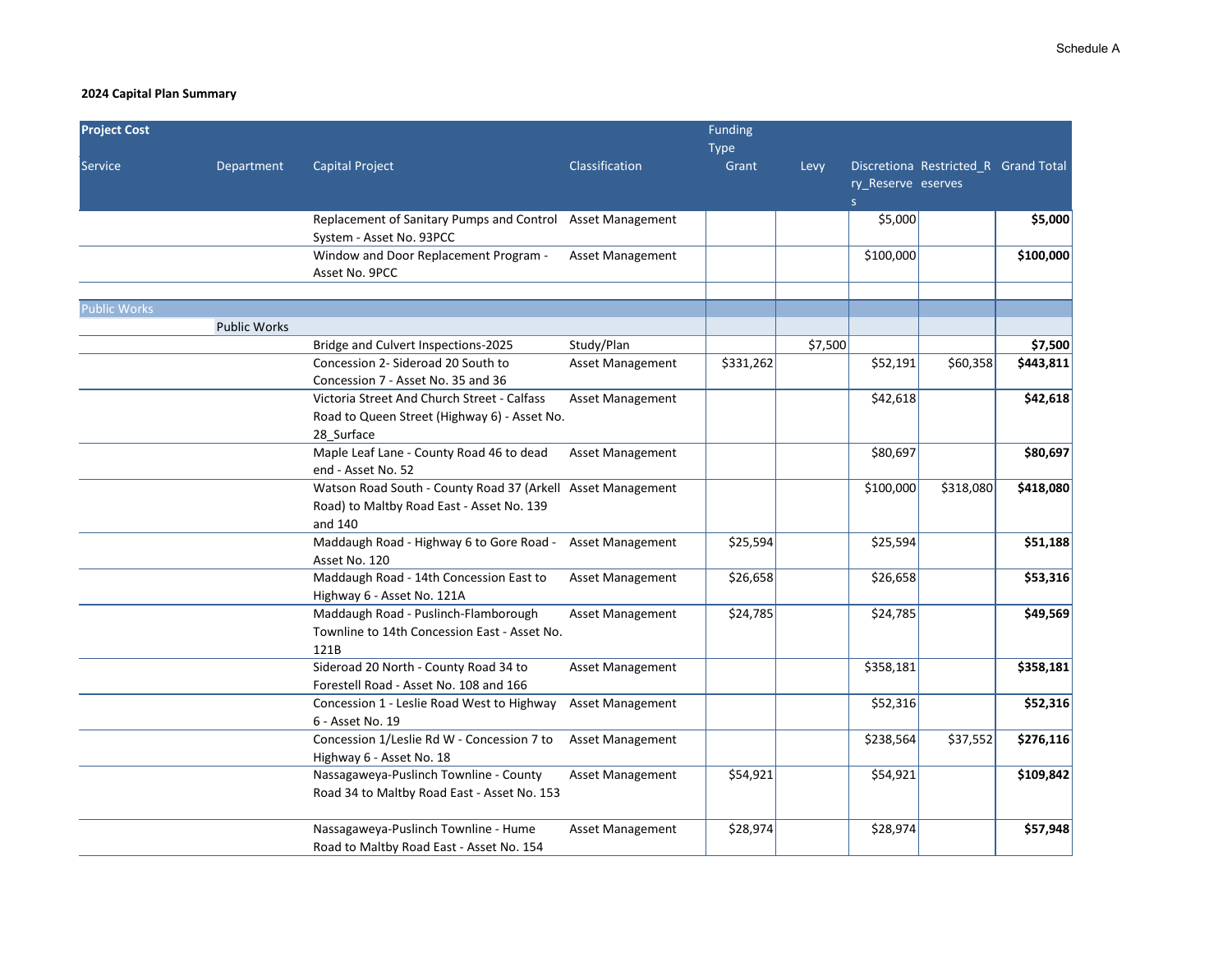| <b>Project Cost</b> |            |                                                                                                 |                         | <b>Funding</b><br><b>Type</b> |                                   |                          |                                      |             |
|---------------------|------------|-------------------------------------------------------------------------------------------------|-------------------------|-------------------------------|-----------------------------------|--------------------------|--------------------------------------|-------------|
| <b>Service</b>      | Department | <b>Capital Project</b>                                                                          | Classification          | Grant                         | Levy                              | ry Reserve eserves<br>S. | Discretiona Restricted R Grand Total |             |
|                     |            | Nassagaweya-Puslinch Townline - Hume<br>Road to Arkell Road (County Road 37) - Asset<br>No. 155 | <b>Asset Management</b> | \$21,613                      |                                   | \$21,613                 |                                      | \$43,225    |
|                     |            | Gravel Roads Improvement                                                                        | Reserve Contribution    |                               | \$207,800                         |                          |                                      | \$207,800   |
|                     |            | Leslie Road West Culvert - Asset No. 1005                                                       | Asset Management        |                               |                                   | \$100,000                |                                      | \$100,000   |
|                     |            | Roadside Safety Allowances - Bridges and<br>Culverts - Asset No. 2004 and 2014                  | New Asset               |                               | \$138,240                         |                          | \$21,760                             | \$160,000   |
| <b>Grand Total</b>  |            |                                                                                                 |                         |                               | \$516,806 \$1,600,000 \$1,453,682 |                          | \$457,874                            | \$4,028,362 |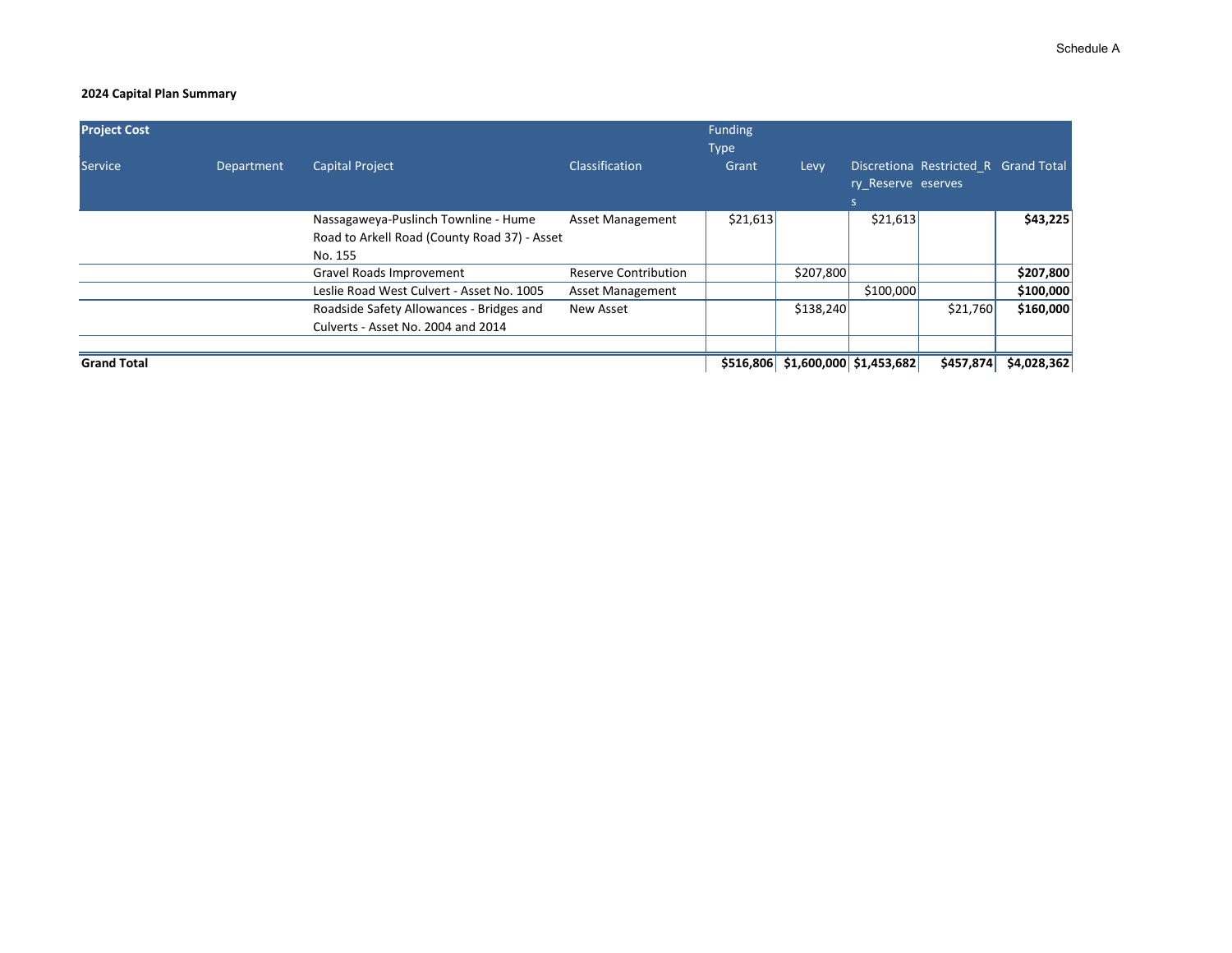| <b>Project Cost</b>    |            |                                                                      |                             | Funding   |             |                    |                                       |             |
|------------------------|------------|----------------------------------------------------------------------|-----------------------------|-----------|-------------|--------------------|---------------------------------------|-------------|
|                        |            |                                                                      |                             | Type      |             |                    |                                       |             |
| Service                |            | Department Capital Project                                           | Classification              | Grant     | Levy        |                    | Discretionar Restricted R Grand Total |             |
|                        |            |                                                                      |                             |           |             | y_Reserves eserves |                                       |             |
| <b>Fire and Rescue</b> |            |                                                                      |                             |           |             |                    |                                       |             |
|                        | Fire and   |                                                                      |                             |           |             |                    |                                       |             |
|                        | Rescue     |                                                                      |                             |           |             |                    |                                       |             |
|                        |            | Fire Master Plan                                                     | Study/Plan                  |           | \$24,000    |                    | \$36,000                              | \$60,000    |
|                        |            | Defibrillators Fire & Rescue Service Trucks - Asset Asset Management |                             |           |             | \$15,000           |                                       | \$15,000    |
|                        |            | No. 12 41FE                                                          |                             |           |             |                    |                                       |             |
|                        |            | Defibrillators - Municipal Buildings- Asset No.                      | Asset Management            |           |             | \$4,500            |                                       | \$4,500     |
|                        |            | 1212 41FE                                                            |                             |           |             |                    |                                       |             |
|                        |            | Pump 31 Truck - Asset No. 5031                                       | Asset Management            | \$10,000  |             | \$458,000          |                                       | \$468,000   |
|                        |            | Structural Firefighter Gear                                          | <b>Asset Management</b>     |           |             | \$34,977           |                                       | \$34,977    |
|                        |            |                                                                      |                             |           |             |                    |                                       |             |
| General                |            |                                                                      |                             |           |             |                    |                                       |             |
| Government             |            |                                                                      |                             |           |             |                    |                                       |             |
|                        | Corporate  |                                                                      |                             |           |             |                    |                                       |             |
|                        |            | Asset Management                                                     | <b>Reserve Contribution</b> |           | \$1,392,700 |                    |                                       | \$1,392,700 |
|                        |            | Computer Equipment - 4002                                            | Asset Management            |           |             | \$10,000           |                                       | \$10,000    |
|                        |            | Corporate Information Technology                                     | <b>Reserve Contribution</b> |           | \$10,000    |                    |                                       | \$10,000    |
| Parks and              |            |                                                                      |                             |           |             |                    |                                       |             |
| <b>Recreation</b>      |            |                                                                      |                             |           |             |                    |                                       |             |
|                        | <b>PCC</b> |                                                                      |                             |           |             |                    |                                       |             |
|                        |            | Recreation and Parks Master Plan                                     | Study/Plan                  |           | \$23,000    |                    | \$27,000                              | \$50,000    |
|                        |            | Bar Counter, Bar Door, Cosmetic Upgrades                             | Asset Management            | \$10,000  |             | \$90,000           |                                       | \$100,000   |
|                        |            |                                                                      |                             |           |             |                    |                                       |             |
| <b>Public Works</b>    |            |                                                                      |                             |           |             |                    |                                       |             |
|                        | Public     |                                                                      |                             |           |             |                    |                                       |             |
|                        | Works      |                                                                      |                             |           |             |                    |                                       |             |
|                        |            | Bridge and Culvert Inspections-2025                                  | Study/Plan                  |           | \$7,500     |                    |                                       | \$7,500     |
|                        |            | Gore Road - Valens Road to Concession 7 - Asset                      | <b>Asset Management</b>     | \$86,528  |             |                    | \$86,528                              | \$173,056   |
|                        |            | No. 5                                                                |                             |           |             |                    |                                       |             |
|                        |            | Gore Road - Concession 7 to Lennon Road - Asset Asset Management     |                             | \$100,674 |             |                    |                                       | \$100,674   |
|                        |            | No. 6                                                                |                             |           |             |                    |                                       |             |
|                        |            | Gore Road- Maddaugh Road to Lennon Road -                            | <b>Asset Management</b>     | \$112,260 |             |                    | \$17,670                              | \$129,930   |
|                        |            | Asset No. 7                                                          |                             |           |             |                    |                                       |             |
|                        |            | Gore Road - Sideroad 20 South to Valens Road -                       | <b>Asset Management</b>     | \$147,745 |             |                    | \$147,745                             | \$295,490   |
|                        |            | Asset No. 4                                                          |                             |           |             |                    |                                       |             |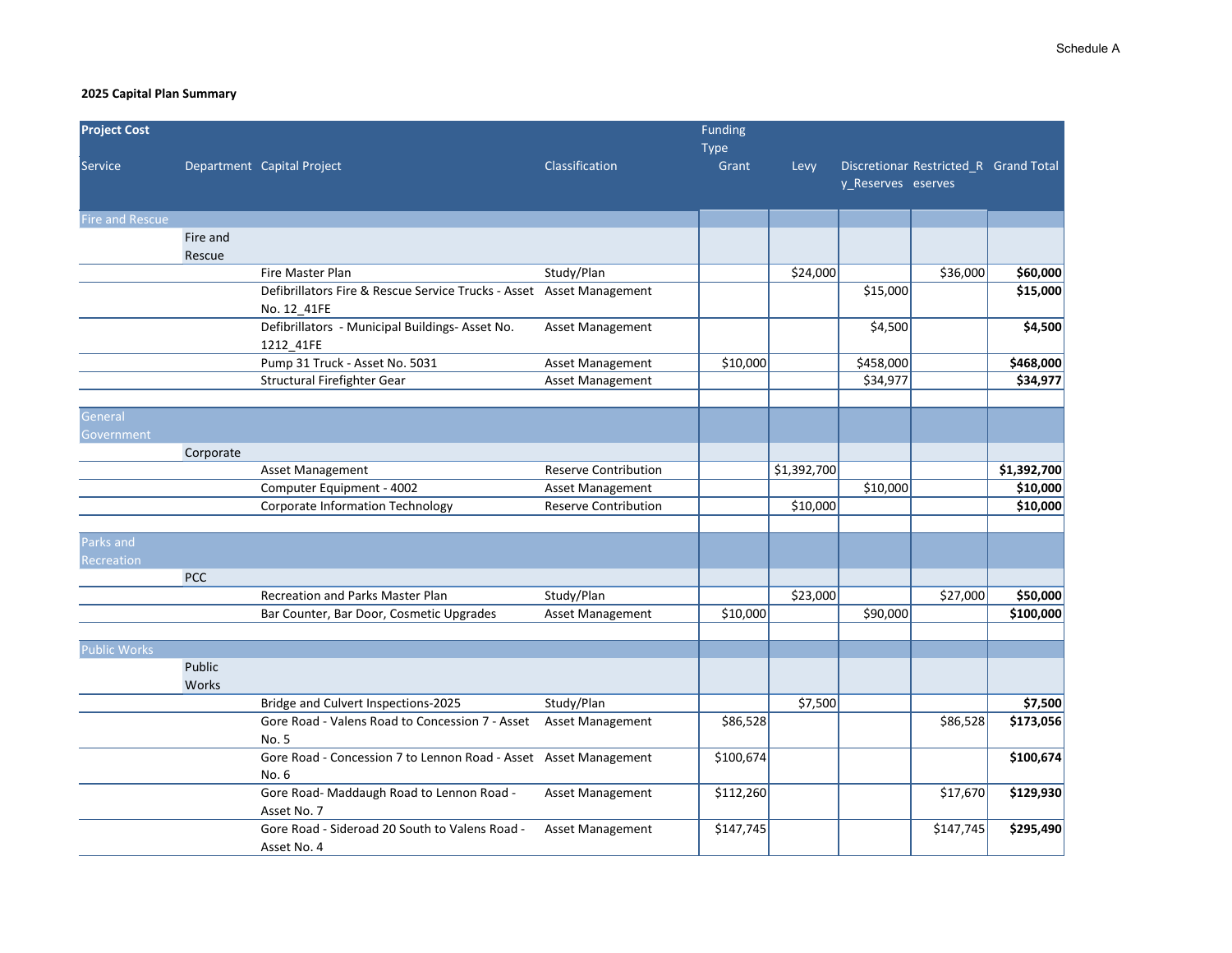| <b>Project Cost</b> |                                                                       |                             | <b>Funding</b><br><b>Type</b> |                         |                    |                                       |             |
|---------------------|-----------------------------------------------------------------------|-----------------------------|-------------------------------|-------------------------|--------------------|---------------------------------------|-------------|
| <b>Service</b>      | Department Capital Project                                            | Classification              | Grant                         | Levy                    | y Reserves eserves | Discretionar Restricted R Grand Total |             |
|                     | Laird Road West - Country Road 32 - dead end -<br>Asset No. 71        | <b>Asset Management</b>     | \$45,360                      |                         |                    |                                       | \$45,360    |
|                     | Storm Sewer Inspections and Cleaning                                  | Study/Plan                  |                               | \$10,000                |                    |                                       | \$10,000    |
|                     | Street Lights - Pole and Arm Inspections                              | Study/Plan                  |                               | \$20,000                |                    |                                       | \$20,000    |
|                     | Gravel Roads Improvement                                              | <b>Reserve Contribution</b> |                               | \$207,800               |                    |                                       | \$207,800   |
|                     | Old Brock Road - County Road 46 to dead end -<br>Asset No. 51 Surface | <b>Asset Management</b>     | \$43,446                      |                         |                    | \$6,839                               | \$50,285    |
|                     | Pickup truck - 3/4 ton - Crew Cab - Asset No. 7009 Asset Management   |                             | \$6,500                       |                         | \$45,500           |                                       | \$52,000    |
|                     | <b>Storm Water Management Pond Inspections</b>                        | Study/Plan                  |                               | \$5,000                 |                    |                                       | \$5,000     |
| <b>Grand Total</b>  |                                                                       |                             |                               | $$562,512$ $$1,700,000$ | \$657,977          | \$321,782                             | \$3,242,271 |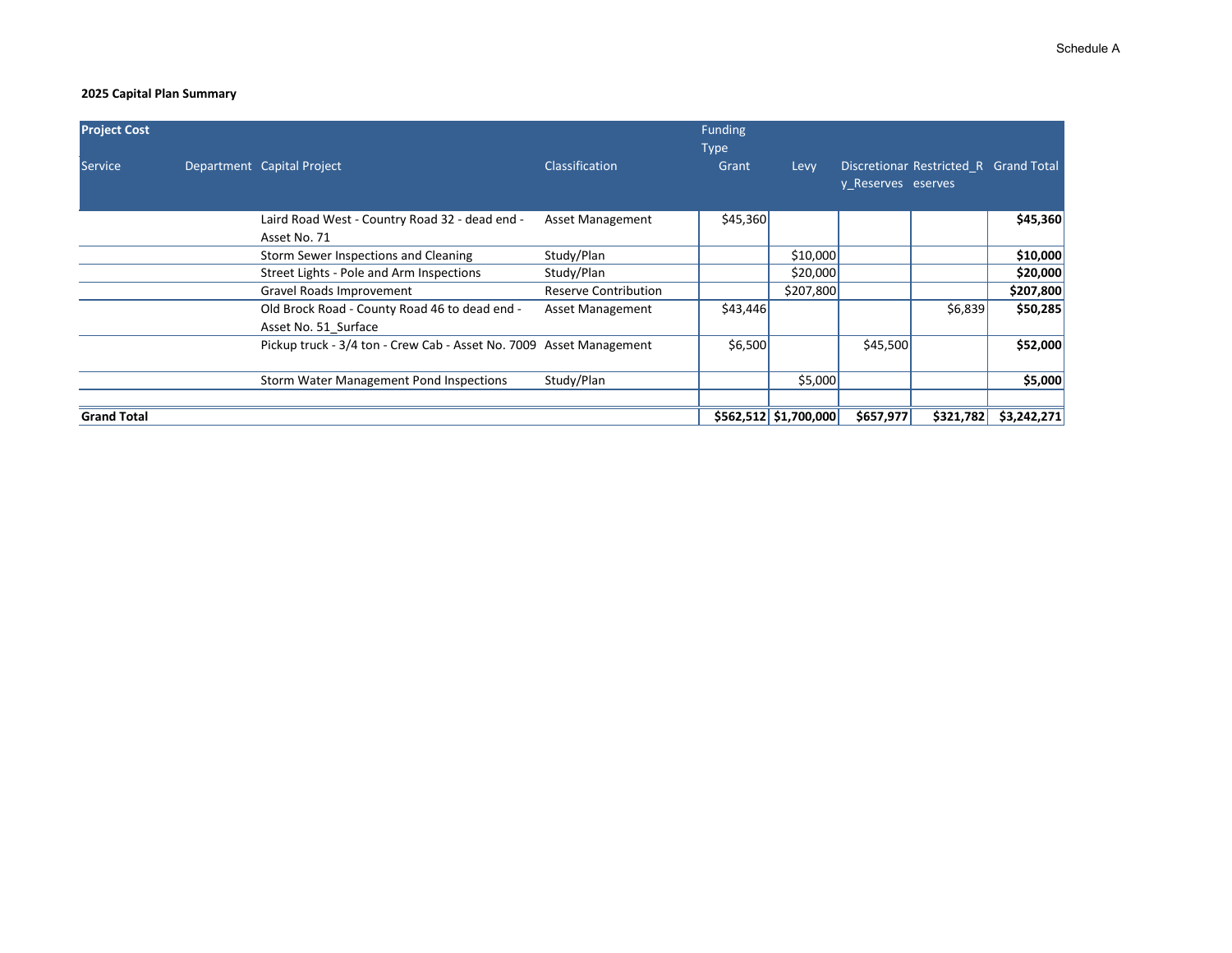| <b>Project Cost</b><br>Funding |                     |                                                                   |                                    |             |             |                                    |                                      |             |
|--------------------------------|---------------------|-------------------------------------------------------------------|------------------------------------|-------------|-------------|------------------------------------|--------------------------------------|-------------|
|                                |                     |                                                                   |                                    | <b>Type</b> |             |                                    |                                      |             |
| Service                        | Department          | Capital Project                                                   | Classification                     | Grant       | Levy        |                                    | Discretiona Restricted R Grand Total |             |
|                                |                     |                                                                   |                                    |             |             | ry Reserve eserves<br><sub>S</sub> |                                      |             |
| <b>Building</b>                |                     |                                                                   |                                    |             |             |                                    |                                      |             |
|                                | <b>Building</b>     |                                                                   |                                    |             |             |                                    |                                      |             |
|                                |                     | Tablet                                                            | Information Technology Enhancement |             |             | \$5,000                            |                                      | \$5,000     |
|                                |                     |                                                                   |                                    |             |             |                                    |                                      |             |
| <b>Fire and Rescue</b>         |                     |                                                                   |                                    |             |             |                                    |                                      |             |
|                                | Fire and Rescue     |                                                                   |                                    |             |             |                                    |                                      |             |
|                                |                     | Portable Pumps - Asset No. 13_89FE                                | Asset Management                   |             |             | \$15,000                           |                                      | \$15,000    |
|                                |                     | Structural Firefighter Gear                                       | Asset Management                   |             |             | \$10,762                           |                                      | \$10,762    |
| <b>General Government</b>      |                     |                                                                   |                                    |             |             |                                    |                                      |             |
|                                | Corporate           |                                                                   |                                    |             |             |                                    |                                      |             |
|                                |                     | Website Redesign                                                  | <b>Information Technology</b>      | \$22,500    |             | \$2,500                            |                                      | \$25,000    |
|                                |                     | <b>Asset Management</b>                                           | <b>Reserve Contribution</b>        |             | \$1,567,700 |                                    |                                      | \$1,567,700 |
|                                |                     | Computer Equipment - 4002                                         | <b>Asset Management</b>            |             |             | \$10,000                           |                                      | \$10,000    |
|                                |                     | Computer Equipment - 4002 - New Term of Asset Management          |                                    |             |             | \$10,000                           |                                      | \$10,000    |
|                                |                     | Council                                                           |                                    |             |             |                                    |                                      |             |
|                                |                     | Corporate Information Technology                                  | <b>Reserve Contribution</b>        |             | \$10,000    |                                    |                                      | \$10,000    |
|                                |                     |                                                                   |                                    |             |             |                                    |                                      |             |
| Parks and Recreation           |                     |                                                                   |                                    |             |             |                                    |                                      |             |
|                                | Parks               |                                                                   |                                    |             |             |                                    |                                      |             |
|                                |                     | Pickup Truck - Trsfr from Public Works -<br>Asset No. 7008        | Asset Management                   |             |             | \$0                                |                                      | \$0         |
|                                |                     | Light Poles Replacement at the Puslinch                           | <b>Asset Management</b>            |             |             | \$5,200                            |                                      | \$5,200     |
|                                |                     | Community Centre Grounds - Asset No.                              |                                    |             |             |                                    |                                      |             |
|                                |                     | 3028                                                              |                                    |             |             |                                    |                                      |             |
|                                |                     | Fencing Replacement at the Puslinch                               | Asset Management                   |             |             | \$9,694                            |                                      | \$9,694     |
|                                |                     | Community Centre Grounds - Asset No.                              |                                    |             |             |                                    |                                      |             |
|                                |                     | 3029                                                              |                                    |             |             |                                    |                                      |             |
|                                |                     | Fencing Replacement at the Badenoch                               | <b>Asset Management</b>            |             |             | \$14,934                           |                                      | \$14,934    |
|                                |                     | Soccer Field (East Side) - Asset No. 3070                         |                                    |             |             |                                    |                                      |             |
|                                |                     |                                                                   |                                    |             |             |                                    |                                      |             |
| <b>Public Works</b>            |                     |                                                                   |                                    |             |             |                                    |                                      |             |
|                                | <b>Public Works</b> |                                                                   |                                    |             |             |                                    |                                      |             |
|                                |                     | Bridge and Culvert Inspections-2027                               | Study/Plan                         |             | \$7,500     |                                    |                                      | \$7,500     |
|                                |                     | Concession 1 - Sideroad 10 South to County                        | Asset Management                   | \$202,616   |             |                                    | \$31,893                             | \$234,509   |
|                                |                     | Road 35 - Asset No. 14<br>Mason Road - Concession 7 to dead end - | <b>Asset Management</b>            |             |             | \$25,238                           |                                      | \$25,238    |
|                                |                     | Asset No. 38                                                      |                                    |             |             |                                    |                                      |             |
|                                |                     |                                                                   |                                    |             |             |                                    |                                      |             |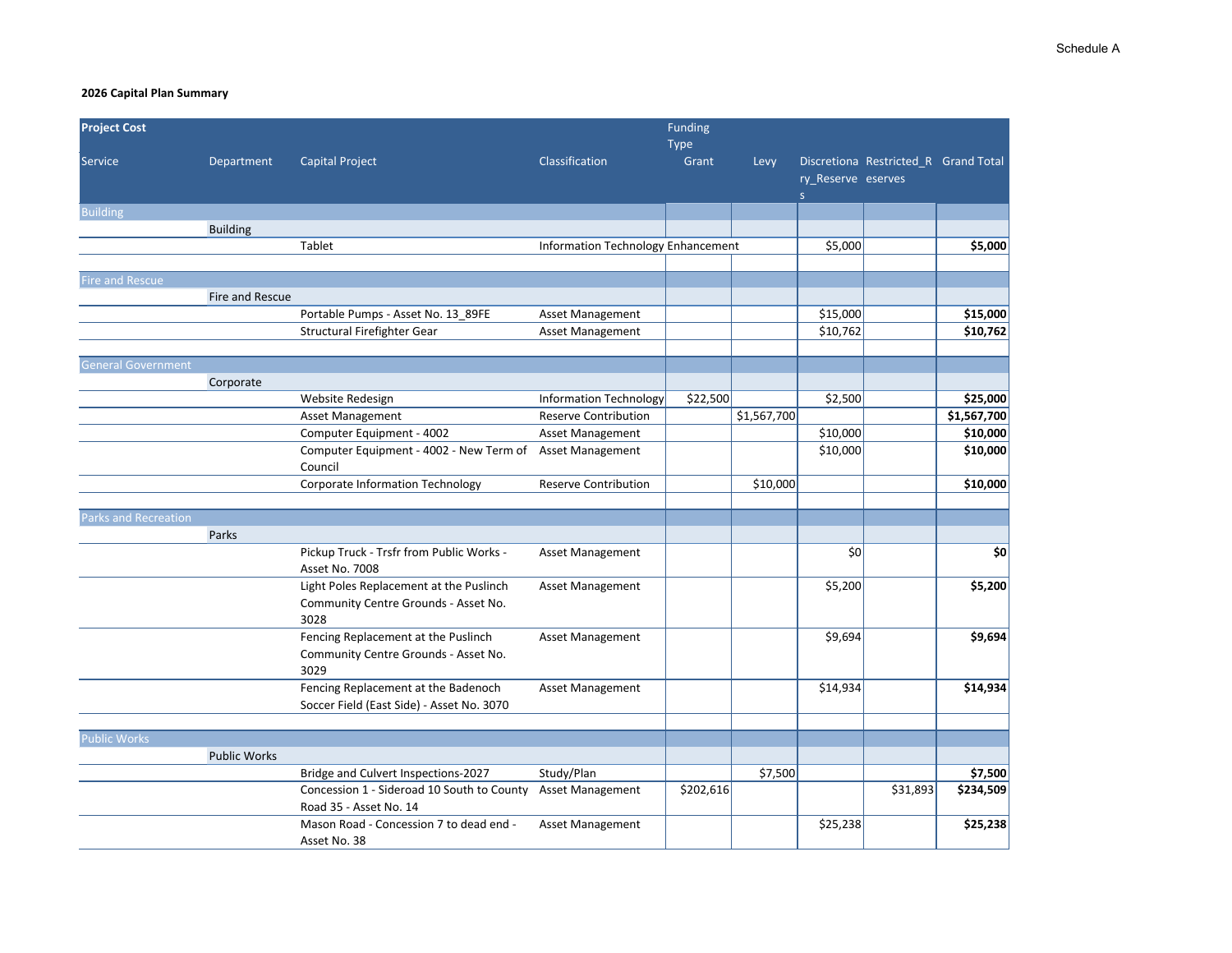| <b>Project Cost</b> |            |                                                                                                                                           |                             | Funding              |                       |                          |                                      |             |
|---------------------|------------|-------------------------------------------------------------------------------------------------------------------------------------------|-----------------------------|----------------------|-----------------------|--------------------------|--------------------------------------|-------------|
| Service             | Department | <b>Capital Project</b>                                                                                                                    | Classification              | <b>Type</b><br>Grant | Levy                  | ry Reserve eserves<br>s. | Discretiona Restricted R Grand Total |             |
|                     |            | Concession 4 - Sideroad 20 North to curve in Asset Management<br>road - Asset No. 160                                                     |                             |                      |                       | \$50,656                 |                                      | \$50,656    |
|                     |            | Concession 4 - Curve in Road to Highway 6 - Asset Management<br>Asset No. 161                                                             |                             |                      |                       | \$38,310                 |                                      | \$38,310    |
|                     |            | Concession 4 - County Road 35 to Sideroad<br>20 North - Asset No. 59                                                                      | <b>Asset Management</b>     | \$202,578            |                       |                          | \$31,887                             | \$234,465   |
|                     |            | Leslie Road West - Victoria Road South to<br>Watson Road South - Asset No. 21                                                             | <b>Asset Management</b>     |                      |                       |                          | \$228,495                            | \$228,495   |
|                     |            | Gilmour Road - County Road 46 (Brock Road) Asset Management<br>to Subdivision Entrance - Asset No.<br>46 SURFACE                          |                             |                      |                       | \$37,404                 |                                      | \$37,404    |
|                     |            | Smith Road - Concession 7 to County Road<br>34 - Asset No. 48                                                                             | <b>Asset Management</b>     |                      |                       | \$37,631                 |                                      | \$37,631    |
|                     |            | Deer View Ridge - Hammersley Drive to Fox Asset Management<br>Run Drive - Asset No. 195                                                   |                             |                      |                       | \$100,350                |                                      | \$100,350   |
|                     |            | Carroll Pond & Lesic Jassal Municipal Drain - Study/Plan<br>Sediment Survey - Asset No. 12009 (Cell 1),<br>12010 (Cell 2), 12011 (Cell 3) |                             |                      | \$7,000               |                          |                                      | \$7,000     |
|                     |            | Gravel Roads Improvement                                                                                                                  | <b>Reserve Contribution</b> |                      | \$207,800             |                          |                                      | \$207,800   |
|                     |            | Pickup truck - 3/4 ton - Single Cab - Asset<br>No. 8019                                                                                   | <b>Asset Management</b>     |                      |                       | \$45,000                 |                                      | \$45,000    |
|                     |            | Grader Unit 502 - Asset No. 8003                                                                                                          | <b>Asset Management</b>     |                      |                       | \$70,000                 |                                      | \$70,000    |
| <b>Grand Total</b>  |            |                                                                                                                                           |                             |                      | \$427,694 \$1,800,000 | \$487,679                | \$292,276                            | \$3,007,649 |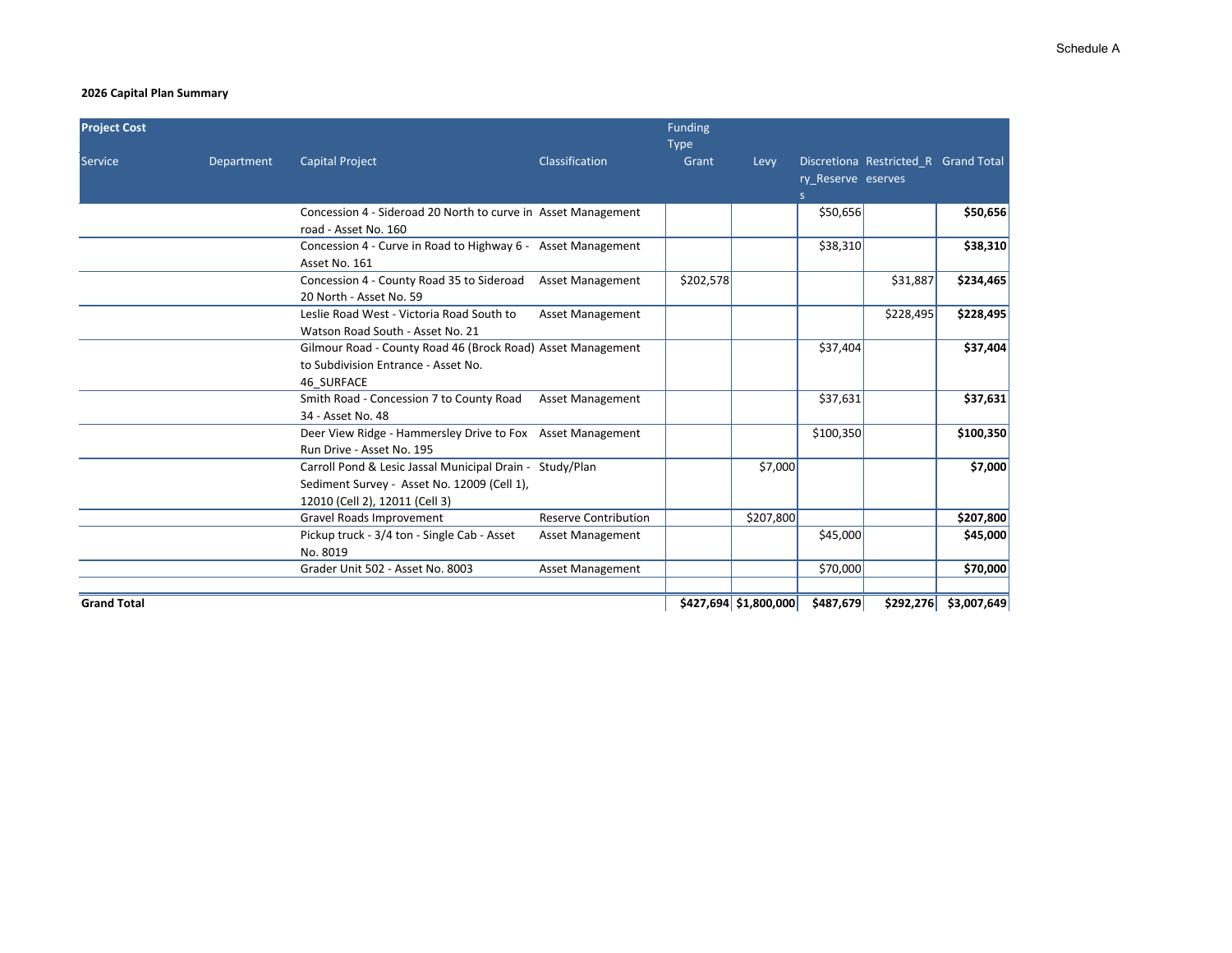| <b>Project Cost</b>       |                         |                                                            |                             | <b>Funding</b> |             |            |                                                  |             |
|---------------------------|-------------------------|------------------------------------------------------------|-----------------------------|----------------|-------------|------------|--------------------------------------------------|-------------|
|                           |                         |                                                            |                             | Type           |             |            |                                                  |             |
| Service                   | Department              | <b>Capital Project</b>                                     | Classification              | Grant          | Levy        | y Reserves | Discretionar Restricted R Grand Total<br>eserves |             |
| <b>Building</b>           |                         |                                                            |                             |                |             |            |                                                  |             |
|                           | <b>Building</b>         |                                                            |                             |                |             |            |                                                  |             |
|                           |                         | Septic Reinspections                                       | Study/Plan                  |                |             | \$15,000   |                                                  | \$15,000    |
|                           |                         |                                                            |                             |                |             |            |                                                  |             |
| Fire and Rescue           |                         |                                                            |                             |                |             |            |                                                  |             |
|                           | Fire and Rescue         |                                                            |                             |                |             |            |                                                  |             |
|                           |                         | Washer/Extractor - Asset No. 9_104FE                       | Asset Management            |                |             | \$10,000   |                                                  | \$10,000    |
|                           |                         | Gear Dryer - Asset No. 10_2FE                              | Asset Management            |                |             | \$6,000    |                                                  | \$6,000     |
|                           |                         | Thermal Imaging Camera - Asset No. 8_94FE Asset Management |                             |                |             | \$6,000    |                                                  | \$6,000     |
|                           |                         | Structural Firefighter Gear                                | Asset Management            |                |             | \$13,453   |                                                  | \$13,453    |
|                           |                         |                                                            |                             |                |             |            |                                                  |             |
| <b>General Government</b> |                         |                                                            |                             |                |             |            |                                                  |             |
|                           | Corporate               |                                                            |                             |                |             |            |                                                  |             |
|                           |                         | Community Based Strategic Plan                             | Study/Plan                  | \$25,000       |             |            | \$5,000                                          | \$30,000    |
|                           |                         | Asset Management                                           | <b>Reserve Contribution</b> |                | \$1,619,700 |            |                                                  | \$1,619,700 |
|                           |                         | Computer Equipment - 4002                                  | Asset Management            |                |             | \$10,000   |                                                  | \$10,000    |
|                           |                         | <b>Corporate Information Technology</b>                    | <b>Reserve Contribution</b> |                | \$10,000    |            |                                                  | \$10,000    |
|                           |                         |                                                            |                             |                |             |            |                                                  |             |
|                           | <b>Municipal Office</b> |                                                            |                             |                |             |            |                                                  |             |
|                           |                         | <b>Building Condition Assessment, Arc Flash</b>            | Study/Plan                  |                | \$20,000    |            |                                                  | \$20,000    |
|                           |                         | Study, Infra-red Scanning of Equipment                     |                             |                |             |            |                                                  |             |
| Parks and Recreation      |                         |                                                            |                             |                |             |            |                                                  |             |
|                           | <b>ORC</b>              |                                                            |                             |                |             |            |                                                  |             |
|                           |                         | <b>Building Condition Assessment, Arc Flash</b>            | Study/Plan                  |                | \$7,500     |            |                                                  | \$7,500     |
|                           |                         | Study, Infra-red Scanning of Equipment                     |                             |                |             |            |                                                  |             |
|                           |                         |                                                            |                             |                |             |            |                                                  |             |
|                           | PCC                     |                                                            |                             |                |             |            |                                                  |             |
|                           |                         | <b>Building Condition Assessment, Arc Flash</b>            | Study/Plan                  |                | \$7,500     |            |                                                  | \$7,500     |
|                           |                         | Study, Infra-red Scanning of Equipment                     |                             |                |             |            |                                                  |             |
|                           |                         | Rebalancing of HVAC system - Asset No.                     | <b>Asset Management</b>     |                |             | \$5,000    |                                                  | \$5,000     |
|                           |                         | 93PCC                                                      |                             |                |             |            |                                                  |             |
|                           |                         |                                                            |                             |                |             |            |                                                  |             |
| <b>Public Works</b>       |                         |                                                            |                             |                |             |            |                                                  |             |
|                           | <b>Public Works</b>     |                                                            |                             |                |             |            |                                                  |             |
|                           |                         | <b>Traffic Count Study</b>                                 | Study/Plan                  |                | \$10,000    |            | \$15,000                                         | \$25,000    |
|                           |                         | Bridge and Culvert Inspections-2027                        | Study/Plan                  |                | \$7,500     |            |                                                  | \$7,500     |
|                           |                         | Fox Run Drive - transition to curb to County               | <b>Asset Management</b>     |                |             | \$54,254   |                                                  | \$54,254    |
|                           |                         | Road 46 - Asset No. 205 and 206                            |                             |                |             |            |                                                  |             |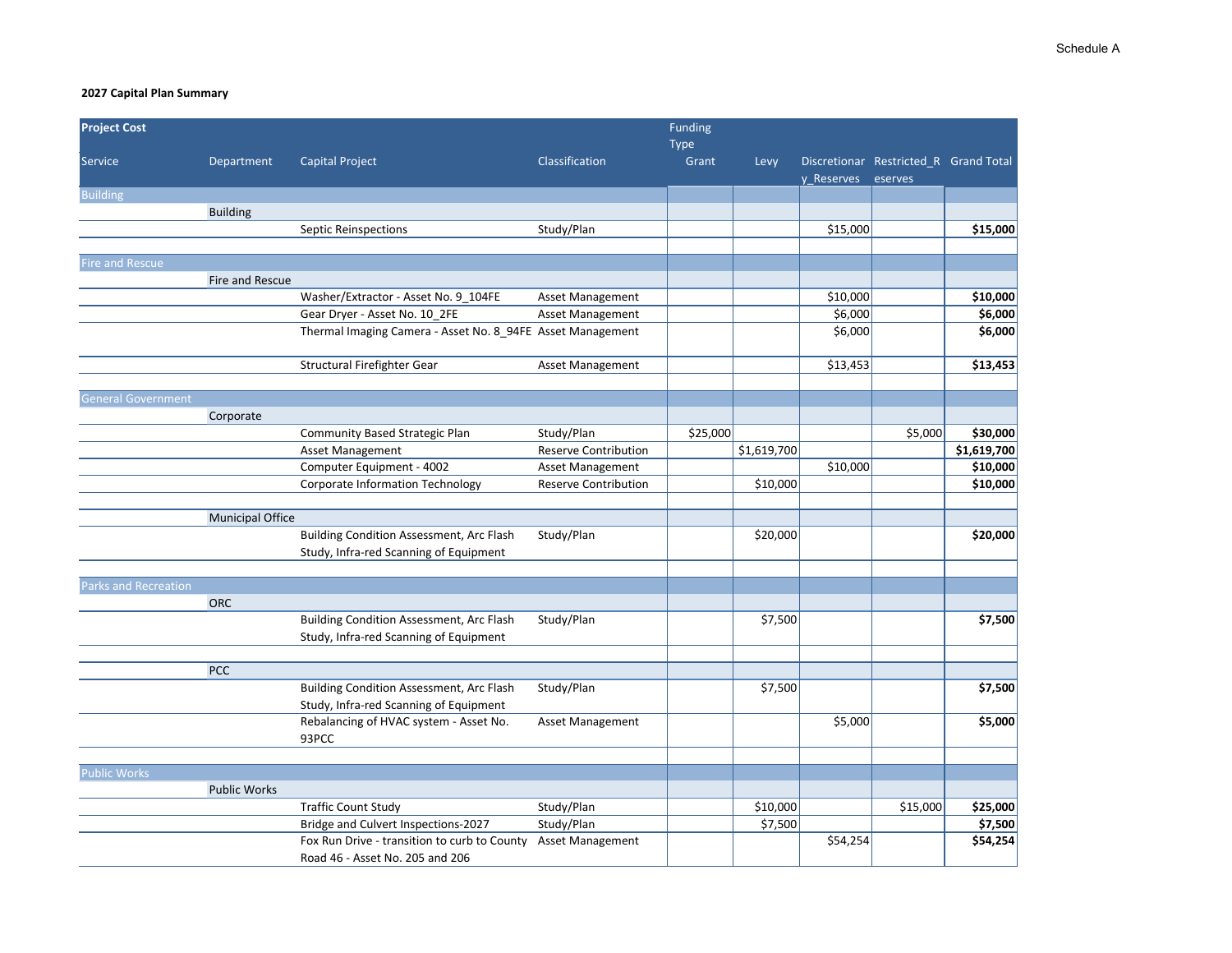| <b>Project Cost</b> |            |                                                                                        |                             | <b>Funding</b><br><b>Type</b> |                           |             |                                                  |             |
|---------------------|------------|----------------------------------------------------------------------------------------|-----------------------------|-------------------------------|---------------------------|-------------|--------------------------------------------------|-------------|
| <b>Service</b>      | Department | <b>Capital Project</b>                                                                 | Classification              | Grant                         | Levy                      | y Reserves  | Discretionar Restricted R Grand Total<br>eserves |             |
|                     |            | Galt Creek Bridge Gore Road Lot 2 - Asset<br>No. 1008                                  | <b>Asset Management</b>     |                               |                           | \$160,000   |                                                  | \$160,000   |
|                     |            | Concession 2 - Country Road 35 to Side<br>Road 20 - Asset No. 34                       | <b>Asset Management</b>     |                               |                           |             | \$237,573                                        | \$237,573   |
|                     |            | Victoria Road Culvert Over Galt Creek -<br><b>Asset No. 2006</b>                       | <b>Asset Management</b>     |                               |                           | \$140,000   |                                                  | \$140,000   |
|                     |            | Victoria Road Culvert North of Leslie - Asset Asset Management<br>No. 2013             |                             |                               |                           | \$160,000   |                                                  | \$160,000   |
|                     |            | Ellis Road Culvert Over Puslinch Lake Irish<br>Creek - Asset No. 2010                  | <b>Asset Management</b>     |                               |                           | \$328,320   | \$51,680                                         | \$380,000   |
|                     |            | Fox Run Drive - Deer View Ridge to Fox Run<br>Drive transition to curb - Asset No. 196 | <b>Asset Management</b>     |                               |                           | \$62,153    |                                                  | \$62,153    |
|                     |            | Fox Run Drive to Fox Run Drive - Asset No.<br>207                                      | <b>Asset Management</b>     |                               |                           | \$98,630    |                                                  | \$98,630    |
|                     |            | Gravel Roads Improvement                                                               | <b>Reserve Contribution</b> |                               | \$207,800                 |             |                                                  | \$207,800   |
|                     |            | Cooks Bridge - Asset No. 1001                                                          | <b>Asset Management</b>     |                               |                           | \$423,360   | \$66,640                                         | \$490,000   |
|                     |            | Concession 2 Culvert - Asset No. 2012                                                  | <b>Asset Management</b>     |                               |                           | \$120,000   |                                                  | \$120,000   |
|                     |            | <b>Roads Condition Index Updates</b>                                                   | Study/Plan                  |                               | \$10,000                  |             | \$15,000                                         | \$25,000    |
| <b>Grand Total</b>  |            |                                                                                        |                             |                               | $$25,000 \mid $1,900,000$ | \$1,612,169 | \$390,893                                        | \$3,928,062 |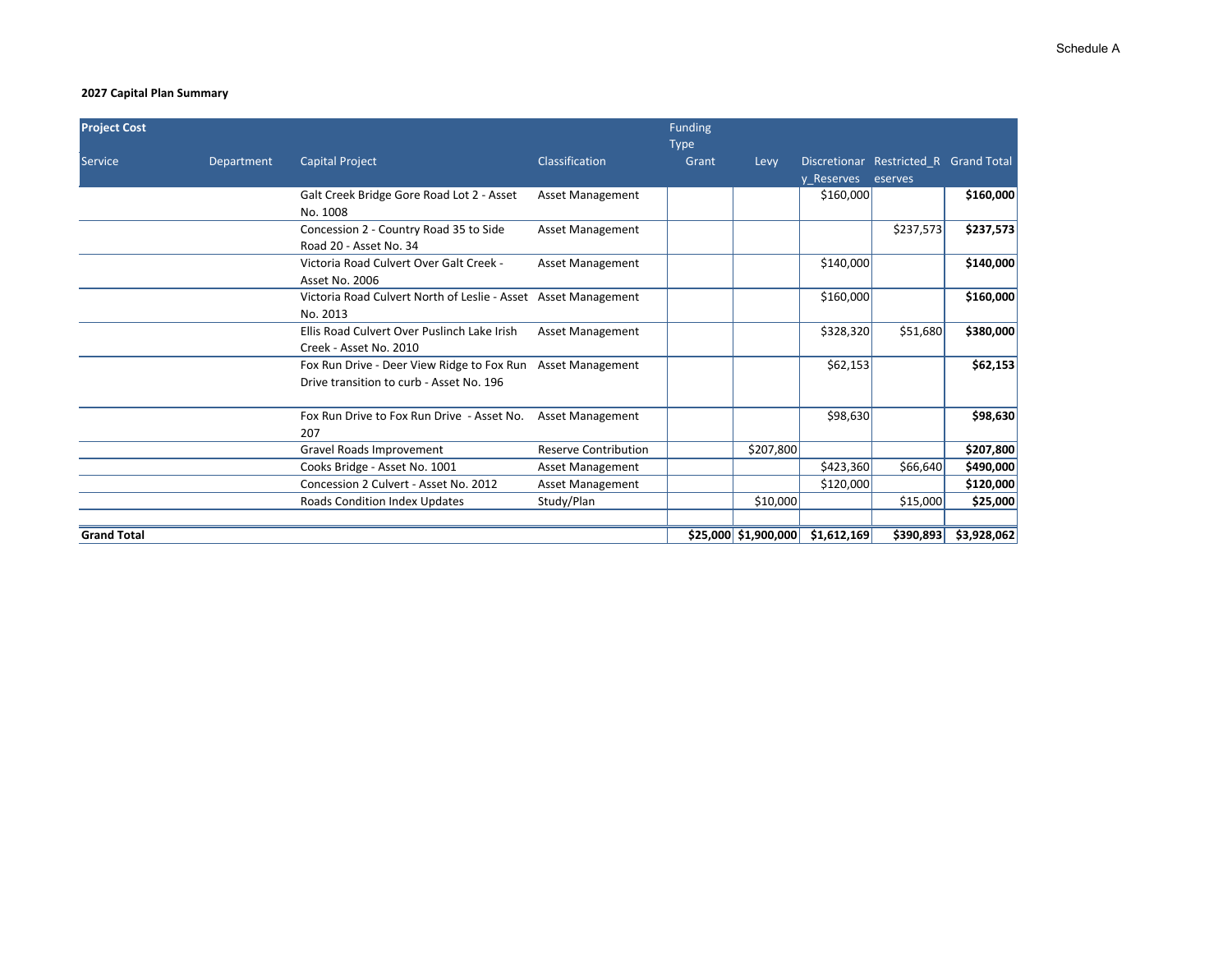| <b>Project Cost</b>         |                         |                                                                                        |                             | Funding  |             |                    |                                      |             |
|-----------------------------|-------------------------|----------------------------------------------------------------------------------------|-----------------------------|----------|-------------|--------------------|--------------------------------------|-------------|
|                             |                         |                                                                                        |                             | Type     |             |                    |                                      |             |
| <b>Service</b>              | Department              | <b>Capital Project</b>                                                                 | Classification              | Grant    | Levy        |                    | Discretiona Restricted_R Grand Total |             |
|                             |                         |                                                                                        |                             |          |             | ry_Reserve eserves |                                      |             |
| Fire and Rescue             |                         |                                                                                        |                             |          |             | S                  |                                      |             |
|                             | Fire and Rescue         |                                                                                        |                             |          |             |                    |                                      |             |
|                             |                         | Aerial 33 Truck - Asset No. 5033                                                       | <b>Asset Management</b>     | \$8,955  |             | \$491,045          |                                      | \$500,000   |
|                             |                         | Structural Firefighter Gear                                                            | Asset Management            |          |             | \$8,072            |                                      | \$8,072     |
|                             |                         |                                                                                        |                             |          |             |                    |                                      |             |
| <b>General Government</b>   |                         |                                                                                        |                             |          |             |                    |                                      |             |
|                             | Corporate               |                                                                                        |                             |          |             |                    |                                      |             |
|                             |                         | Asset Management                                                                       | <b>Reserve Contribution</b> |          | \$1,698,300 |                    |                                      | \$1,698,300 |
|                             |                         | Computer Equipment - 4002                                                              | <b>Asset Management</b>     |          |             | \$10,000           |                                      | \$10,000    |
|                             |                         | Corporate Information Technology                                                       | <b>Reserve Contribution</b> |          | \$10,000    |                    |                                      | \$10,000    |
|                             |                         | Microsoft Office License Upgrades - 4002                                               | <b>Asset Management</b>     |          |             | \$20,000           |                                      | \$20,000    |
|                             |                         |                                                                                        |                             |          |             |                    |                                      |             |
|                             | <b>Municipal Office</b> |                                                                                        |                             |          |             |                    |                                      |             |
|                             |                         | Replacement of metal roofing panels - Asset No. Asset Management                       |                             |          |             | \$125,000          |                                      | \$125,000   |
|                             |                         | 56MC                                                                                   |                             |          |             |                    |                                      |             |
|                             |                         | Roads Storage Building Roof Rehabilitation -                                           | <b>Asset Management</b>     |          |             | \$15,000           |                                      | \$15,000    |
|                             |                         | Asset No. 95RSB                                                                        |                             |          |             |                    |                                      |             |
|                             |                         | Municipal Complex: Parking Lot - Asset No.                                             | Asset Management            |          |             | \$162,750          |                                      | \$162,750   |
|                             |                         | 15002                                                                                  |                             |          |             |                    |                                      |             |
|                             |                         |                                                                                        |                             |          |             |                    |                                      |             |
| <b>Parks and Recreation</b> |                         |                                                                                        |                             |          |             |                    |                                      |             |
|                             | Parks                   |                                                                                        |                             |          |             |                    |                                      |             |
|                             |                         | Replacement of metal roofing panels in Blue<br>Storage Building Behind PCC - Asset No. | Asset Management            |          |             | \$30,000           |                                      | \$30,000    |
|                             |                         | 71BSBBPCC                                                                              |                             |          |             |                    |                                      |             |
|                             |                         | Kabota Lawnmower - Asset No. 7007                                                      | <b>Asset Management</b>     | \$5,000  |             | \$25,000           |                                      | \$30,000    |
|                             |                         | Gravel Road Rehabilitation at Old Morriston                                            | <b>Asset Management</b>     |          |             | \$7,740            |                                      | \$7,740     |
|                             |                         | Park - Asset No. 3056                                                                  |                             |          |             |                    |                                      |             |
|                             |                         |                                                                                        |                             |          |             |                    |                                      |             |
|                             | <b>PCC</b>              |                                                                                        |                             |          |             |                    |                                      |             |
|                             |                         | Replacement of metal roofing panels - Asset No. Asset Management                       |                             |          |             | \$100,000          |                                      | \$100,000   |
|                             |                         | 67PCC                                                                                  |                             |          |             |                    |                                      |             |
|                             |                         |                                                                                        |                             |          |             |                    |                                      |             |
| <b>Public Works</b>         |                         |                                                                                        |                             |          |             |                    |                                      |             |
|                             | <b>Public Works</b>     |                                                                                        |                             |          |             |                    |                                      |             |
|                             |                         | Traffic Calming - Streetscaping Morriston -                                            | New Asset                   | \$25,000 | \$61,400    |                    | \$13,600                             | \$100,000   |
|                             |                         | Phase 2                                                                                |                             |          |             |                    |                                      |             |
|                             |                         | Bridge and Culvert Inspections-2029                                                    | Study/Plan                  |          | \$7,500     |                    |                                      | \$7,500     |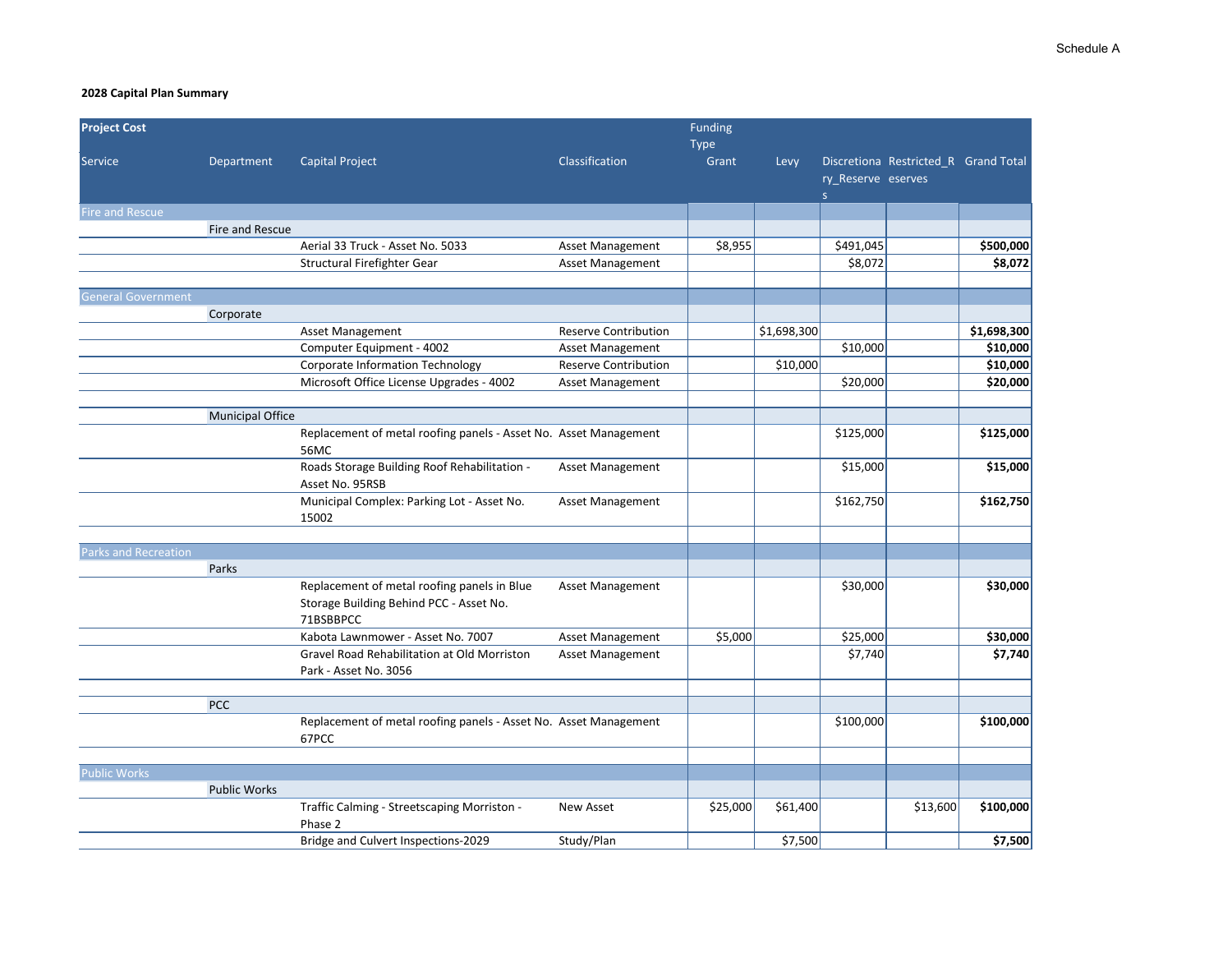| <b>Project Cost</b> |            |                                                                                                  |                             | Funding              |                                  |                         |                                      |                         |
|---------------------|------------|--------------------------------------------------------------------------------------------------|-----------------------------|----------------------|----------------------------------|-------------------------|--------------------------------------|-------------------------|
| Service             | Department | <b>Capital Project</b>                                                                           | Classification              | <b>Type</b><br>Grant | Levy                             | ry Reserve eserves<br>S | Discretiona Restricted R Grand Total |                         |
|                     |            | Puslinch-Flamborough Townline - Victoria Road<br>South to Maddaugh Road - Asset No. 9            | <b>Asset Management</b>     |                      |                                  | \$61,288                |                                      | \$61,288                |
|                     |            | Puslinch-Flamborough Townline - 14th<br>Concession East to Victoria Road South - Asset<br>No. 10 | <b>Asset Management</b>     |                      |                                  | \$75,390                |                                      | \$75,390                |
|                     |            | Concession 1 - Transition to Transition - Asset<br>No. 13A                                       | <b>Asset Management</b>     |                      |                                  |                         | \$360,413                            | \$360,413               |
|                     |            | Beiber Road - Nicholas Beaver Road to private<br>property - Asset No. 214                        | <b>Asset Management</b>     |                      |                                  | \$25,593                |                                      | \$25,593                |
|                     |            | Niska Road - Bailey Bridge to Whitelaw Road -<br>Asset No. 78                                    | <b>Asset Management</b>     |                      |                                  | \$68,844                |                                      | \$68,844                |
|                     |            | Telfer Glen - Queen Street (Highway 6) to dead<br>end - Asset No. 190                            | <b>Asset Management</b>     |                      |                                  | \$105,215               |                                      | \$105,215               |
|                     |            | Main Street - Back Street to Morriston Ball Park - Asset Management<br>Asset No. 29              |                             |                      |                                  | \$29,021                |                                      | \$29,021                |
|                     |            | Main Street and Back Street - Asset No. 30                                                       | Asset Management            |                      |                                  | \$39,165                |                                      | \$39,165                |
|                     |            | Victoria Road South - County Road 34 to Maltby Asset Management<br>Road East - Asset No. 126     |                             |                      |                                  | \$203,145               | \$31,977                             | \$235,122               |
|                     |            | Sideroad 10 North - Concession Road 4 to<br>Forestell Road - Asset No. 96                        | <b>Asset Management</b>     |                      |                                  | \$113,400               |                                      | \$113,400               |
|                     |            | Storm Sewer Inspections and Cleaning                                                             | Study/Plan                  |                      | \$10,000                         |                         |                                      | \$10,000                |
|                     |            | Gravel Roads Improvement                                                                         | <b>Reserve Contribution</b> |                      | \$207,800                        |                         |                                      | \$207,800               |
|                     |            | Tandem Roll-Off Dump Truck- 302 - Asset No.<br>8014                                              | <b>Asset Management</b>     | \$30,000             |                                  | \$330,000               |                                      | \$360,000               |
|                     |            | Tandem Dump Truck - 304 - Asset No. 8013                                                         | <b>Asset Management</b>     | \$30,000             |                                  | \$300,000               |                                      | \$330,000               |
|                     |            | <b>Storm Water Management Pond Inspections</b>                                                   | Study/Plan                  |                      | \$5,000                          |                         |                                      | \$5,000                 |
| <b>Grand Total</b>  |            |                                                                                                  |                             |                      | \$98,955 \$2,000,000 \$2,345,668 |                         |                                      | $$405,990$ $$4,850,613$ |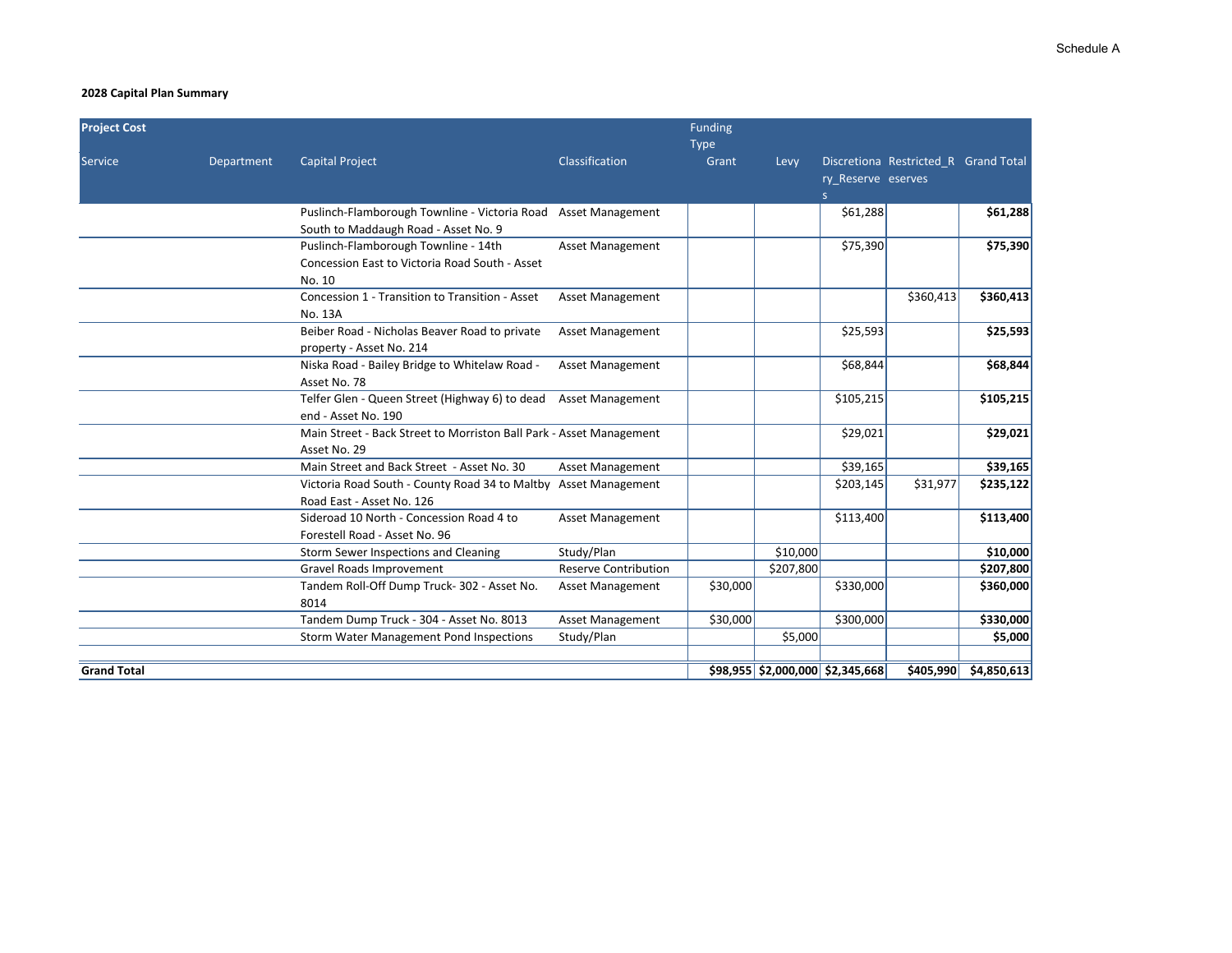| <b>Project Cost</b>       |                         |                                                    |                             | Funding |             |            |                                       |             |
|---------------------------|-------------------------|----------------------------------------------------|-----------------------------|---------|-------------|------------|---------------------------------------|-------------|
|                           |                         |                                                    |                             | Type    |             |            |                                       |             |
| Service                   | Department              | <b>Capital Project</b>                             | Classification              | Grant   | Levy        |            | Discretionar Restricted_R Grand Total |             |
|                           |                         |                                                    |                             |         |             | y Reserves | eserves                               |             |
| Fire and Rescue           |                         |                                                    |                             |         |             |            |                                       |             |
|                           | Fire and Rescue         |                                                    |                             |         |             |            |                                       |             |
|                           |                         | Thermal Imaging Camera - Asset No. 8_93FE          | Asset Management            |         |             | \$6,000    |                                       | \$6,000     |
|                           |                         | Structural Firefighter Gear                        | Asset Management            |         |             | \$13,453   |                                       | \$13,453    |
|                           |                         |                                                    |                             |         |             |            |                                       |             |
| <b>General Government</b> |                         |                                                    |                             |         |             |            |                                       |             |
|                           | Corporate               |                                                    |                             |         |             |            |                                       |             |
|                           |                         | <b>Asset Management</b>                            | <b>Reserve Contribution</b> |         | \$1,857,824 |            |                                       | \$1,857,824 |
|                           |                         | Server Replacement - 4001                          | <b>Asset Management</b>     |         |             | \$47,000   |                                       | \$47,000    |
|                           |                         | Computer Equipment - 4002                          | <b>Asset Management</b>     |         |             | \$10,000   |                                       | \$10,000    |
|                           |                         | Corporate Information Technology                   | <b>Reserve Contribution</b> |         | \$10,000    |            |                                       | \$10,000    |
|                           | Finance                 |                                                    |                             |         |             |            |                                       |             |
|                           |                         | Asset Management Plan and Policy Updates           | Study/Plan                  |         | \$8,776     |            | \$1,224                               | \$10,000    |
|                           |                         | 2029 Development Charges Background Study          | Study/Plan                  |         | \$2,100     |            | \$18,900                              | \$21,000    |
|                           |                         |                                                    |                             |         |             |            |                                       |             |
|                           | <b>Municipal Office</b> |                                                    |                             |         |             |            |                                       |             |
|                           |                         | Exterior wall rehabilitation - Asset No. 46MC      | Asset Management            |         |             | \$25,000   |                                       | \$25,000    |
|                           |                         | Replacement of furnaces - Fire area - Asset No.    | <b>Asset Management</b>     |         |             | \$20,000   |                                       | \$20,000    |
|                           |                         | 59MC                                               |                             |         |             |            |                                       |             |
|                           |                         | Replacement of fire alarm system (fire             | Asset Management            |         |             | \$15,000   |                                       | \$15,000    |
|                           |                         | extinguishers, panels, bells, pullstations, heat & |                             |         |             |            |                                       |             |
|                           |                         | smoke detectors) - Asset No. 1MC                   |                             |         |             |            |                                       |             |
|                           |                         |                                                    |                             |         |             |            |                                       |             |
| Parks and Recreation      |                         |                                                    |                             |         |             |            |                                       |             |
|                           | <b>ORC</b>              |                                                    |                             |         |             |            |                                       |             |
|                           |                         | Floor Scrubber - Asset No. 4060                    | Asset Management            |         |             | \$15,000   |                                       | \$15,000    |
|                           | Parks                   |                                                    |                             |         |             |            |                                       |             |
|                           |                         | Tree Program and Inspections                       | Study/Plan                  |         | \$6,000     |            |                                       | \$6,000     |
|                           |                         |                                                    |                             |         |             |            |                                       |             |
|                           | PCC                     |                                                    |                             |         |             |            |                                       |             |
|                           |                         | Exterior wall rehabilitation - Asset No. 9PCC      | Asset Management            |         |             | \$35,000   |                                       | \$35,000    |
|                           |                         | Replacement of fire alarm system (fire             | <b>Asset Management</b>     |         |             | \$5,000    |                                       | \$5,000     |
|                           |                         | extinguishers, panels, bells, pullstations, heat & |                             |         |             |            |                                       |             |
|                           |                         | smoke detectors) - Asset No. 40PCC                 |                             |         |             |            |                                       |             |
|                           |                         |                                                    |                             |         |             |            |                                       |             |
| <b>Public Works</b>       |                         |                                                    |                             |         |             |            |                                       |             |
|                           | <b>Public Works</b>     |                                                    |                             |         |             |            |                                       |             |
|                           |                         | Bridge and Culvert Inspections-2029                | Study/Plan                  |         | \$7,500     |            |                                       | \$7,500     |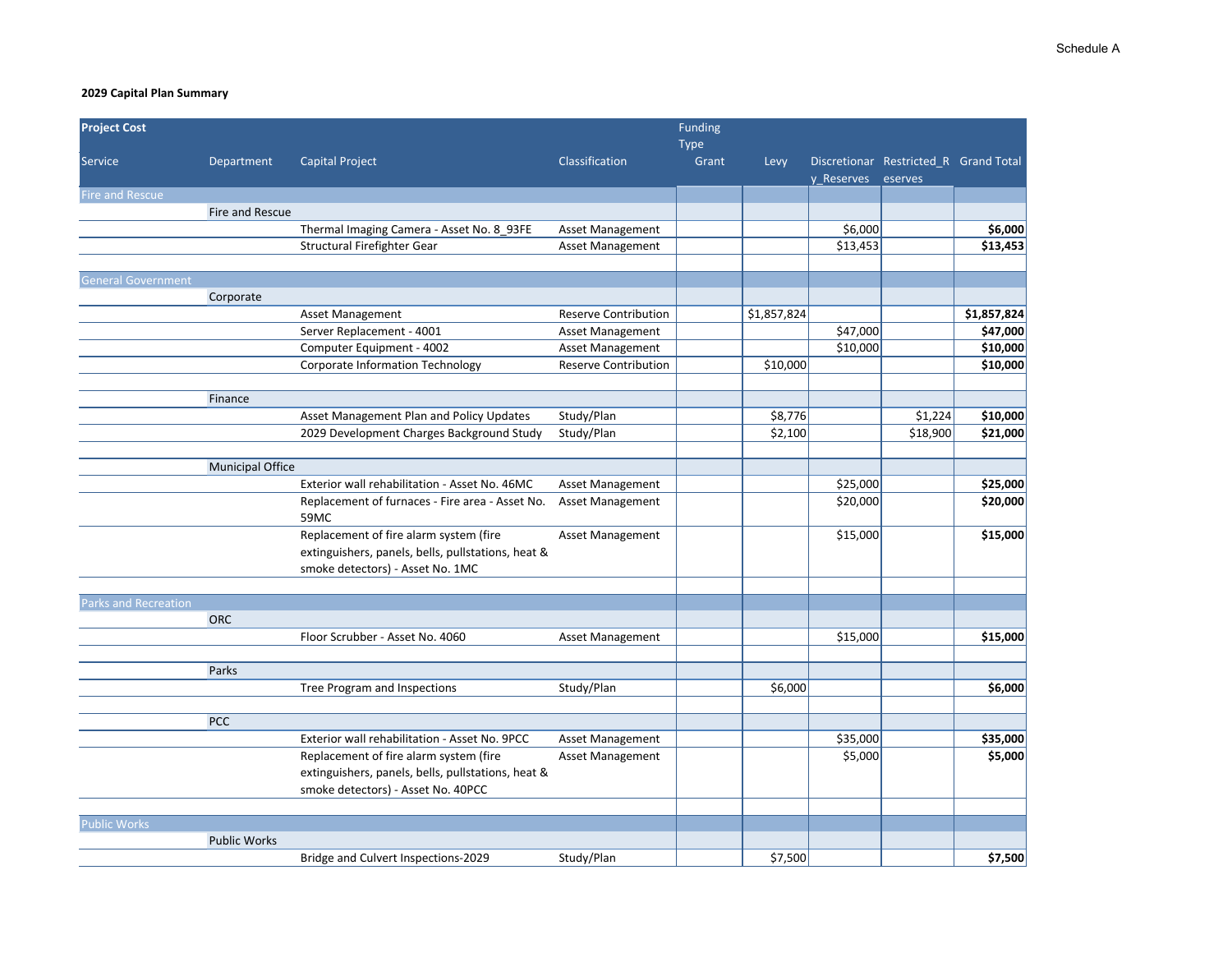| <b>Project Cost</b> |            |                                                                                                                  |                             | <b>Funding</b><br><b>Type</b> |           |                                     |                                                  |             |
|---------------------|------------|------------------------------------------------------------------------------------------------------------------|-----------------------------|-------------------------------|-----------|-------------------------------------|--------------------------------------------------|-------------|
| Service             | Department | <b>Capital Project</b>                                                                                           | <b>Classification</b>       | Grant                         | Levy      | y Reserves                          | Discretionar Restricted R Grand Total<br>eserves |             |
|                     |            | Tandem Dump Truck-301 - Asset No. 8016                                                                           | <b>Asset Management</b>     | \$30,000                      |           | \$300,000                           |                                                  | \$330,000   |
|                     |            | Nicholas Beaver Road - Brock Road South to<br>Winer Road - Asset No. 162 SURFACE                                 | Asset Management            |                               |           | \$144,449                           |                                                  | \$144,449   |
|                     |            | Ellis Road - Sideroad 10 North to 6725 Ellis Road Asset Management<br>- Asset No. 45A                            |                             |                               |           | \$57,964                            |                                                  | \$57,964    |
|                     |            | Ellis Road - transition to County Road 32 - Asset Asset Management<br>No. 45B                                    |                             |                               |           | \$176,667                           | \$27,809                                         | \$204,475   |
|                     |            | Boreham Drive - County Road 37 (Arkell Road)<br>to County Road 41 (Watson Road South) - Asset<br>No. 208 SURFACE | <b>Asset Management</b>     |                               |           | \$66,683                            |                                                  | \$66,683    |
|                     |            | Hume Road - Nassagaweya-Puslinch Townline to Asset Management<br>Watson Road South - Asset No. 77                |                             |                               |           | \$229,625                           | \$36,145                                         | \$265,769   |
|                     |            | Sideroad 10 North - County Road 34 to<br>transition - Asset No. 95b                                              | <b>Asset Management</b>     |                               |           | \$8,732                             |                                                  | \$8,732     |
|                     |            | Sideroad 10 North - Wellington Road 34 to Ellis<br>Road - Asset No. 94                                           | <b>Asset Management</b>     |                               |           |                                     | \$226,800                                        | \$226,800   |
|                     |            | Gravel Roads Improvement                                                                                         | <b>Reserve Contribution</b> |                               | \$207,800 |                                     |                                                  | \$207,800   |
| <b>Grand Total</b>  |            |                                                                                                                  |                             |                               |           | $$30,000$ $$2,100,000$ $$1,175,572$ | \$310,877                                        | \$3,616,450 |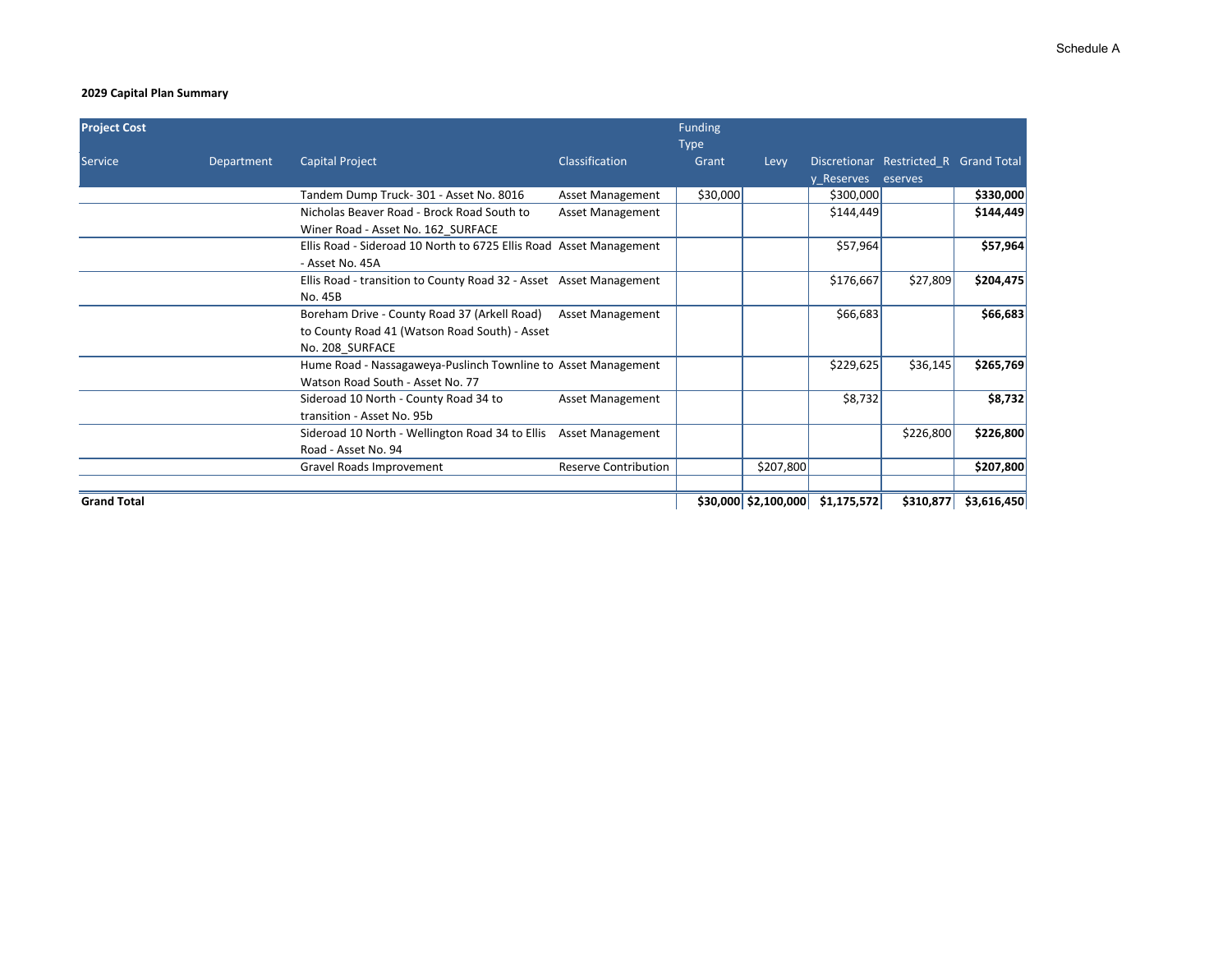| <b>Project Cost</b>       |                     |                                                                  |                             | <b>Funding</b>      |                    |                                      |                       |
|---------------------------|---------------------|------------------------------------------------------------------|-----------------------------|---------------------|--------------------|--------------------------------------|-----------------------|
| <b>Service</b>            | Department          | <b>Capital Project</b>                                           | Classification              | <b>Type</b><br>Levy |                    | Discretiona Restricted R Grand Total |                       |
|                           |                     |                                                                  |                             |                     | ry Reserve eserves |                                      |                       |
|                           |                     |                                                                  |                             |                     | S                  |                                      |                       |
| <b>Fire and Rescue</b>    |                     |                                                                  |                             |                     |                    |                                      |                       |
|                           | Fire and Rescue     |                                                                  |                             |                     |                    |                                      |                       |
|                           |                     | Structural Firefighter Gear                                      | <b>Asset Management</b>     |                     | \$5,381            |                                      | \$5,381               |
|                           |                     |                                                                  |                             |                     |                    |                                      |                       |
| <b>General Government</b> |                     |                                                                  |                             |                     |                    |                                      |                       |
|                           | Corporate           |                                                                  |                             |                     |                    |                                      |                       |
|                           |                     | <b>Asset Management</b>                                          | Reserve Contribution        | \$1,954,700         |                    |                                      | \$1,954,700           |
|                           |                     | Computer Equipment - 4002                                        | <b>Asset Management</b>     |                     | \$10,000           |                                      | \$10,000              |
|                           |                     | Computer Equipment - 4002 - New Term of                          | <b>Asset Management</b>     |                     | \$10,000           |                                      | \$10,000              |
|                           |                     | Council                                                          |                             |                     |                    |                                      |                       |
|                           |                     | Corporate Information Technology                                 | <b>Reserve Contribution</b> | \$10,000            |                    |                                      | \$10,000              |
|                           |                     |                                                                  |                             |                     |                    |                                      |                       |
| <b>Public Works</b>       |                     |                                                                  |                             |                     |                    |                                      |                       |
|                           | <b>Public Works</b> |                                                                  |                             |                     |                    |                                      |                       |
|                           |                     | Street Lights - Pole and Arm Inspections                         | Study/Plan                  | \$20,000            |                    |                                      | \$20,000              |
|                           |                     | <b>Gravel Roads Improvement</b>                                  | <b>Reserve Contribution</b> | \$207,800           |                    |                                      | \$207,800             |
|                           |                     | Bridge and Culvert Inspections-2031                              | Study/Plan                  | \$7,500             |                    |                                      | \$7,500               |
|                           |                     | Victoria Road South - Leslie Road West to                        | <b>Asset Management</b>     |                     | \$69,302           | \$10,909                             | \$80,211              |
|                           |                     | Flamborough Puslinch Townline - Asset No. 122                    |                             |                     |                    |                                      |                       |
|                           |                     | Victoria Road South - Leslie Road West to                        | <b>Asset Management</b>     |                     |                    | \$253,169                            | \$253,169             |
|                           |                     | County Road 36 - Asset No. 123                                   |                             |                     |                    |                                      |                       |
|                           |                     | Cockburn Street - County Road 46 to Old Brock                    | <b>Asset Management</b>     |                     | \$18,616           |                                      | \$18,616              |
|                           |                     | Road - Asset No. 50 Surface                                      |                             |                     |                    |                                      |                       |
|                           |                     | Concession 4 - Roszell Road to County Road 32 - Asset Management |                             |                     | \$121,349          | \$19,101                             | \$140,450             |
|                           |                     | Asset No. 55                                                     |                             |                     |                    |                                      |                       |
|                           |                     | Cooks Mill Road - Bridge to County Road 41 -                     | <b>Asset Management</b>     |                     | \$41,938           | \$6,601                              | \$48,540              |
|                           |                     | Asset No. 82                                                     |                             |                     |                    |                                      |                       |
| <b>Grand Total</b>        |                     |                                                                  |                             | \$2,200,000         | \$276,587          |                                      | \$289,780 \$2,766,367 |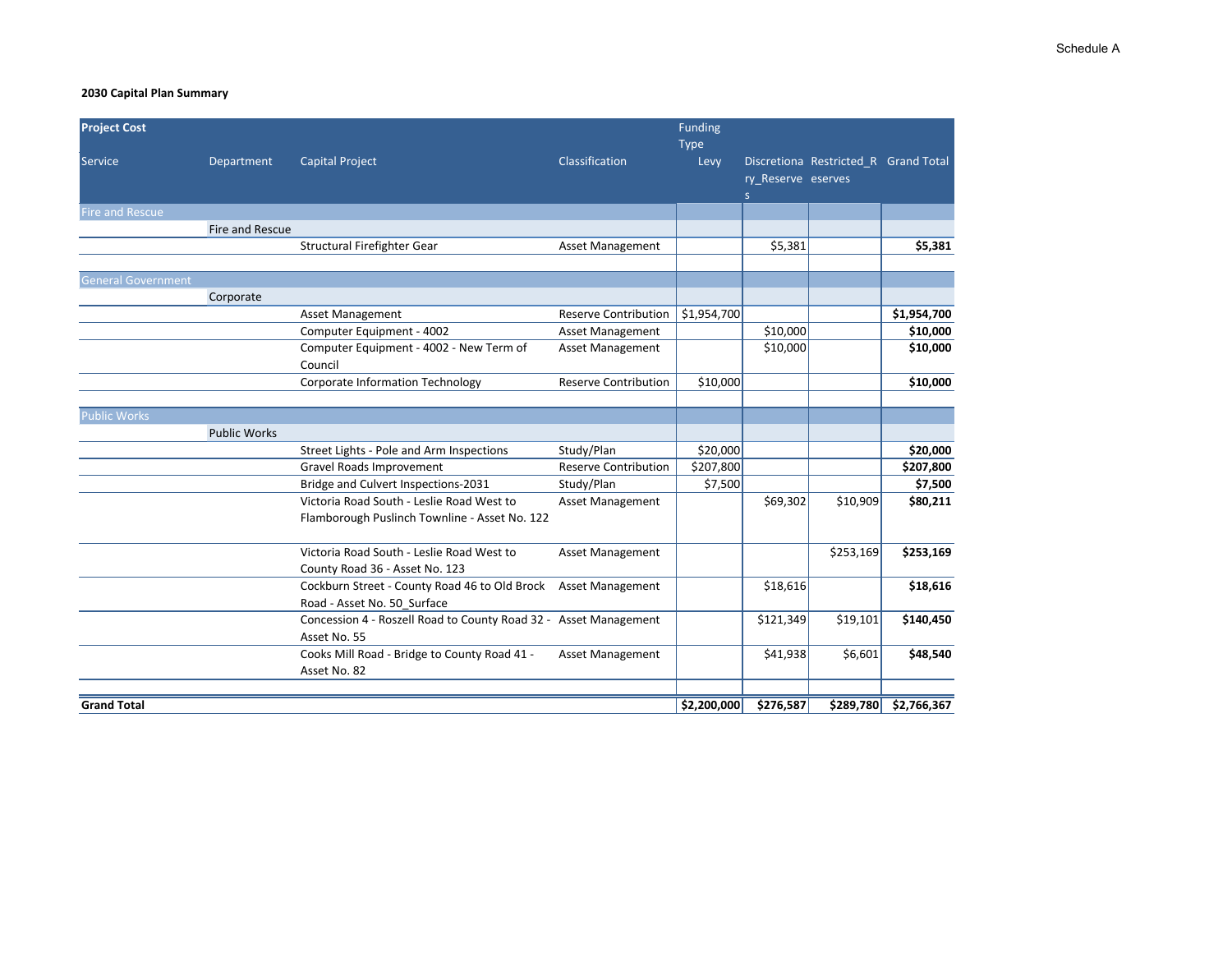| <b>Project Cost</b>         |                     |                                                                                     |                                    | Funding  |             |            |                                       |                       |
|-----------------------------|---------------------|-------------------------------------------------------------------------------------|------------------------------------|----------|-------------|------------|---------------------------------------|-----------------------|
|                             |                     |                                                                                     |                                    | Type     |             |            |                                       |                       |
| Service                     | Department          | <b>Capital Project</b>                                                              | Classification                     | Grant    | Levy        |            | Discretionar Restricted R Grand Total |                       |
| <b>Building</b>             |                     |                                                                                     |                                    |          |             | y Reserves | eserves                               |                       |
|                             | <b>Building</b>     |                                                                                     |                                    |          |             |            |                                       |                       |
|                             |                     | Tablet                                                                              | Information Technology Enhancement |          |             | \$5,000    |                                       | \$5,000               |
|                             |                     | Pickup Truck - Mid-Size - Asset No. 7005B                                           | Asset Management                   |          |             | \$33,000   |                                       | \$33,000              |
|                             |                     |                                                                                     |                                    |          |             |            |                                       |                       |
| <b>Fire and Rescue</b>      |                     |                                                                                     |                                    |          |             |            |                                       |                       |
|                             | Fire and Rescue     |                                                                                     |                                    |          |             |            |                                       |                       |
|                             |                     | Pickup Truck - Mid-Size - Asset No. 7005A                                           | Asset Management                   | \$3,000  |             | \$20,000   |                                       | \$23,000              |
|                             |                     | Structural Firefighter Gear                                                         | Asset Management                   |          |             | \$10,762   |                                       | \$10,762              |
|                             |                     |                                                                                     |                                    |          |             |            |                                       |                       |
| <b>General Government</b>   |                     |                                                                                     |                                    |          |             |            |                                       |                       |
|                             | Corporate           |                                                                                     |                                    |          |             |            |                                       |                       |
|                             |                     | Website Redesign                                                                    | Information Technolog              | \$22,500 |             | \$2,500    |                                       | \$25,000              |
|                             |                     | <b>Asset Management</b>                                                             | <b>Reserve Contribution</b>        |          | \$2,059,700 |            |                                       | \$2,059,700           |
|                             |                     | Computer Equipment - 4002                                                           | Asset Management                   |          |             | \$10,000   |                                       | \$10,000              |
|                             |                     | Corporate Information Technology                                                    | <b>Reserve Contribution</b>        |          | \$10,000    |            |                                       | \$10,000              |
|                             |                     |                                                                                     |                                    |          |             |            |                                       |                       |
| <b>Parks and Recreation</b> |                     |                                                                                     |                                    |          |             |            |                                       |                       |
|                             | <b>ORC</b>          |                                                                                     |                                    |          |             |            |                                       |                       |
|                             |                     | Drinking Fountain                                                                   | Asset Management                   |          |             | \$5,000    |                                       | \$5,000               |
|                             |                     |                                                                                     |                                    |          |             |            |                                       |                       |
|                             | Parks               |                                                                                     |                                    |          |             |            |                                       |                       |
|                             |                     | Pickup Truck - Trsfr from Public Works - Asset                                      | Asset Management                   |          |             | \$0        |                                       | \$0                   |
|                             |                     | No. 7008                                                                            |                                    |          |             |            |                                       |                       |
|                             |                     |                                                                                     |                                    |          |             |            |                                       |                       |
| <b>Public Works</b>         |                     |                                                                                     |                                    |          |             |            |                                       |                       |
|                             | <b>Public Works</b> |                                                                                     |                                    |          |             |            |                                       |                       |
|                             |                     | Single Axle Dump Truck-303 - Asset No. 8017<br>Storm Sewer Inspections and Cleaning | Asset Management<br>Study/Plan     | \$20,000 | \$10,000    | \$205,000  |                                       | \$225,000<br>\$10,000 |
|                             |                     | Gravel Roads Improvement                                                            | Reserve Contribution               |          | \$207,800   |            |                                       | \$207,800             |
|                             |                     | Bridge and Culvert Inspections-2031                                                 | Study/Plan                         |          | \$7,500     |            |                                       | \$7,500               |
|                             |                     | Pickup truck - 3/4 ton - Single Cab - Asset No.                                     | Asset Management                   |          |             | \$45,000   |                                       | \$45,000              |
|                             |                     | 8019                                                                                |                                    |          |             |            |                                       |                       |
|                             |                     | Settler's Road - Calfass Road to Telfer Glen -                                      | Asset Management                   |          |             | \$41,546   | \$6,540                               | \$48,085              |
|                             |                     | Asset No. 191                                                                       |                                    |          |             |            |                                       |                       |
|                             |                     | Kerr Crescent - McLean Road West to McLean                                          | Asset Management                   |          |             |            | \$125,843                             | \$125,843             |
|                             |                     | Road West - Asset No. 198                                                           |                                    |          |             |            |                                       |                       |
|                             |                     | Carriage Lane - Bridle Path to deadend - Asset                                      | <b>Asset Management</b>            |          |             |            | \$111,264                             | \$111,264             |
|                             |                     | No. 201 SURFACE                                                                     |                                    |          |             |            |                                       |                       |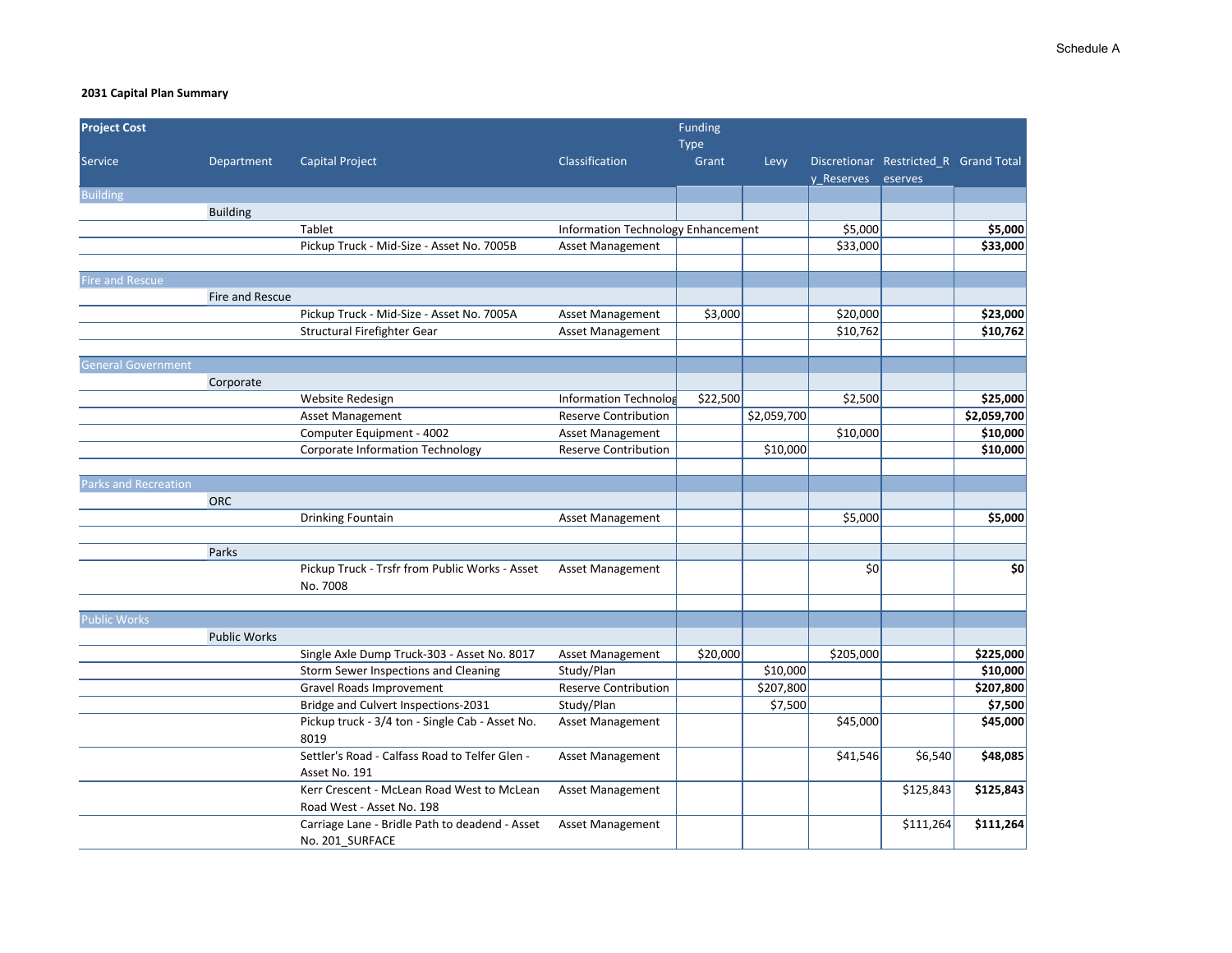| <b>Project Cost</b> |                   |                                                                    |                         | <b>Funding</b><br><b>Type</b> |                        |                    |                                       |             |
|---------------------|-------------------|--------------------------------------------------------------------|-------------------------|-------------------------------|------------------------|--------------------|---------------------------------------|-------------|
| Service             | <b>Department</b> | <b>Capital Project</b>                                             | <b>Classification</b>   | Grant                         | Levy                   | y Reserves eserves | Discretionar Restricted R Grand Total |             |
|                     |                   | Cassin Court - Daymond Drive to deadend -<br>Asset No. 202 SURFACE | <b>Asset Management</b> |                               |                        | \$36,972           | \$5,820                               | \$42,791    |
|                     |                   | Storm Water Management Pond Inspections                            | Study/Plan              |                               | \$5,000                |                    |                                       | \$5,000     |
|                     |                   |                                                                    |                         |                               |                        |                    |                                       |             |
| <b>Grand Total</b>  |                   |                                                                    |                         |                               | $$45,500$ $$2,300,000$ | \$414,779          | \$249,466                             | \$3,009,745 |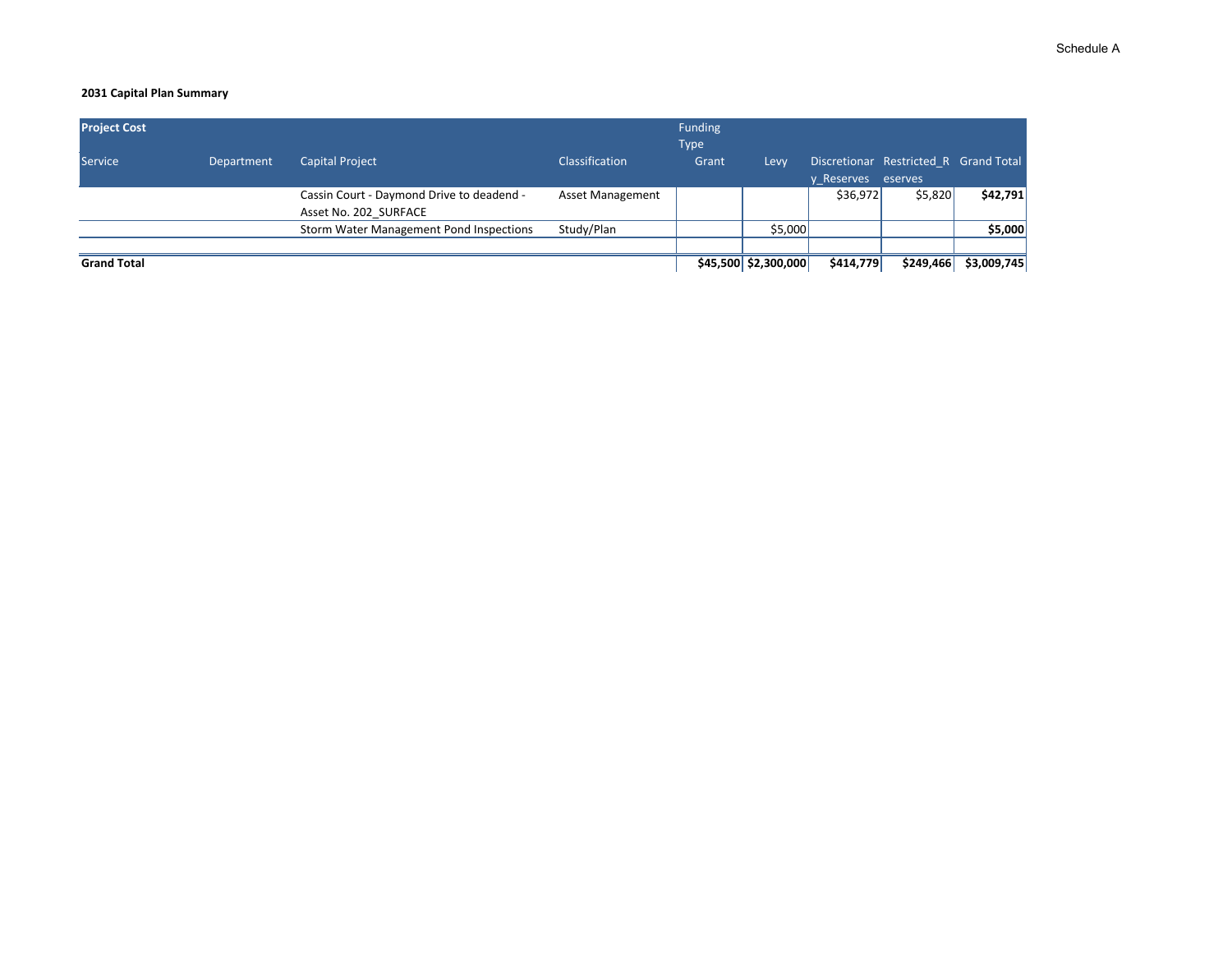|                                                    |            | 2019 Actuals 2020 Actuals 2021 YTD |           | 2021 Budget | 2022 Budget        |
|----------------------------------------------------|------------|------------------------------------|-----------|-------------|--------------------|
| <b>Administration</b>                              |            |                                    |           |             |                    |
| <b>Expenditures</b>                                |            |                                    |           |             |                    |
| <b>FT Wages</b>                                    | \$189,764  | \$258,474                          | \$361,103 | \$389,722   | \$421,832          |
| <b>PT Wages</b>                                    | \$16,870   | \$0                                | \$2,786   | \$0         | \$8,432            |
| <b>OT Wages</b>                                    | \$1,300    | \$0                                | \$0       | \$500       | \$500              |
| <b>FT Wage Related Expenses</b>                    | \$35,920   | \$44,587                           | \$64,631  | \$69,096    | \$75,381           |
| <b>PT Wage Related Expenses</b>                    | \$2,150    | \$0                                | \$209     | \$0         | \$832              |
| <b>Manulife Benefits</b>                           | \$18,024   | \$14,280                           | \$32,998  | \$45,476    | \$37,646           |
| <b>WSIB</b>                                        | \$6,860    | \$6,290                            | \$9,628   | \$10,407    | \$11,392           |
| <b>Office Supplies &amp; Equipment</b>             | \$2,463    | \$1,027                            | \$1,479   | \$1,200     | \$1,200            |
| Communication (phone, fax, internet)               | \$1,590    | \$1,136                            | \$1,371   | \$1,772     | \$1,616            |
| <b>Professional Fees - Legal</b>                   | \$40,314   | \$25,573                           | \$51,657  | \$19,500    | \$19,500           |
| <b>Professional Fees - Engineering</b>             | \$16,123   | \$12,471                           | \$50,736  | \$44,422    | \$44,423           |
| <b>Events and Other</b>                            | \$8,769    | \$2,403                            | \$3,020   | \$10,775    | \$11,075           |
| <b>Mileage</b>                                     | \$948      | \$36                               | \$0       | \$1,500     | \$1,000            |
| <b>Professional Development</b>                    | \$10,789   | \$4,886                            | \$6,725   | \$26,075    | \$25,540           |
| <b>Membership and Subscription Fees</b>            | \$9,838    | \$6,652                            | \$10,736  | \$11,991    | \$16,133           |
| <b>Employee Travel - Meals</b>                     | \$25       | \$0                                | \$0       | \$100       | \$100              |
| <b>Employee Travel - Accom/Parking</b>             | \$1,450    | \$0                                | \$458     | \$800       | \$800              |
| <b>Employee Travel - Air Fare</b>                  | \$0        | \$0                                | \$0       | \$500       | \$500              |
| <b>Insurance</b>                                   | \$58,949   | \$42,084                           | \$15,801  | \$54,188    | \$43,956           |
| <b>Advertising</b>                                 | \$5,786    | \$2,176                            | \$2,695   | \$2,250     | \$2,510            |
| <b>Professional Fees - Ground Water Monitoring</b> | \$4,259    | \$3,810                            | \$5,715   | \$3,500     | \$4,000            |
| <b>Contract Services</b>                           | \$74,829   | \$7,486                            | \$16,196  | \$36,121    | \$51,258           |
| <b>Clothing, Safety Allowance</b>                  | \$0        | \$0                                | \$777     | \$0         | \$750              |
| <b>Expenditures Total</b>                          | \$507,020  | \$433,370                          | \$638,719 | \$729,893   | \$780,375          |
|                                                    |            |                                    |           |             |                    |
| <b>ReserveTransfers</b>                            |            |                                    |           |             |                    |
| <b>Contribution to Legal Contingency</b>           | \$50,000   | \$50,000                           | \$50,000  | \$50,000    | \$0                |
| <b>Transfer from Legal Contingency</b>             | $-563,181$ | \$0                                | \$0       | \$0         | $\overline{\xi_0}$ |
| <b>Contribution to Insurance Contingency</b>       | \$25,000   | \$25,000                           | \$25,000  | \$25,000    | \$10,000           |
| <b>Transfer from Insurance Contingency</b>         | $-56,809$  | $-55,000$                          | $-55,000$ | $-$10,000$  | $-$10,000$         |
| <b>ReserveTransfers Total</b>                      | \$5,010    | \$70,000                           | \$70,000  | \$65,000    | \$0                |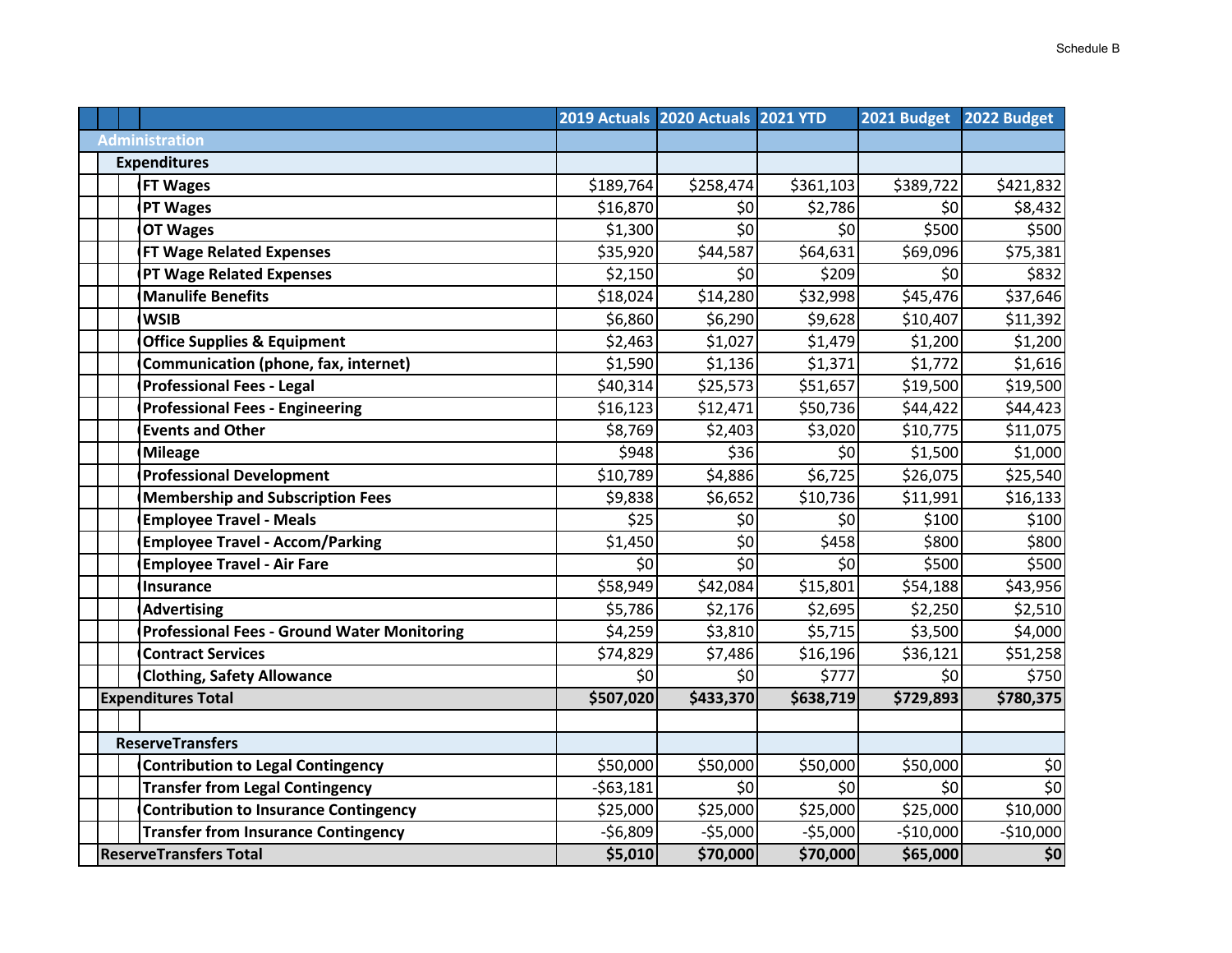|  |                                                          |            | 2019 Actuals 2020 Actuals 2021 YTD |            | 2021 Budget | 2022 Budget |
|--|----------------------------------------------------------|------------|------------------------------------|------------|-------------|-------------|
|  |                                                          |            |                                    |            |             |             |
|  | <b>Revenues</b>                                          |            |                                    |            |             |             |
|  | <b>Agreement, Commissioner and FOI, Photocopies</b>      | $-51,611$  | $-5404$                            | $-56,876$  | $-51,300$   | $-$6,000$   |
|  | Eng., Env., and Legal Recoveries                         | $-53,603$  | $-54,965$                          | $-529,591$ | $-53,500$   | $-$10,000$  |
|  | <b>Recoveries from Staff Events</b>                      | $-$ \$343  | $-516$                             | \$0        | $-51,300$   | $-51,300$   |
|  | <b>Nestle Agreement</b>                                  | \$0        | $-5500$                            | $-$ \$500  | $-$ \$500   | $-5500$     |
|  | <b>Other recoveries</b>                                  | \$0        | $-59$                              | $-520$     | $-$ \$500   | $-$ \$500   |
|  | <b>Ontario Cannabis Legalization Implementation Fund</b> | $-$15,000$ | \$0                                | $-55,000$  | \$0         | \$0         |
|  | <b>Revenues Total</b>                                    | $-$20,557$ | $-$5,893$                          | $-541,987$ | $-57,100$   | $-$18,300$  |
|  |                                                          |            |                                    |            |             |             |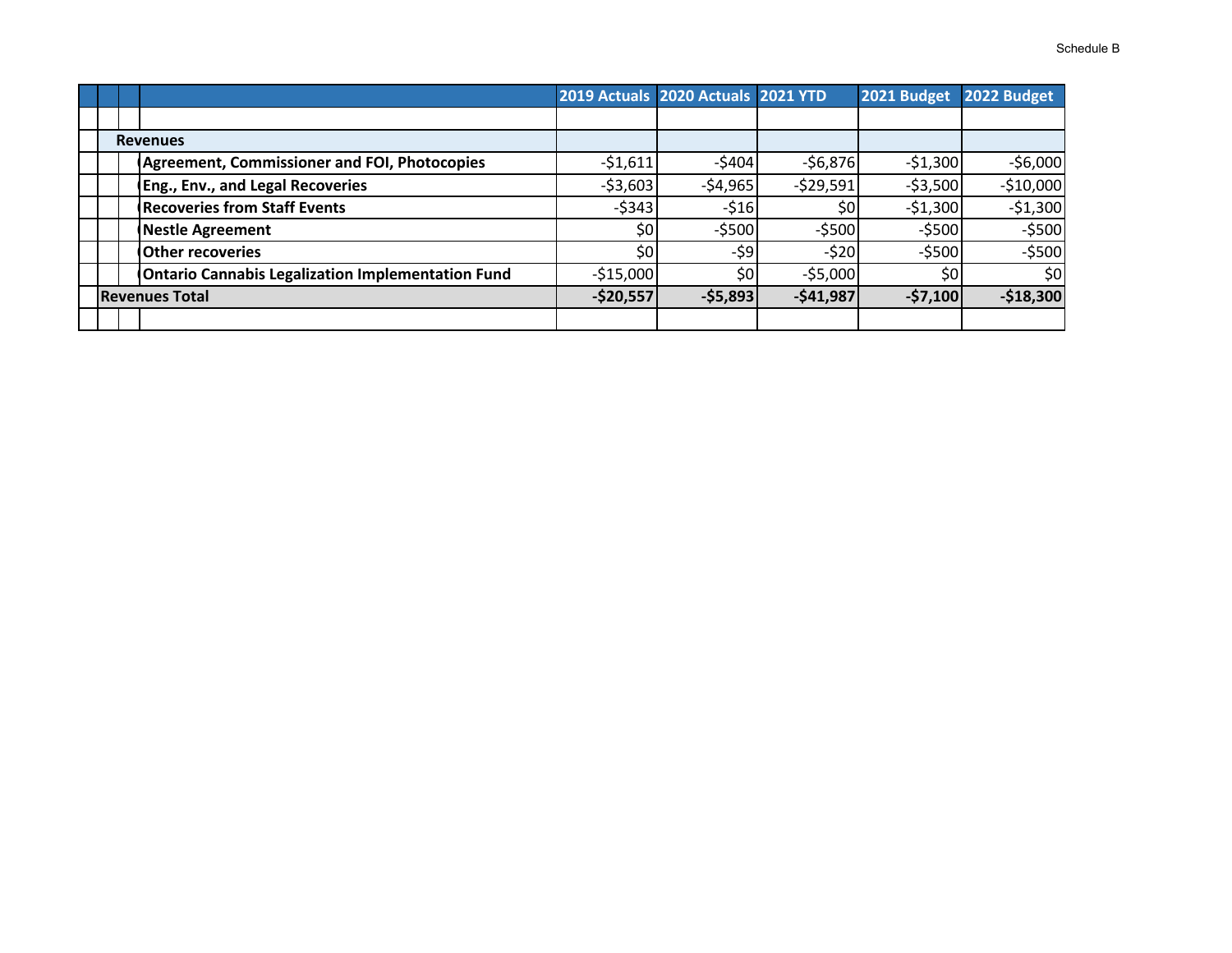|                 |                                                                |           | 2019 Actuals 2020 Actuals 2021 YTD |           | 2021 Budget | 2022 Budget |
|-----------------|----------------------------------------------------------------|-----------|------------------------------------|-----------|-------------|-------------|
| <b>Building</b> |                                                                |           |                                    |           |             |             |
|                 | <b>Expenditures</b>                                            |           |                                    |           |             |             |
|                 | <b>FT Wages</b>                                                | \$188,586 | \$183,415                          | \$266,620 | \$277,118   | \$313,637   |
|                 | <b>PT Wages</b>                                                | \$6,104   | \$1,043                            | \$0       | \$0         | \$0         |
|                 | <b>OT Wages</b>                                                | \$0       | \$321                              | \$0       | \$500       | \$500       |
|                 | <b>FT Wage Related Expenses</b>                                | \$33,403  | \$32,835                           | \$48,094  | \$49,844    | \$56,856    |
|                 | <b>PT Wage Related Expenses</b>                                | \$281     | \$87                               | \$0       | \$0         | \$0         |
|                 | <b>Manulife Benefits</b>                                       | \$18,607  | \$20,700                           | \$31,823  | \$33,907    | \$31,376    |
|                 | <b>WSIB</b>                                                    | \$6,013   | \$5,734                            | \$7,958   | \$8,157     | \$8,956     |
|                 | <b>Computer Software &amp; Hardware</b>                        | \$1,776   | \$741                              | \$131     | \$1,000     | \$1,000     |
|                 | <b>Office Supplies</b>                                         | \$3,574   | \$1,585                            | \$1,871   | \$3,000     | \$3,000     |
|                 | <b>Fuel</b>                                                    | \$1,581   | \$780                              | \$0       | \$1,500     | \$1,613     |
|                 | <b>Vehicle Maintenance</b>                                     | \$473     | \$0                                | \$322     | \$500       | \$500       |
|                 | Postage                                                        | \$2,012   | \$1,889                            | \$539     | \$3,000     | \$2,000     |
|                 | Communication (phone, fax, internet)                           | \$3,384   | \$1,559                            | \$2,960   | \$2,435     | \$4,574     |
|                 | <b>Professional Fees - Legal</b>                               | \$16,542  | \$11,993                           | \$32,964  | \$20,000    | \$20,000    |
|                 | <b>Professional Fees - Audit</b>                               | \$6,411   | \$6,411                            | \$7,767   | \$6,600     | \$6,600     |
|                 | <b>Professional Fees - Engineering</b>                         | \$218,208 | \$212,874                          | \$54,273  | \$70,000    | \$70,000    |
|                 | <b>Mileage</b>                                                 | \$189     | \$0                                | \$133     | \$500       | \$500       |
|                 | <b>Professional Development</b>                                | \$3,200   | \$3,762                            | \$3,123   | \$17,850    | \$17,850    |
|                 | <b>Membership and Subscription Fees</b>                        | \$2,265   | \$442                              | \$3,250   | \$3,179     | \$4,701     |
|                 | <b>Employee Travel - Meals</b>                                 | \$0       | \$0                                | \$0       | \$500       | \$500       |
|                 | <b>Employee Travel - Accomodations</b>                         | \$277     | 50                                 | \$0       | \$1,500     | \$1,500     |
|                 | Insurance                                                      | \$18,066  | \$11,889                           | \$4,520   | \$12,484    | \$9,278     |
|                 | <b>Advertising</b>                                             | \$1,168   | \$1,688                            | \$892     | \$1,715     | \$1,715     |
|                 | <b>Vehicle Plates</b>                                          | \$120     | \$0                                | \$165     | \$120       | \$120       |
|                 | <b>Contract Services</b>                                       | \$32,179  | \$23,583                           | \$43,970  | \$49,611    | \$54,438    |
|                 | <b>Clothing, Safety Allowance</b>                              | \$195     | \$108                              | \$300     | \$720       | \$720       |
|                 | <b>Emergency Management</b>                                    | \$1,095   | \$460                              | \$467     | \$457       | \$457       |
|                 | <b>Municipal Office Costs Recovered from Building Departme</b> | \$20,329  | \$17,876                           | \$0       | \$20,100    | \$20,628    |
|                 | <b>Bank Service Charges</b>                                    | \$3,538   | \$5,370                            | \$6,613   | \$3,500     | \$5,400     |
|                 | <b>Expenditures Total</b>                                      | \$589,577 | \$547,144                          | \$518,754 | \$589,798   | \$638,417   |
|                 |                                                                |           |                                    |           |             |             |
|                 | <b>ReserveTransfers</b>                                        |           |                                    |           |             |             |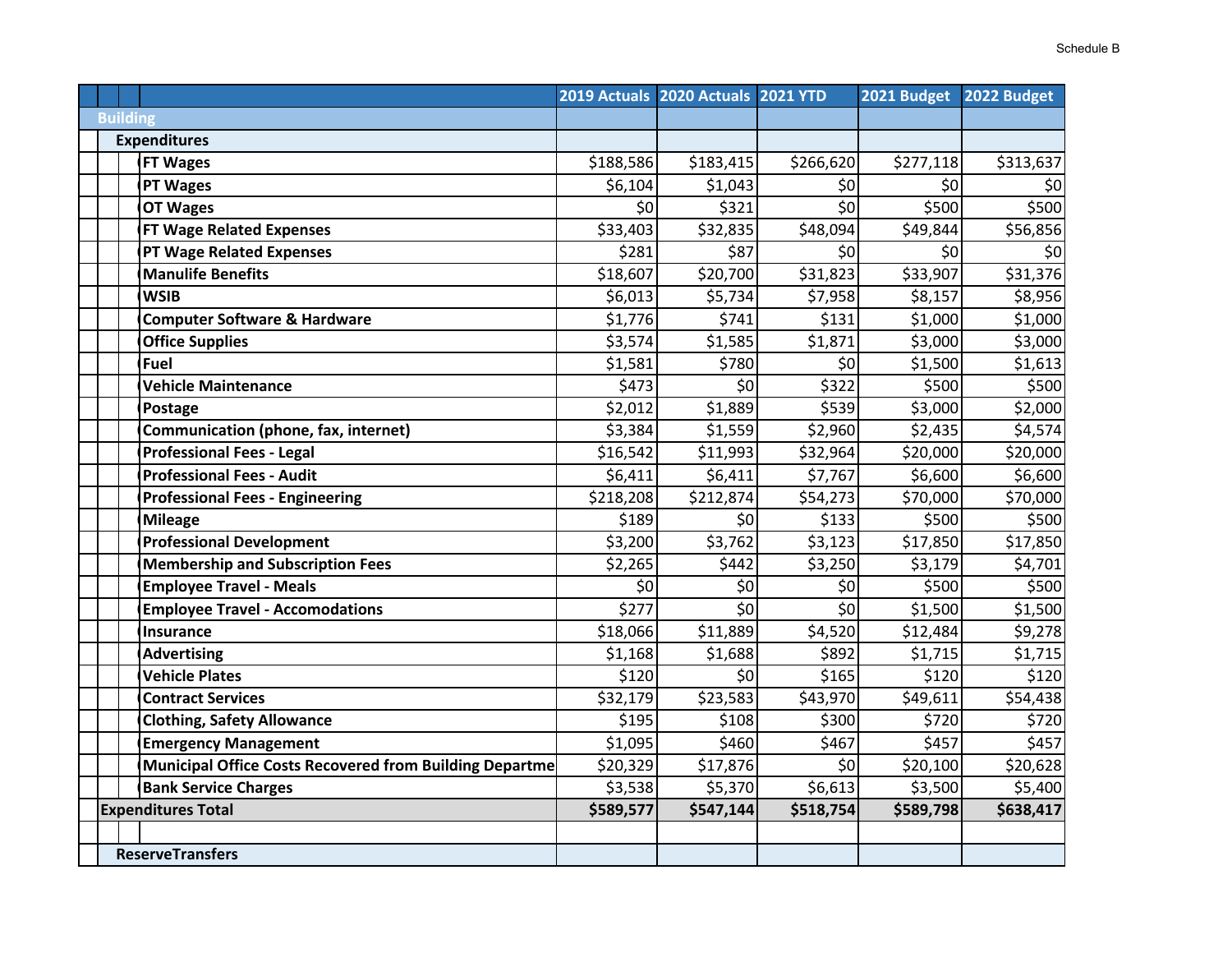|                                                                    |               | 2019 Actuals 2020 Actuals 2021 YTD |             | 2021 Budget | 2022 Budget |
|--------------------------------------------------------------------|---------------|------------------------------------|-------------|-------------|-------------|
| <b>Contribution to Building Surplus RF</b>                         | \$0           | \$0                                | \$224,266   | \$0         | \$0         |
| <b>Transfer from Building Surplus RF</b>                           | $-$110,485$   | $-551,041$                         | \$0         | $-$147,593$ | $-$146,528$ |
| <b>ReserveTransfers Total</b>                                      | $-$110,485$   | $-551,041$                         | \$224,266   | $-$147,593$ | $-$146,528$ |
|                                                                    |               |                                    |             |             |             |
| <b>Revenues</b>                                                    |               |                                    |             |             |             |
| <b>Online Service Fee</b>                                          | $-$944$       | $-52,831$                          | $-52,569$   | $-52,000$   | $-53,000$   |
| <b>Reproduction of Drawings Fees</b>                               | $-5100$       | $-5255$                            | $-5676$     | $-5156$     | $-5292$     |
| <b>Other recoveries</b>                                            | \$0           | \$0                                | $-$3,000$   | $-$ \$500   | $-5500$     |
| <b>Designated Structures Permit</b>                                | $-51,248$     | $-5848$                            | $-53,010$   | $-51,724$   | $-$1,756$   |
| <b>Tent or Marquee Application Fee</b>                             | $-51,560$     | $-5852$                            | $-51,512$   | $-$1,080$   | $-51,320$   |
| <b>Transfer of Permit</b>                                          | \$0           | \$0                                | $-5161$     | $-5161$     | $-5164$     |
| <b>Revision to Approved Plans</b>                                  | $-57,910$     | $-$6,042$                          | $-55,653$   | $-$6,460$   | $-56,580$   |
| <b>Alternative Solution Application</b>                            | \$0           | \$0                                | $-5518$     | $-5518$     | $-5528$     |
| <b>Residential Building Permits</b>                                | $-5367,508$   | $-5394,324$                        | $-5609,831$ | $-5341,712$ | $-5380,000$ |
| <b>Institutional, Commercial &amp; Industrial Building Permits</b> | $-538,469$    | $-524,052$                         | $-514,273$  | $-530,500$  | $-531,080$  |
| <b>Farm Building Permits</b>                                       | $-518,141$    | $-$16,939$                         | $-528,223$  | $-515,000$  | $-$17,730$  |
| <b>Demolition Permits</b>                                          | $-52,652$     | $-5954$                            | $-51,288$   | $-51,932$   | $-51,968$   |
| <b>Occupancy Permits</b>                                           | $-$6,708$     | $-58,778$                          | $-$10,465$  | $-56,923$   | $-57,708$   |
| <b>Sign Permits</b>                                                | \$0           | $-$1,590$                          | $-$1,614$   | $-$1,076$   | $-$1,096$   |
| <b>Septic System Permit - New</b>                                  | $-531,200$    | $-535,616$                         | $-552,316$  | $-530,362$  | $-532,900$  |
| Septic System Permit - Alter                                       | $-52,340$     | $-52,862$                          | $-57,752$   | $-$1,940$   | $-54,940$   |
| Inspection of works not ready                                      | $-5312$       | $-5159$                            | $-5161$     | $-5161$     | $-$ \$328   |
| <b>Revenues Total</b>                                              | $-$ \$479,092 | $-$496,102$                        | $-$743,020$ | $-$442,205$ | $-$491,890$ |
|                                                                    |               |                                    |             |             |             |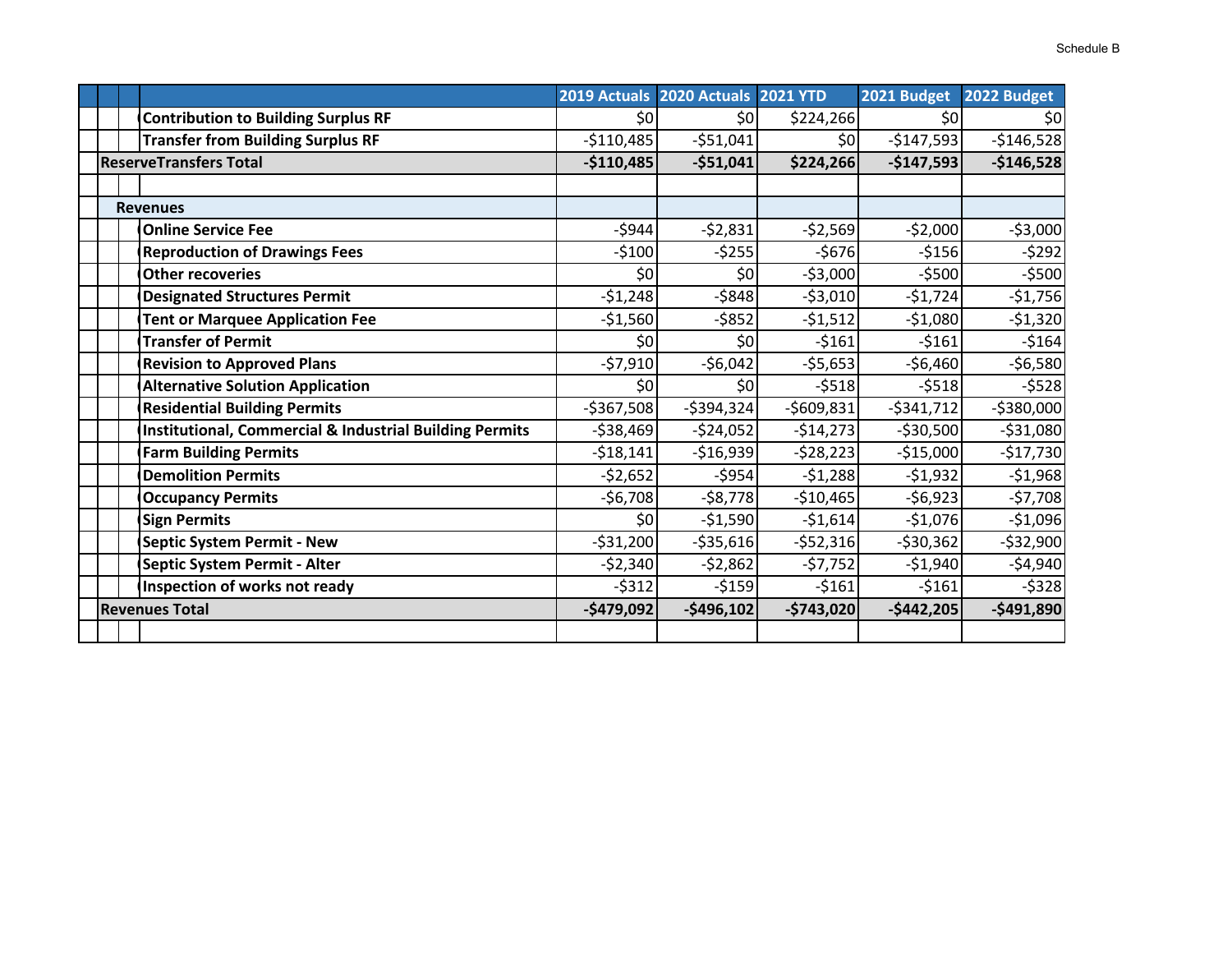|               |                                                            |                                                             | 2019 Actuals 2020 Actuals 2021 YTD |                            | 2021 Budget        | 2022 Budget |
|---------------|------------------------------------------------------------|-------------------------------------------------------------|------------------------------------|----------------------------|--------------------|-------------|
| <b>By-law</b> |                                                            |                                                             |                                    |                            |                    |             |
|               | <b>Expenditures</b>                                        |                                                             |                                    |                            |                    |             |
|               | <b>PT Wages</b>                                            | \$9,291                                                     | \$9,146                            | \$105                      | \$700              | 5700        |
|               | <b>PT Wage Related Expenses</b>                            | \$665                                                       | \$771                              | \$0                        | \$0                | \$0         |
|               | <b>WSIB</b>                                                | \$252                                                       | \$292                              | $\overline{\overline{50}}$ | \$0                | \$1,482     |
|               | <b>Office Supplies</b>                                     | \$57                                                        | \$199                              | \$40                       | \$150              | \$150       |
|               | Signage - 911 Signs                                        | \$2,157                                                     | \$7,234                            | \$1,836                    | \$500              | \$1,800     |
|               | Communication (phone, fax, internet)                       | \$0                                                         | \$291                              | \$1,583                    | \$636              | \$1,292     |
|               | <b>Professional Fees - Legal</b>                           | \$24,875                                                    | \$41,900                           | \$40,364                   | \$30,000           | \$30,000    |
|               | <b>Professional Fees - Engineering</b>                     | \$8,927                                                     | \$10,459                           | \$19,417                   | \$15,000           | \$15,000    |
|               | <b>Mileage</b>                                             | \$157                                                       | \$0                                | \$14                       | \$150              | \$150       |
|               | <b>Professional Development</b>                            | \$0                                                         | \$0                                | \$102                      | \$1,200            | \$1,200     |
|               | <b>Employee Travel - Meals</b>                             | \$0                                                         | \$0                                | \$0                        | \$50               | \$50        |
|               | <b>Employee Travel - Accomodations</b>                     | $\overline{\xi_0}$                                          | $\overline{50}$                    | \$0                        | \$250              | \$250       |
|               | <b>Advertising</b>                                         | \$515                                                       | \$0                                | \$0                        | \$1,500            | \$1,500     |
|               | Dog Tags                                                   | \$232                                                       | \$0                                | 50                         | \$0                | \$0         |
|               | <b>Contract Services</b>                                   | \$10,988                                                    | \$23,679                           | \$57,480                   | \$45,360           | \$23,508    |
|               | <b>Clothing, Safety Allowance</b>                          | \$0                                                         | \$798                              | \$0                        | \$260              | \$260       |
|               | <b>Livestock Loss</b>                                      | \$1,126                                                     | \$280                              | \$780                      | \$1,500            | \$1,500     |
|               | <b>FT Wages</b>                                            | \$0                                                         | \$0                                | \$0                        | \$0                | \$48,721    |
|               | <b>OT Wages</b>                                            | $\overline{\xi}$                                            | $\overline{\xi_0}$                 | \$                         | $\overline{\xi_0}$ | \$500       |
|               | <b>FT Wage Related Expenses</b>                            | \$0                                                         | \$0                                | \$0                        | \$0                | \$9,012     |
|               | <b>Manulife Benefits</b>                                   | $\overline{\xi_0}$                                          | $\overline{\xi_0}$                 | $\overline{\mathsf{S}}$    | \$0                | \$5,820     |
|               | <b>Expenditures Total</b>                                  | \$59,242                                                    | \$95,049                           | \$121,721                  | \$97,256           | \$142,894   |
|               |                                                            |                                                             |                                    |                            |                    |             |
|               | <b>ReserveTransfers</b>                                    |                                                             |                                    |                            |                    |             |
|               | <b>Transfer from Capital Carry-forward</b>                 | \$0                                                         | \$0                                | $-$11,494$                 | $-$11,494$         | \$0         |
|               | <b>ReserveTransfers Total</b>                              | $\overline{\boldsymbol{\mathsf{S}}\boldsymbol{\mathsf{O}}}$ | \$0                                | $-$11,494$                 | $-$11,494$         | \$0         |
|               | <b>Revenues</b>                                            |                                                             |                                    |                            |                    |             |
|               | <b>Lottery Licences</b>                                    | $-5277$                                                     | $-5278$                            | \$0                        | $-5500$            | $-$500$     |
|               | <b>Sign Permits</b>                                        | \$0                                                         | \$0                                | $-5269$                    | $-5103$            | $-5105$     |
|               | <b>Fence Viewer's Application</b>                          | $\overline{\xi_0}$                                          | \$0                                | \$0                        | \$0                | \$0         |
|               | <b>Engineering, Environmental and Legal Fees Recovered</b> | $-533,707$                                                  | $-$13,607$                         | $-520,191$                 | $-55,000$          | $-$10,000$  |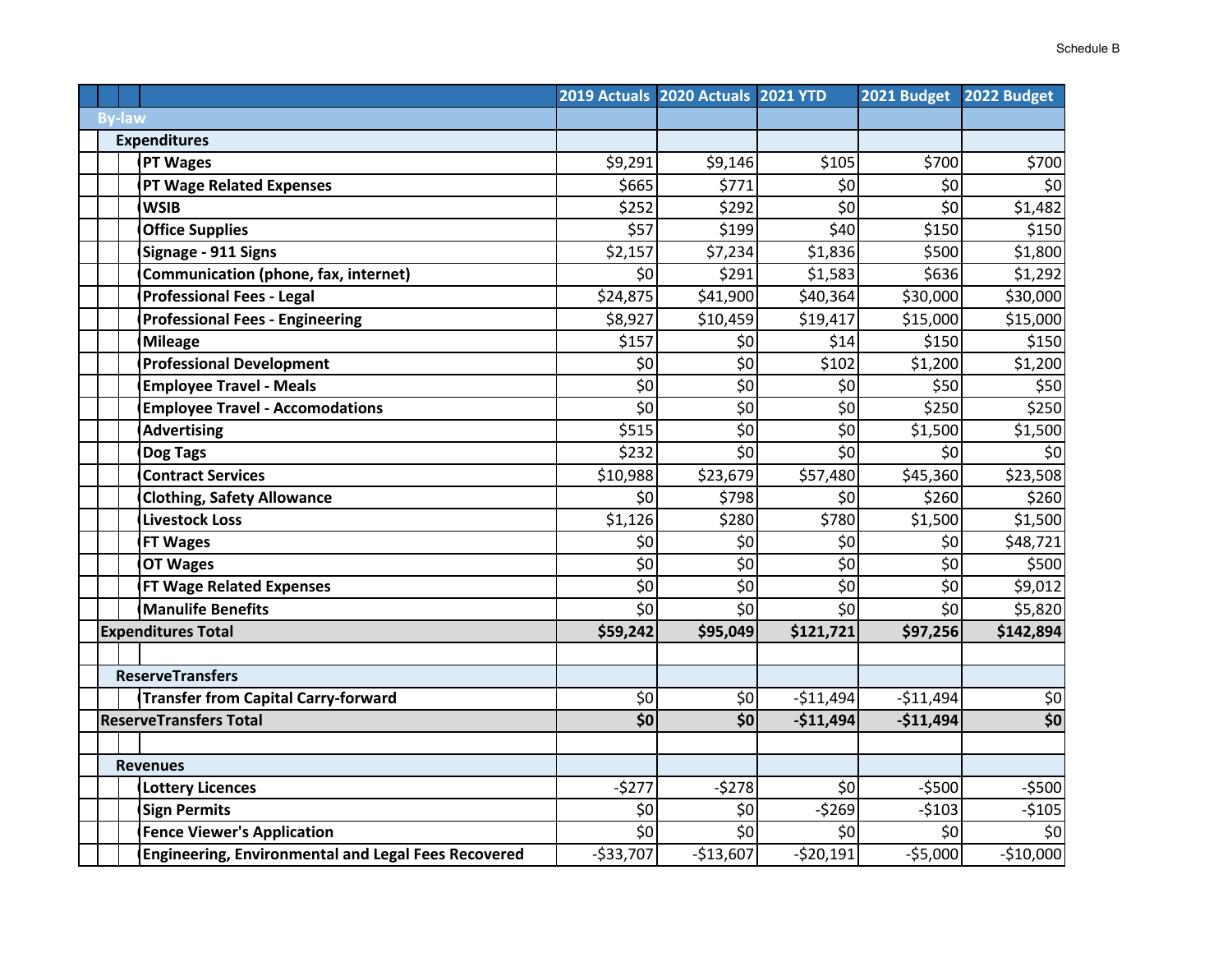|  |                                               |            | 2019 Actuals 2020 Actuals 2021 YTD |            | 2021 Budget | 2022 Budget |
|--|-----------------------------------------------|------------|------------------------------------|------------|-------------|-------------|
|  | <b>Site Alteration Agreement</b>              | \$0        | $-53,900$                          | $-59,717$  | $-$1,500$   | $-54,000$   |
|  | <b>Other recoveries</b>                       | \$0        | \$0                                | $-$ \$370  | $-$ \$500   | $-5500$     |
|  | <b>Ontario Wildlife Damage Compensation</b>   | $-51,216$  | $-5310$                            | $-5810$    | $-$1,500$   | $-51,500$   |
|  | Dog Tags and Kennel Licences                  | $-510,757$ | $-58,457$                          | $-512,948$ | $-59,750$   | $-$10,500$  |
|  | Municipal addressing signs and posts          | $-52,080$  | $-51,591$                          | $-53,211$  | $-51,827$   | $-52,175$   |
|  | <b>Septic Compliance Letter</b>               | $-51,125$  | $-5993$                            | $-51,320$  | $-5700$     | $-51,120$   |
|  | <b>Special Occasion Permit Letters</b>        | \$0        | \$0                                | \$0        | $-578$      | $-579$      |
|  | <b>Swimming Pool Enclosure Permit</b>         | $-54,085$  | $-55,957$                          | $-58,874$  | $-54,662$   | $-55,661$   |
|  | <b>Liquor License Letter</b>                  | \$0        | \$0                                | \$0        | $-5161$     | $-5164$     |
|  | <b>Filming Permit Fee</b>                     | $-$ \$500  | \$0                                | $-5518$    | $-5518$     | $-5528$     |
|  | <b>Property Standards Appeal Fee</b>          | \$0        | \$0                                | $-5528$    | $-5264$     | $-5269$     |
|  | <b>Animal Control Services Fees Recovered</b> | $-5455$    | $-561$                             | \$0        | \$0         | \$0         |
|  | <b>Revenues Total</b>                         | $-$54,202$ | $-535,153$                         | $-$58,757$ | $-$27,063$  | $-537,102$  |
|  |                                               |            |                                    |            |             |             |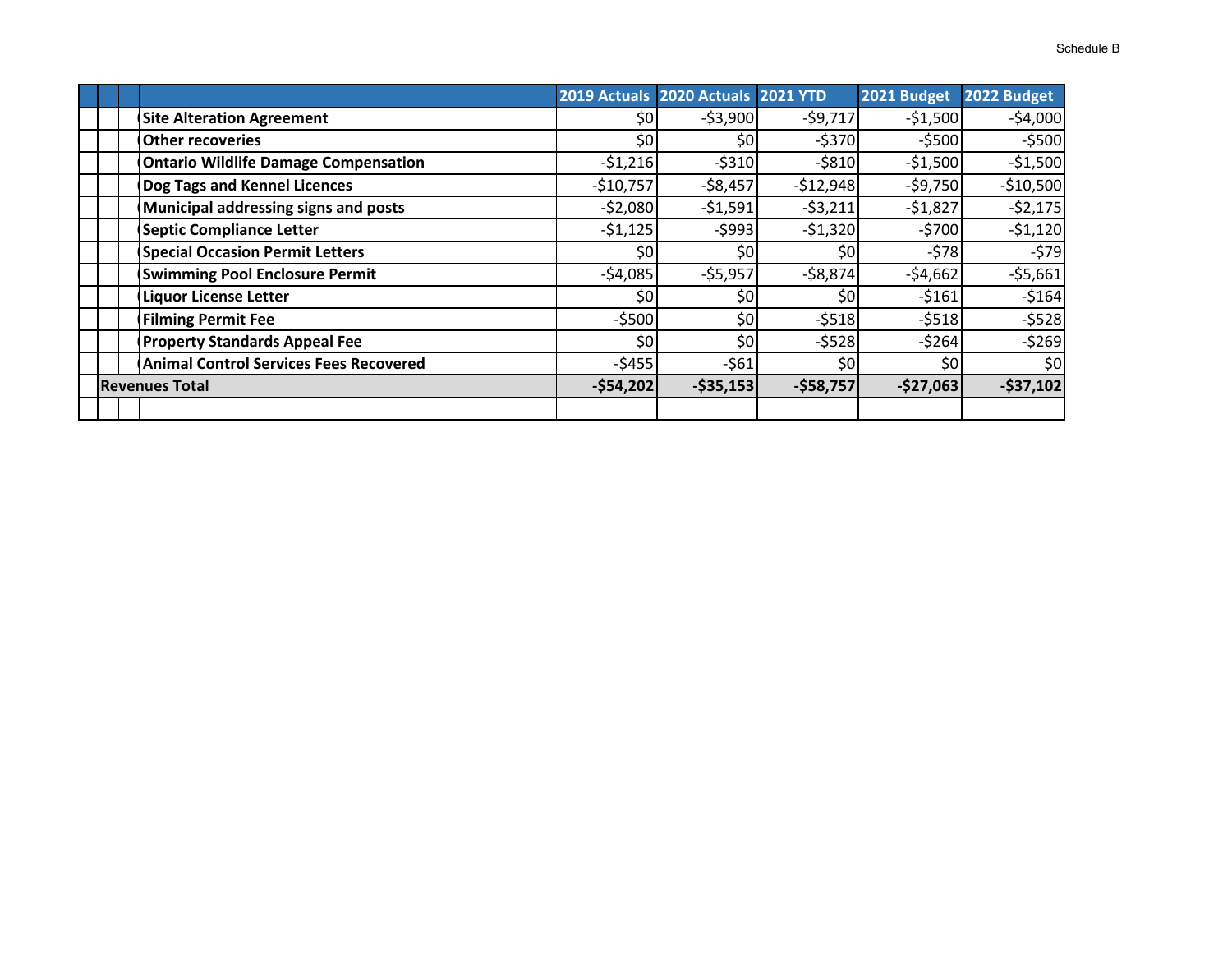|  |                                              |               | 2019 Actuals 2020 Actuals 2021 YTD |               | 2021 Budget   | 2022 Budget |
|--|----------------------------------------------|---------------|------------------------------------|---------------|---------------|-------------|
|  | <b>Corporate</b>                             |               |                                    |               |               |             |
|  | <b>Expenditures</b>                          |               |                                    |               |               |             |
|  | Taxes written off (Twp share only)           | \$12,969      | \$40,511                           | \$125,149     | \$25,000      | \$25,000    |
|  | <b>Conservation Authorities Levy Payment</b> | \$167,217     | \$169,281                          | \$174,553     | \$174,553     | \$177,805   |
|  | <b>Expenditures Total</b>                    | \$180,186     | \$209,792                          | \$299,702     | \$199,553     | \$202,805   |
|  |                                              |               |                                    |               |               |             |
|  | <b>ReserveTransfers</b>                      |               |                                    |               |               |             |
|  | <b>Transfer from Operating Carryforward</b>  | \$0           | \$0                                | $-524,400$    | $-$24,400$    | $-$44,019$  |
|  | <b>ReserveTransfers Total</b>                | \$0           | \$0                                | $-$24,400$    | $-$24,400$    | $-$44,019$  |
|  |                                              |               |                                    |               |               |             |
|  | <b>Revenues</b>                              |               |                                    |               |               |             |
|  | <b>Supplemental Billings</b>                 | $-584,554$    | $-$116,791$                        | $-$112,591$   | $-$80,000$    | $-$100,000$ |
|  | Safe Restart Funding - COVID-19              | \$0           | $-$190,500$                        | $-$159,882$   | $- $38,000$   | \$0         |
|  | <b>Mun Tax Assistance</b>                    | $-$23,732$    | $-526,131$                         | $-527,173$    | $-$27,079$    | $-527,717$  |
|  | <b>Host Kilmer (Service Ontario)</b>         | $-528,891$    | $-530,312$                         | $-530,599$    | $-531,417$    | $-531,771$  |
|  | <b>Ontario Hydro</b>                         | $-$12,147$    | $-512,147$                         | $-$12,147$    | $-$12,147$    | $-512,147$  |
|  | <b>Metrolinx</b>                             | $-$10,740$    | $-$11,157$                         | $-511,261$    | $-511,562$    | $-$11,692$  |
|  | <b>Hydro One</b>                             | $-58,672$     | $-58,963$                          | $-56,310$     | $-58,963$     | $-56,310$   |
|  | <b>Grant Guelph Junction Railway</b>         | $-55,330$     | $-55,330$                          | $-55,330$     | $-55,330$     | $-55,330$   |
|  | <b>Puslinch Landfill/Wellington County</b>   | $-57,353$     | $-58,494$                          | $-58,511$     | $-58,834$     | $-58,262$   |
|  | <b>City of Guelph</b>                        | $-534,582$    | $-$36,657$                         | $-536,731$    | $-538,124$    | $-535,656$  |
|  | <b>University of Guelph</b>                  | $-5569$       | $-5716$                            | $-5723$       | $-5742$       | $-5750$     |
|  | <b>CN Railway</b>                            | $-51,316$     | $-51,316$                          | $-51,316$     | $-51,316$     | $-51,316$   |
|  | <b>CP Railway</b>                            | $-57,854$     | $-57,854$                          | $-57,804$     | $-57,854$     | $-57,804$   |
|  | <b>OMPF</b>                                  | $-$415,700$   | $-$417,400$                        | $-$419,800$   | $-$419,800$   | $-$422,200$ |
|  | <b>Penalties - Property Taxes</b>            | $-$108,658$   | $-$94,449$                         | $-$120,797$   | $-$94,000$    | $-$100,000$ |
|  | <b>Interest - Tax Arrears</b>                | $-$101,318$   | $-$106,237$                        | $-$100,960$   | $-$96,000$    | $-$100,000$ |
|  | <b>Interest on General</b>                   | $-$169,859$   | $-598,558$                         | $-541,617$    | $-$ \$90,092  | $-590,092$  |
|  | <b>Other Revenues</b>                        | $-5488$       | $-5194$                            | $-5355$       | $-$ \$330     | $-5345$     |
|  | <b>Revenues Total</b>                        | $-$1,021,764$ | $-$1,173,204$                      | $-$1,103,908$ | $-$ \$971,590 | $-$961,392$ |
|  |                                              |               |                                    |               |               |             |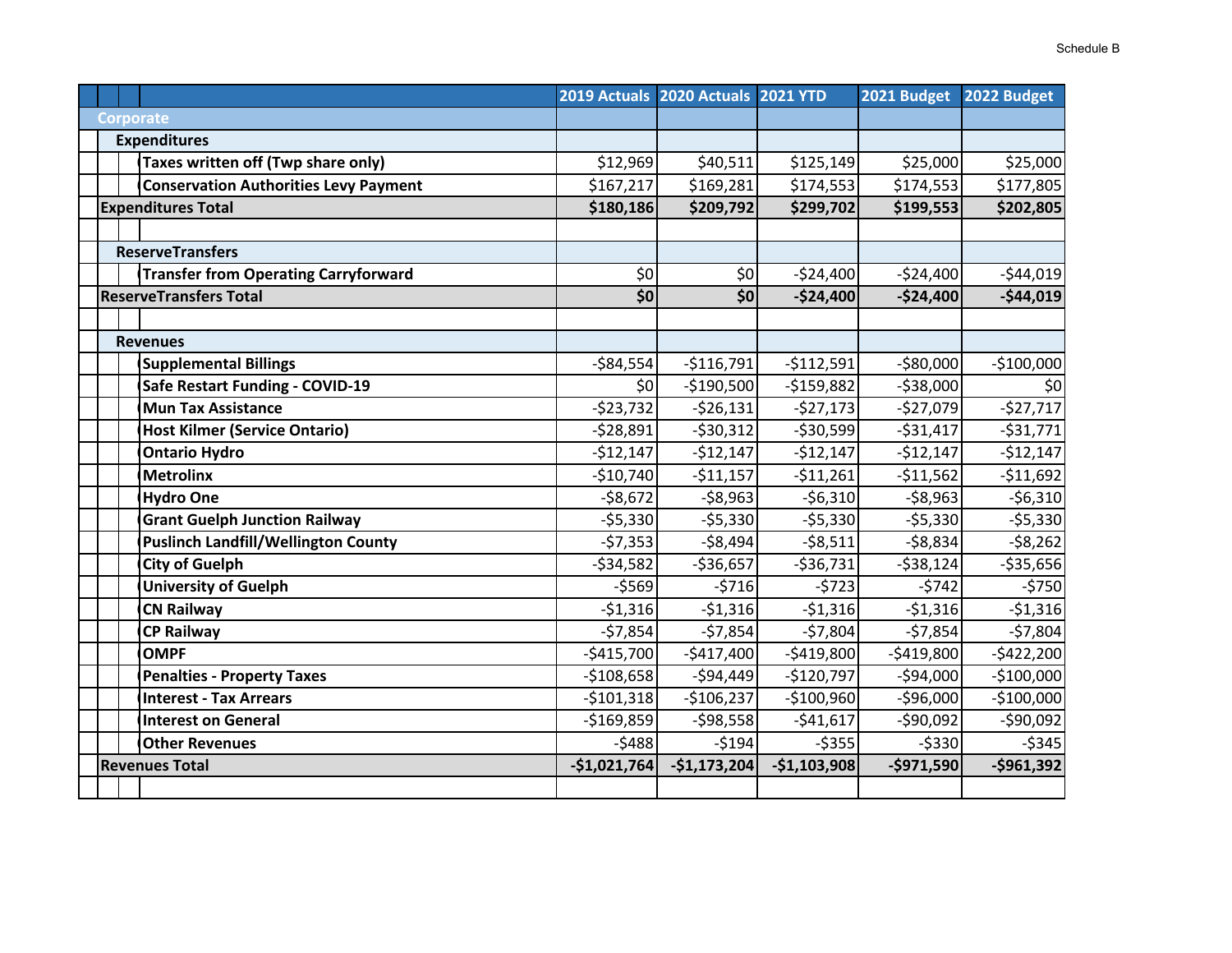|         |                                         |           | 2019 Actuals 2020 Actuals 2021 YTD |           | 2021 Budget | 2022 Budget |
|---------|-----------------------------------------|-----------|------------------------------------|-----------|-------------|-------------|
| Council |                                         |           |                                    |           |             |             |
|         | <b>Expenditures</b>                     |           |                                    |           |             |             |
|         | <b>PT Wages</b>                         | \$95,717  | \$103,120                          | \$99,794  | \$101,183   | \$105,231   |
|         | <b>PT Wage Related Expenses</b>         | \$5,288   | \$6,258                            | \$5,668   | \$7,488     | \$8,050     |
|         | <b>Manulife Benefits</b>                | \$22,533  | \$22,536                           | \$24,576  | \$24,475    | \$22,182    |
|         | <b>Office Supplies &amp; Equipment</b>  | \$0       | \$70                               | \$٥       | \$200       | \$200       |
|         | Mileage                                 | \$422     | \$165                              | \$0       | \$800       | \$800       |
|         | <b>Professional Development</b>         | \$0       | \$1,425                            | \$180     | \$3,200     | \$3,200     |
|         | <b>Membership and Subscription Fees</b> | \$157     | \$0                                | \$٥       | \$150       | \$150       |
|         | <b>Employee Travel - Meals</b>          | \$95      | \$0                                | \$٥       | \$200       | \$200       |
|         | <b>Employee Travel - Accom/Parking</b>  | \$3,006   | \$860                              | \$0       | \$3,500     | \$3,500     |
|         | <b>Employee Travel - Air Fare</b>       | \$0       | \$0                                | \$٥       | \$500       | \$500       |
|         | <b>Expenditures Total</b>               | \$127,218 | \$134,433                          | \$130,217 | \$141,696   | \$144,013   |
|         |                                         |           |                                    |           |             |             |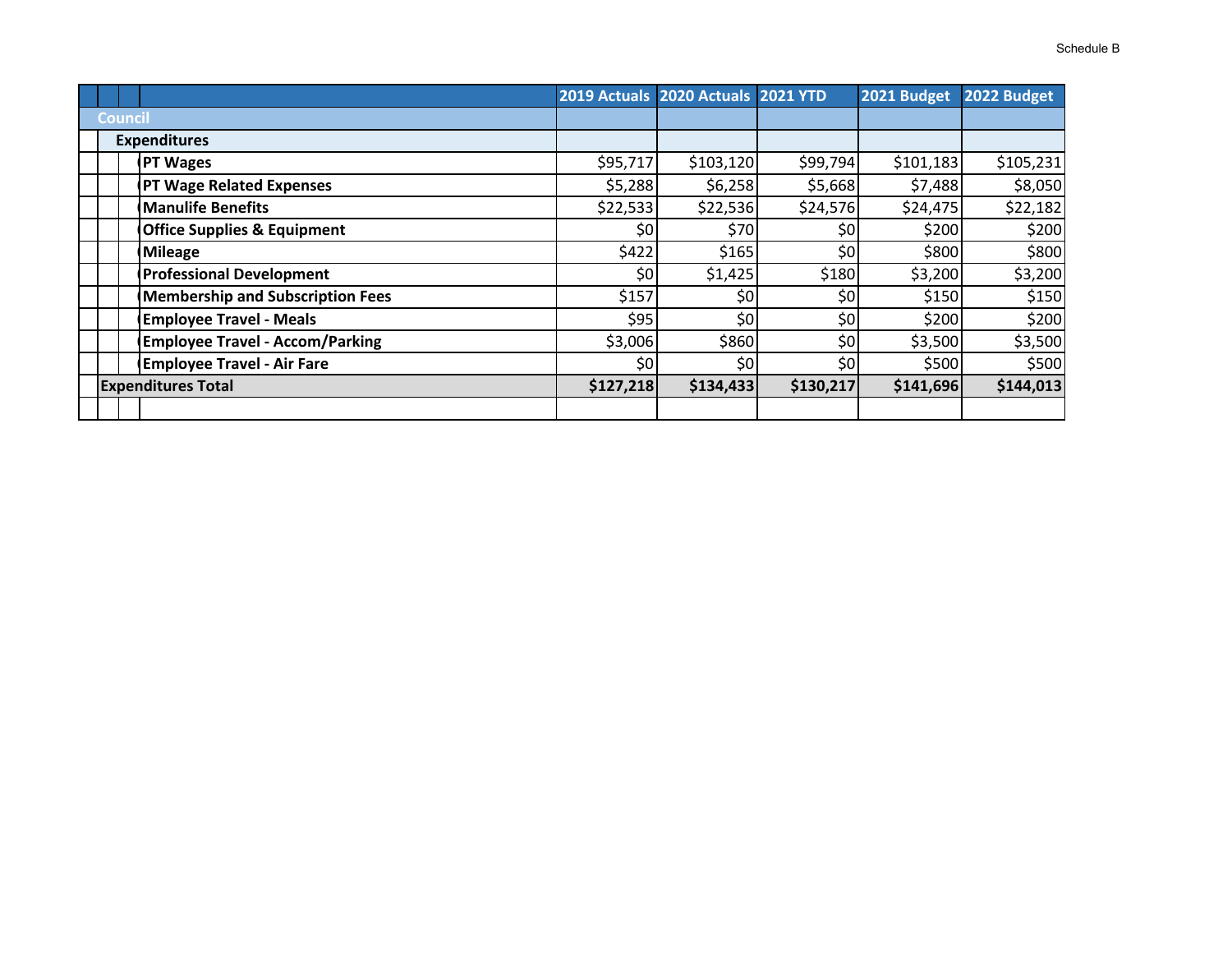|                                        |          | 2019 Actuals 2020 Actuals 2021 YTD |          | 2021 Budget | 2022 Budget |
|----------------------------------------|----------|------------------------------------|----------|-------------|-------------|
| <b>Elections</b>                       |          |                                    |          |             |             |
| <b>Expenditures</b>                    |          |                                    |          |             |             |
| <b>Per Diems</b>                       | \$94     | \$0                                | \$0      | \$0         | \$1,845     |
| <b>Office Supplies &amp; Equipment</b> | \$0      | \$0                                | \$0      | \$0         | \$2,500     |
| <b>Signage</b>                         | \$0      | \$0                                | \$0      | \$0         | \$100       |
| Postage                                | \$0      | \$0                                | \$0      | \$0         | \$2,500     |
| <b>Professional Fees - Audit</b>       | \$0      | \$0                                | \$0      | \$0         | \$0         |
| <b>Professional Development</b>        | \$0      | \$0                                | \$0      | \$0         | \$750       |
| <b>Advertising</b>                     | \$0      | \$0                                | \$0      | \$0         | \$8,237     |
| <b>Contract Services</b>               | \$1,476  | \$1,476                            | \$1,476  | \$1,476     | \$45,682    |
| <b>Expenditures Total</b>              | \$1,569  | \$1,476                            | \$1,476  | \$1,476     | \$61,614    |
|                                        |          |                                    |          |             |             |
| <b>ReserveTransfers</b>                |          |                                    |          |             |             |
| <b>Contribution to Elections</b>       | \$13,750 | \$13,750                           | \$13,750 | \$13,750    | \$13,750    |
| <b>Transfer From Elections</b>         | \$0      | \$0                                | \$0      | \$0         | $-555,000$  |
| <b>ReserveTransfers Total</b>          | \$13,750 | \$13,750                           | \$13,750 | \$13,750    | $-541,250$  |
|                                        |          |                                    |          |             |             |
| <b>Revenues</b>                        |          |                                    |          |             |             |
| <b>Election - Other Recoveries</b>     | \$0      | \$0                                | \$0      | \$0         | \$0         |
| <b>Nomination Fees</b>                 | \$0      | \$0                                | \$0      | \$0         | \$0         |
| <b>Revenues Total</b>                  | \$0      | \$0                                | \$0      | \$0         | \$0         |
|                                        |          |                                    |          |             |             |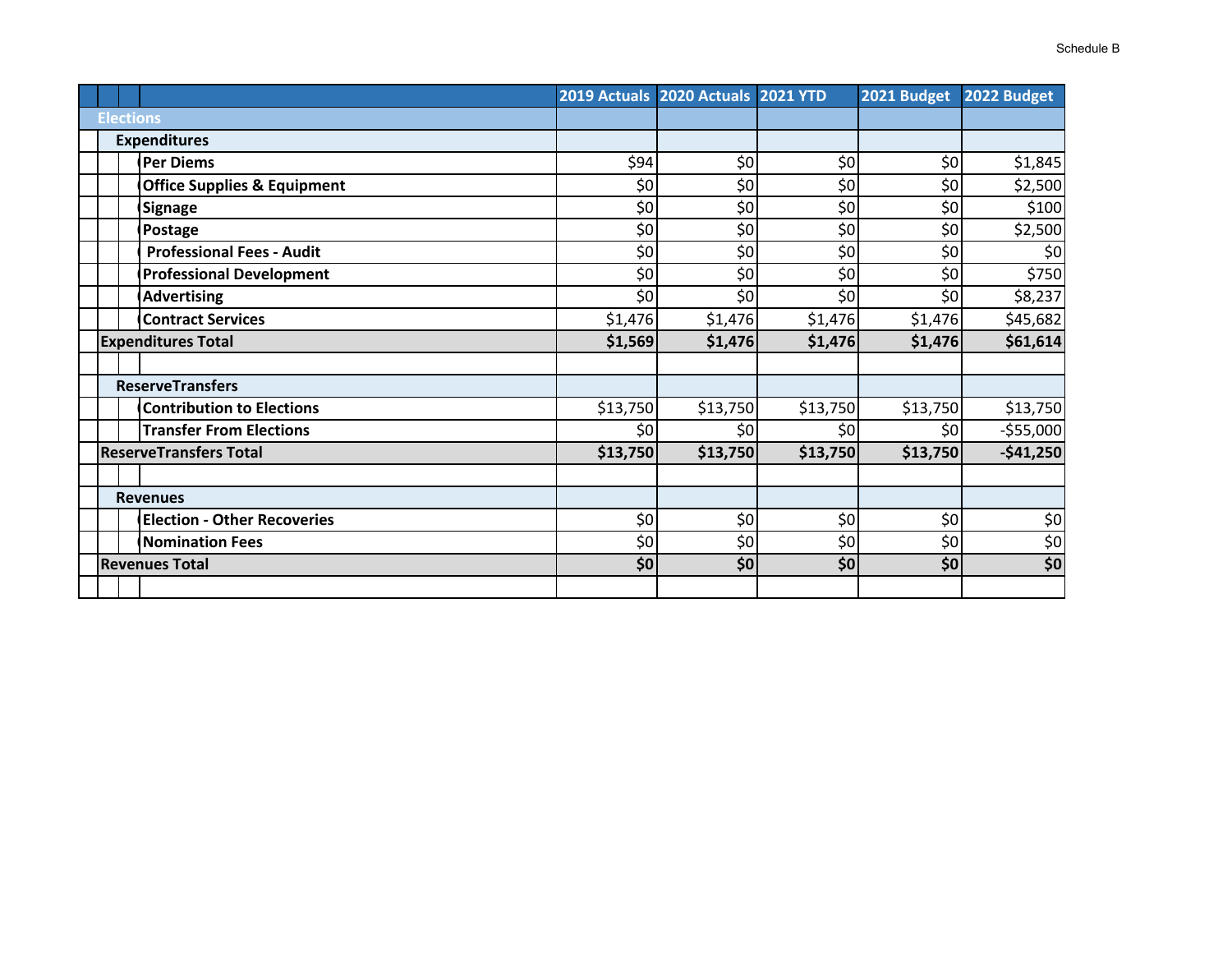|                                             |           | 2019 Actuals 2020 Actuals 2021 YTD |            | 2021 Budget | 2022 Budget                           |
|---------------------------------------------|-----------|------------------------------------|------------|-------------|---------------------------------------|
| <b>Finance</b>                              |           |                                    |            |             |                                       |
| <b>Expenditures</b>                         |           |                                    |            |             |                                       |
| <b>FT Wages</b>                             | \$280,591 | \$312,873                          | \$328,044  | \$364,281   | \$385,894                             |
| <b>PT Wages</b>                             | \$0       | \$0                                | \$0        | \$0         | \$0                                   |
| <b>OT Wages</b>                             | \$0       | \$3,003                            | \$2,944    | \$500       | \$500                                 |
| <b>FT Wage Related Expenses</b>             | \$47,752  | \$50,562                           | \$58,012   | \$65,085    | \$69,739                              |
| <b>PT Wage Related Expenses</b>             | \$0       | \$0                                | \$0        | \$0         | \$0                                   |
| <b>Manulife Benefits</b>                    | \$37,741  | \$42,497                           | \$40,939   | \$45,721    | \$41,437                              |
| <b>WSIB</b>                                 | \$8,313   | \$8,968                            | \$9,278    | \$10,427    | \$10,906                              |
| <b>Computer Software &amp; Hardware</b>     | \$4,145   | \$1,729                            | \$536      | \$500       | \$500                                 |
| <b>Office Supplies</b>                      | \$5,909   | \$5,785                            | \$4,001    | \$6,000     | 55,000                                |
| Postage                                     | \$9,971   | \$11,420                           | \$13,404   | \$10,000    | \$11,000                              |
| Communication (phone, fax, internet)        | \$6,294   | \$2,466                            | \$4,627    | \$2,567     | \$5,536                               |
| <b>Professional Fees - Audit</b>            | \$14,959  | \$14,959                           | \$18,122   | \$15,400    | \$15,400                              |
| <b>Mileage</b>                              | \$762     | \$27                               | \$32       | \$1,000     | \$1,000                               |
| <b>Professional Development</b>             | \$3,707   | \$880                              | \$2,109    | \$12,509    | \$12,643                              |
| <b>Membership and Subscription Fees</b>     | \$986     | \$2,004                            | \$3,002    | \$3,425     | \$3,411                               |
| <b>Employee Travel - Meals</b>              | \$25      | \$0                                | \$0        | \$50        | \$50                                  |
| <b>Employee Travel - Accomodations</b>      | \$180     | \$0                                | \$0        | \$200       | \$200                                 |
| <b>Advertising and Tax Sale Expenses</b>    | \$4,973   | \$12,251                           | \$25,371   | \$7,994     | \$12,994                              |
| <b>Contract Services</b>                    | \$47,950  | \$37,434                           | \$65,659   | \$40,092    | \$43,773                              |
| <b>Emergency Management</b>                 | \$2,556   | \$1,072                            | \$1,089    | \$1,067     | \$1,067                               |
| <b>Environmental Service - Garbage Bags</b> | \$19,677  | \$6,644                            | \$0        | \$17,500    | \$17,500                              |
| <b>Bank Service Charges</b>                 | \$8,268   | \$7,733                            | \$15,429   | \$8,000     | \$8,600                               |
| Other written off (non collectible inv's)   | \$75      | \$759                              | \$5,625    | \$0         | \$0                                   |
| <b>Debt Interest Repayment</b>              | \$0       | \$0                                | \$0        | \$0         | $\overline{\xi_0}$                    |
| <b>Community Grants</b>                     | \$37,553  | \$37,540                           | \$34,180   | \$34,180    | \$22,029                              |
| <b>COVID-19 Incremental Expenses</b>        | \$0       | \$18,503                           | \$15,974   | \$0         | \$0                                   |
| <b>Expenditures Total</b>                   | \$542,388 | \$579,110                          | \$648,379  | \$646,498   | \$669,179                             |
|                                             |           |                                    |            |             |                                       |
| <b>ReserveTransfers</b>                     |           |                                    |            |             |                                       |
| <b>Transfer from Capital Carry-forward</b>  | \$0       | \$0                                | $-$87,616$ | $-$87,616$  | \$0                                   |
| <b>ReserveTransfers Total</b>               | \$0       | \$0                                | $-$87,616$ | $-$87,616$  | $\overline{\boldsymbol{\mathsf{50}}}$ |
|                                             |           |                                    |            |             |                                       |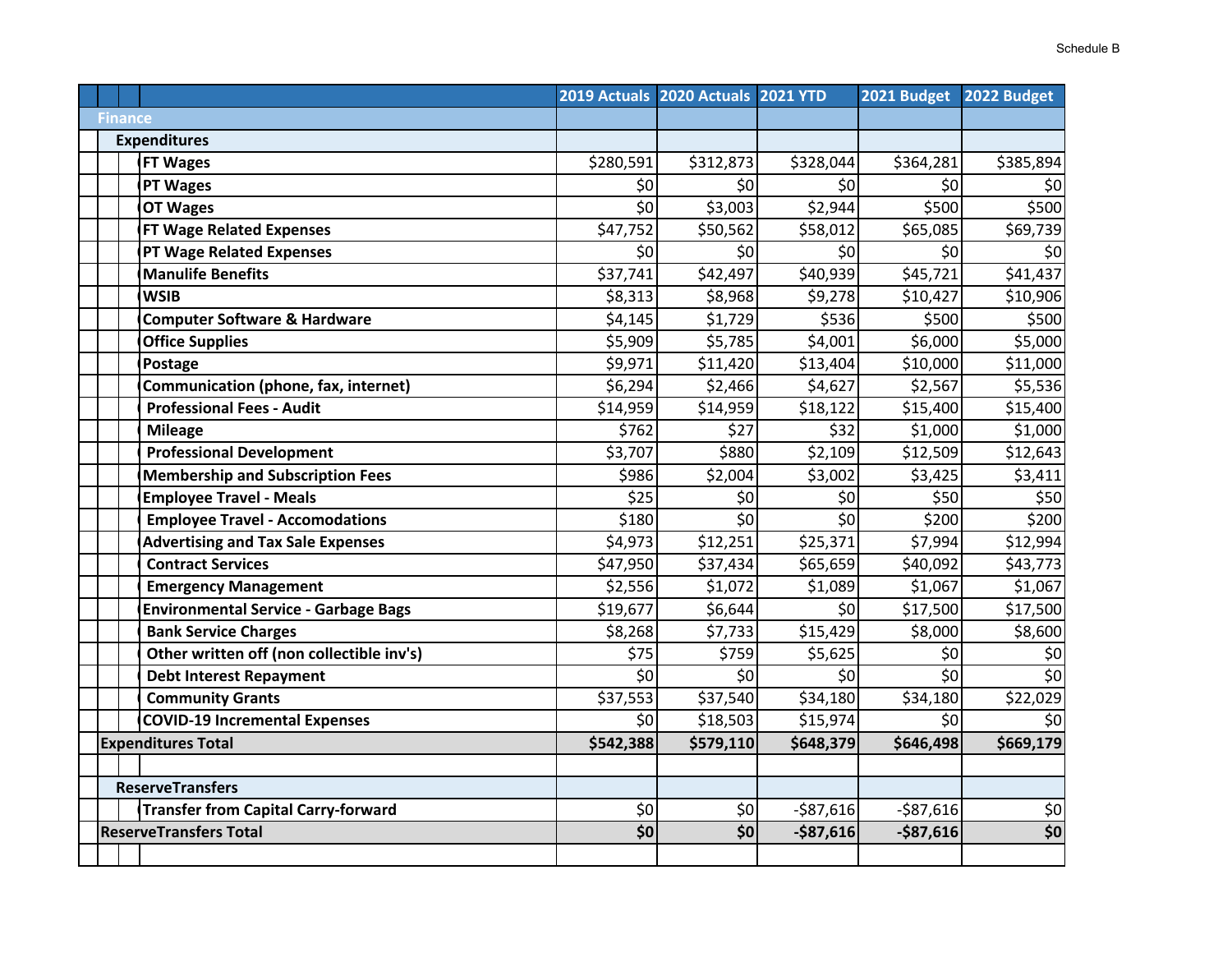|                                                |            | 2019 Actuals 2020 Actuals 2021 YTD |              | 2021 Budget | 2022 Budget |
|------------------------------------------------|------------|------------------------------------|--------------|-------------|-------------|
| <b>Revenues</b>                                |            |                                    |              |             |             |
| Advertising, Legal, and Realtax Fees Recovered | $-54,019$  | $-56,669$                          | $-523,929$   | $-55,000$   | $-$10,000$  |
| <b>NSF Fees</b>                                | $-5480$    | $-5360$                            | $-$ \$600    | $-$ \$500   | $-5500$     |
| <b>Online Service Fee</b>                      | $-$ \$495  | $-51,019$                          | $-56,642$    | $-51,000$   | $-52,000$   |
| <b>Tax Certificates</b>                        | $-59,180$  | $-59,180$                          | $-$10,260$   | $-58,220$   | $-58,940$   |
| <b>Other Recoveries</b>                        | $-58,781$  | $-53,249$                          | $-57,104$    | $-56,500$   | $-56,500$   |
| Garbage bags                                   | $-519,515$ | $-54,975$                          | \$0          | $-$17,500$  | $-$17,500$  |
| <b>Revenues Total</b>                          | $-$42,469$ | $-$25,452$                         | $-$ \$48,535 | $-$38,720$  | $-$45,440$  |
|                                                |            |                                    |              |             |             |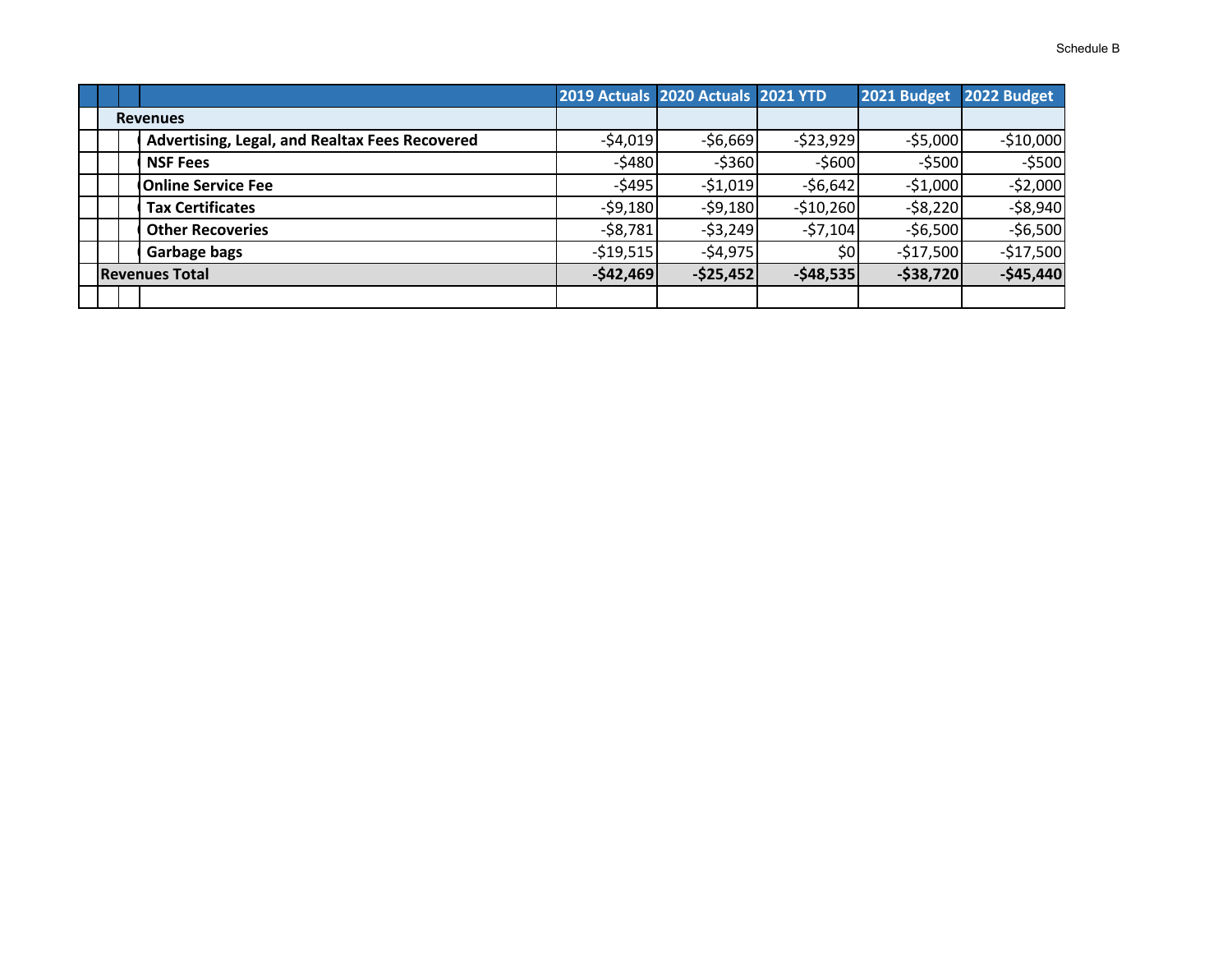|                                             |            | 2019 Actuals 2020 Actuals 2021 YTD |            | 2021 Budget | 2022 Budget |
|---------------------------------------------|------------|------------------------------------|------------|-------------|-------------|
| <b>Fire and Rescue</b>                      |            |                                    |            |             |             |
| <b>Expenditures</b>                         |            |                                    |            |             |             |
| <b>PT Wages</b>                             | \$428,249  | \$414,511                          | \$447,750  | \$428,367   | \$439,945   |
| <b>PT Wage Related Expenses</b>             | \$90,511   | \$30,823                           | \$35,207   | \$34,614    | \$37,241    |
| <b>Group Benefits</b>                       | \$18,918   | \$17,706                           | \$18,762   | \$17,231    | \$18,903    |
| <b>WSIB</b>                                 | \$12,251   | \$12,020                           | \$12,553   | \$12,608    | \$13,242    |
| <b>Office Supplies</b>                      | \$2,811    | \$1,990                            | \$1,310    | \$3,000     | \$2,500     |
| Fuel                                        | \$11,866   | \$8,717                            | \$0        | \$14,400    | \$15,480    |
| <b>Equipment Maintenance &amp; Supplies</b> | \$24,705   | \$25,158                           | \$30,345   | \$25,000    | \$25,000    |
| <b>Oxygen &amp; Medical Supplies</b>        | \$3,755    | \$1,804                            | \$2,003    | \$3,100     | \$3,100     |
| <b>Public Education</b>                     | \$3,885    | \$2,279                            | \$693      | \$3,800     | \$3,000     |
| <b>Vehicle Maintenance</b>                  | \$48,354   | \$19,464                           | \$44,691   | \$26,000    | \$26,000    |
| Communication (phone, fax, internet)        | \$6,016    | \$7,922                            | \$10,381   | \$6,940     | \$7,277     |
| <b>Mileage</b>                              | \$3,982    | \$290                              | \$735      | \$4,000     | \$4,000     |
| <b>Professional Development</b>             | \$19,600   | \$16,926                           | \$23,389   | \$29,785    | \$23,785    |
| <b>Membership and Subscription Fees</b>     | \$4,607    | \$3,092                            | \$3,100    | \$5,222     | \$5,482     |
| <b>Employee Travel - Meals</b>              | \$986      | \$399                              | \$479      | \$1,000     | \$1,000     |
| <b>Employee Travel - Accomodations</b>      | \$2,251    | \$0                                | \$189      | \$4,220     | \$4,220     |
| <b>Insurance</b>                            | \$23,097   | \$21,411                           | \$13,724   | \$22,481    | \$35,447    |
| <b>Advertising</b>                          | \$0        | \$1,337                            | \$219      | \$1,000     | \$1,000     |
| <b>Vehicle Plates</b>                       | \$265      | \$0                                | \$165      | \$265       | \$265       |
| <b>Permits</b>                              | \$471      | \$481                              | \$490      | \$485       | \$490       |
| <b>Contract Services</b>                    | \$71,877   | \$91,210                           | \$89,919   | \$93,107    | \$95,238    |
| <b>Clothing, Safety Allowance</b>           | \$18,179   | \$16,288                           | \$12,967   | \$16,892    | \$24,752    |
| <b>Expenditures Total</b>                   | \$796,636  | \$693,829                          | \$749,073  | \$753,516   | \$787,368   |
|                                             |            |                                    |            |             |             |
| <b>Revenues</b>                             |            |                                    |            |             |             |
| <b>Information/Fire Reports</b>             | $-5300$    | $-5152$                            | $-5777$    | $-5467$     | $-5476$     |
| <b>Other recoveries</b>                     | $-51,786$  | $-5529$                            | $-52,856$  | $-59,437$   | $-59,437$   |
| <b>Open Burning Permit and Inspection</b>   | $-$15,380$ | $-$15,992$                         | $-514,661$ | $-515,525$  | $-$15,840$  |
| <b>Burning Permit Violations</b>            | $-5931$    | -\$966                             | $-5977$    | $-51,455$   | $-$1,465$   |
| <b>Fire Extinguisher Training</b>           | $-5150$    | \$0                                | $-5326$    | $-5512$     | $-5522$     |
| <b>Water Tank Locks</b>                     | \$0        | \$0                                | \$0        | $-555$      | -\$19       |
| <b>Fireworks Permits</b>                    | $-5200$    | $-5102$                            | $-5103$    | $-5206$     | $-5210$     |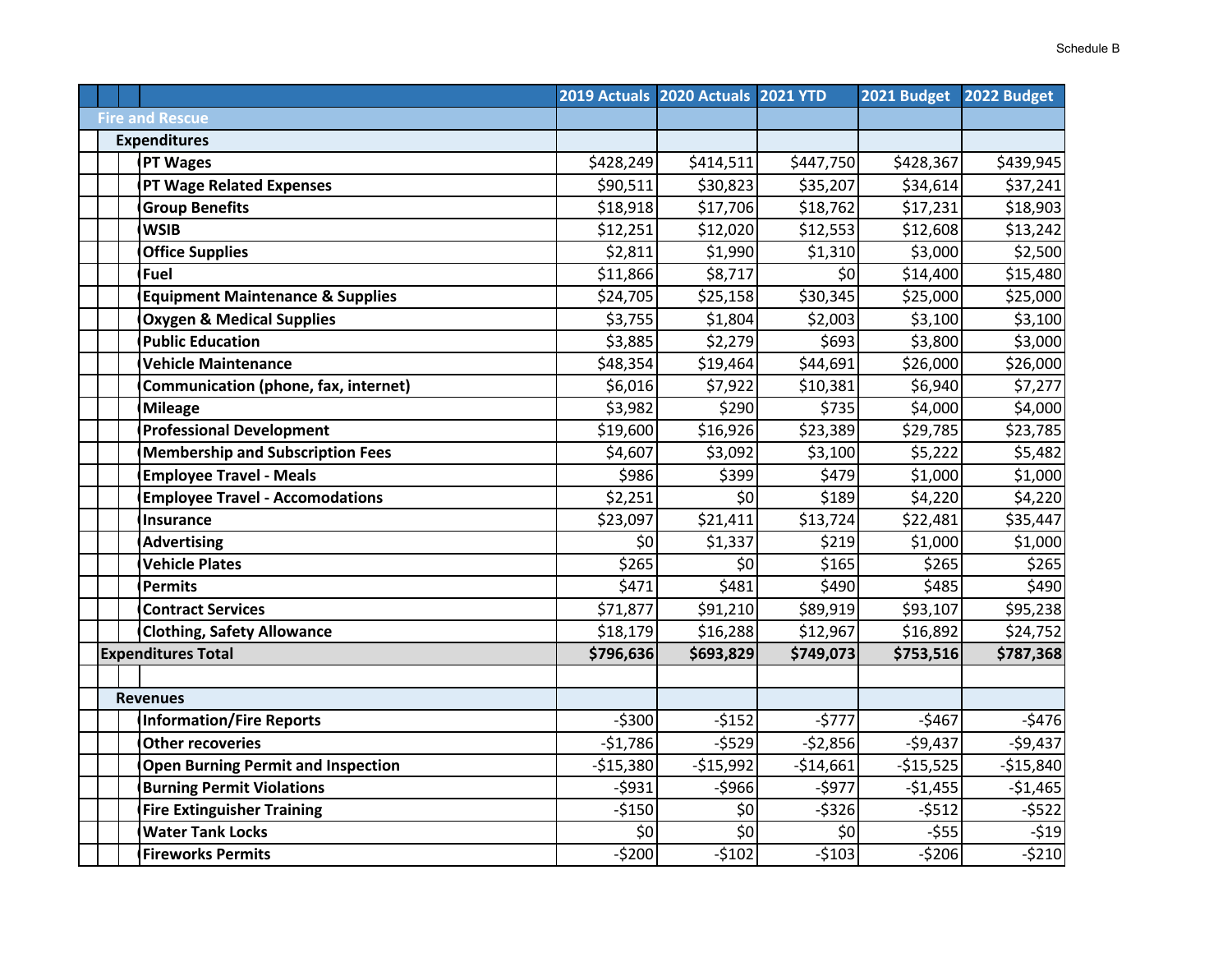|   | 2019 Actuals 2020 Actuals 2021 YTD |            | 2021 Budget 2022 Budget |  |
|---|------------------------------------|------------|-------------------------|--|
|   |                                    |            |                         |  |
| ሖ | <u>ሖ</u> ឹ                         | $A \cap A$ | 6200                    |  |

| <b>Occupancy Load</b>                          | \$0             | \$0        | \$0              | \$0         | \$0         |
|------------------------------------------------|-----------------|------------|------------------|-------------|-------------|
| <b>Fire Safety Plan Review</b>                 | \$0             | \$0        | $-5124$          | $-5248$     | $-5253$     |
| <b>Post Fire Watch</b>                         | \$0             | \$0        | \$0              | \$0         | \$0         |
| <b>Boarding up or Barricading</b>              | \$0             | \$0        | \$0              | \$0         | \$0         |
| <b>Key Boxes</b>                               | $-5100$         | $-5102$    | $-5460$          | $-5103$     | $-5469$     |
| <b>Inspections</b>                             | \$0             | \$0        | \$0              | \$0         | \$0         |
| <b>Carbon Monoxide Alarms and Smoke Alarms</b> | \$0             | \$0        | \$0              | $-5248$     | $-5253$     |
| <b>Motor Vehicle Emergency Responses</b>       | $-$116,966$     | $-535,595$ | $-558,061$       | $-593,361$  | $-593,361$  |
| <b>Fire Alarm False Alarm Calls</b>            | 50 <sub>l</sub> | \$0        | \$0              | \$0         | \$0         |
| <b>Donations</b>                               | $-519,435$      | \$0        | \$0 <sub>1</sub> | \$0         | \$0         |
| <b>Office of the Fire Marshal Grants</b>       | \$0             | \$0        | $-56,400$        | \$0         | \$0         |
| <b>Revenues Total</b>                          | $-$155,248$     | $-$53,437$ | $-$84,744$       | $-$121,616$ | $-$122,304$ |
|                                                |                 |            |                  |             |             |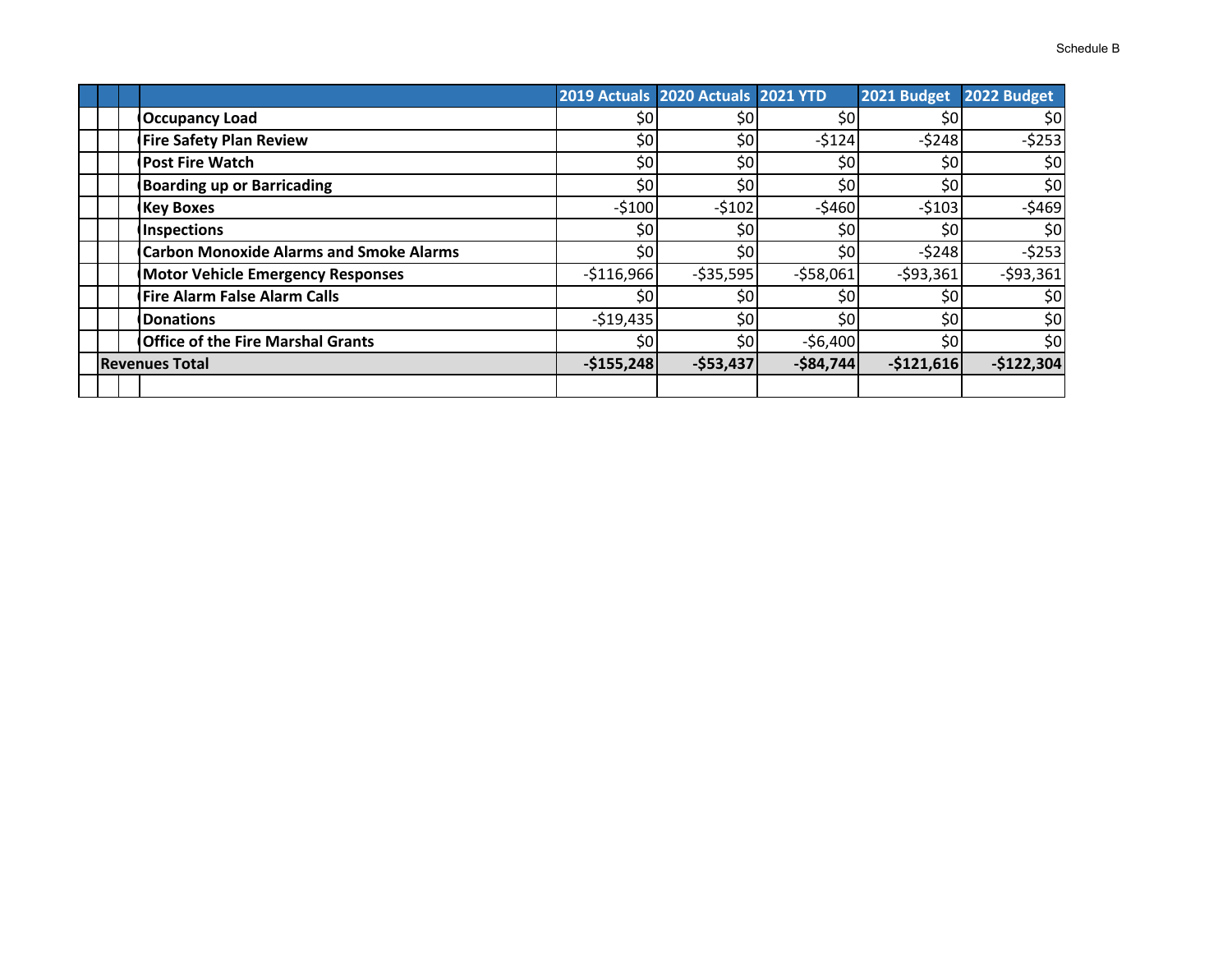|                                         | 2019 Actuals 2020 Actuals 2021 YTD |         |                  | 2021 Budget | 2022 Budget |
|-----------------------------------------|------------------------------------|---------|------------------|-------------|-------------|
|                                         |                                    |         |                  |             |             |
| <b>Heritage Committee</b>               |                                    |         |                  |             |             |
| <b>Expenditures</b>                     |                                    |         |                  |             |             |
| Per Diems                               | \$1,940                            | \$1,083 | \$2,262          | \$1,950     | \$1,634     |
| <b>Office Supplies</b>                  | \$46                               | \$47    | \$1,801          | \$2,000     | \$100       |
| <b>Mileage</b>                          | \$201                              | \$0     | \$0 <sub>1</sub> | \$250       | \$250       |
| <b>Training</b>                         | \$305                              | \$0     | 50 <sub>1</sub>  | \$500       | \$500       |
| <b>Membership and Subscription Fees</b> | 50 <sub>l</sub>                    | \$0     | \$110            | \$0         | \$212       |
| <b>Meals</b>                            | \$0                                | \$٥     | \$0              | \$50        | \$50        |

**Expenditures Total \$2,882 \$1,130 \$4,173 \$5,250 \$3,246**

\$390 \$0 \$0 \$500 \$500

**0Accomodations**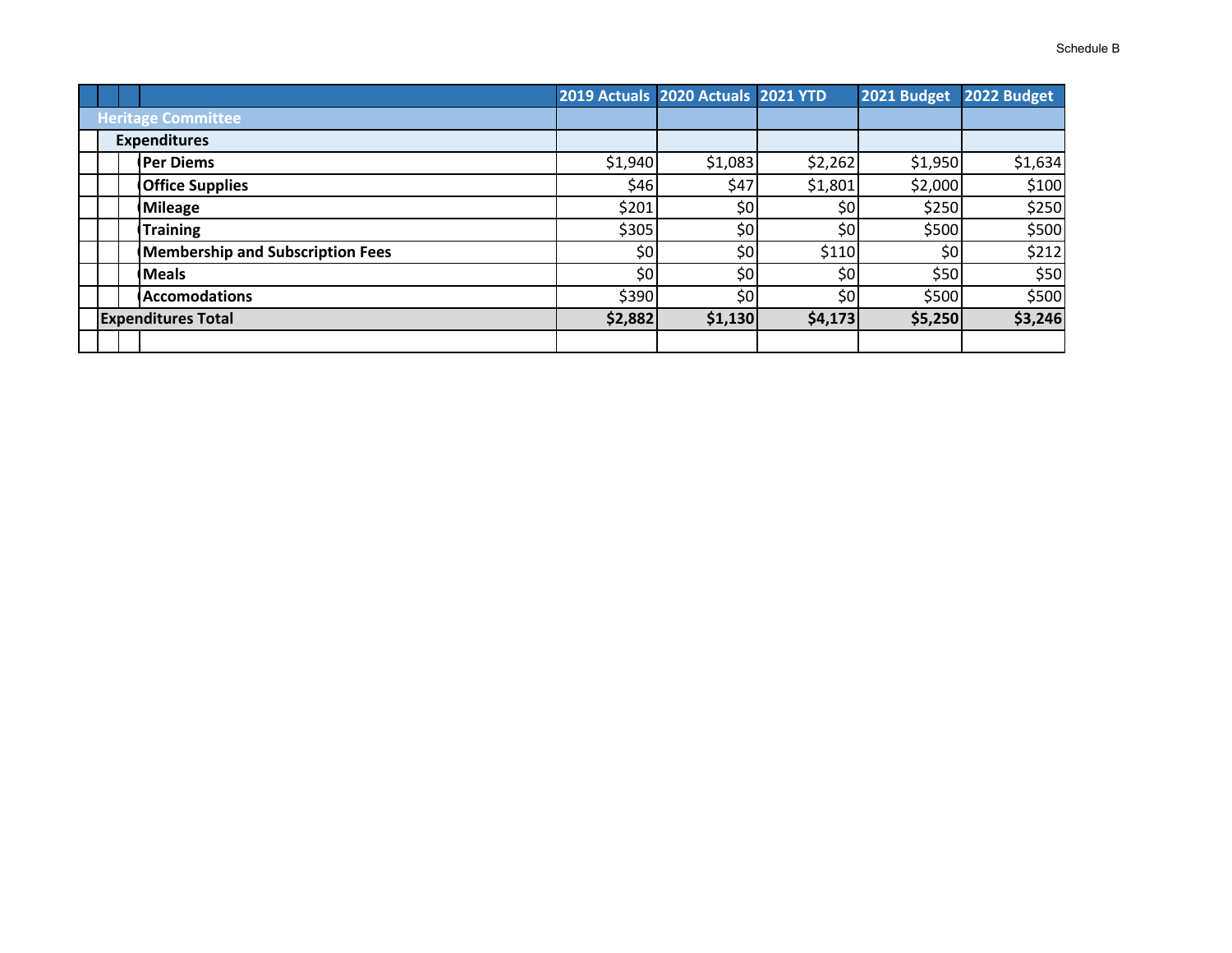|                                            |           | 2019 Actuals 2020 Actuals 2021 YTD |           | 2021 Budget | 2022 Budget |
|--------------------------------------------|-----------|------------------------------------|-----------|-------------|-------------|
| <b>Library</b>                             |           |                                    |           |             |             |
| <b>Expenditures</b>                        |           |                                    |           |             |             |
| <b>Library Rent for Historical society</b> | \$4,715   | \$4,503                            | \$5,117   | \$4,800     | \$4,800     |
| <b>Library Water Monitoring</b>            | \$1,854   | \$2,097                            | \$2,357   | \$1,800     | \$1,975     |
| <b>Expenditures Total</b>                  | \$6,569   | \$6,600                            | \$7,474   | \$6,600     | \$6,775     |
|                                            |           |                                    |           |             |             |
| <b>Revenues</b>                            |           |                                    |           |             |             |
| <b>Library Costs Recovered from County</b> | $-53,002$ | $-53,005$                          | $-53,632$ | $-$ \$3,000 | $-53,000$   |
| <b>Revenues Total</b>                      | $-53,002$ | $-$3,005$                          | $-53,632$ | $-$ \$3,000 | $-53,000$   |
|                                            |           |                                    |           |             |             |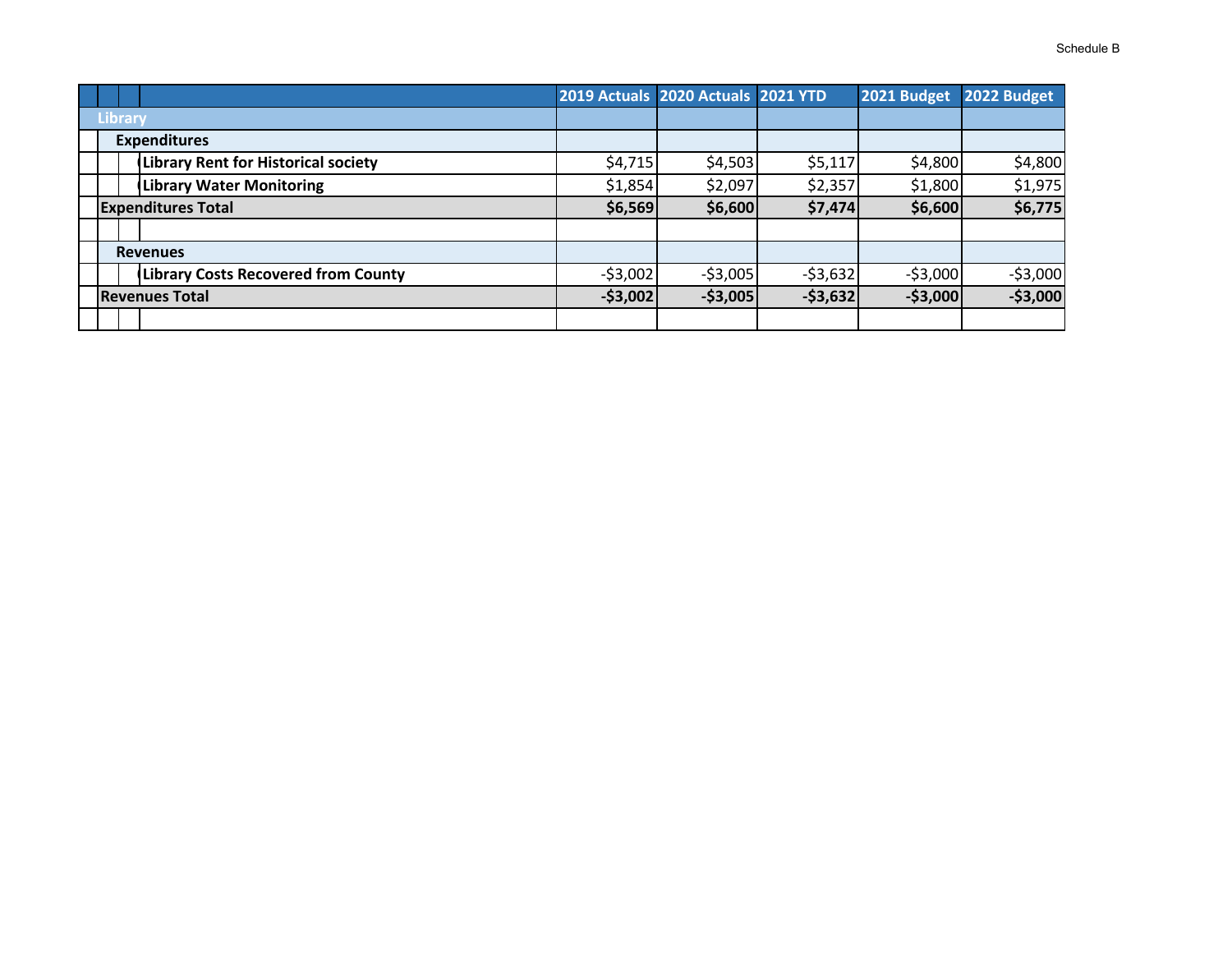|  |                                                         |            | 2019 Actuals 2020 Actuals 2021 YTD |          | 2021 Budget | 2022 Budget |
|--|---------------------------------------------------------|------------|------------------------------------|----------|-------------|-------------|
|  | <b>Municipal Office</b>                                 |            |                                    |          |             |             |
|  | <b>Expenditures</b>                                     |            |                                    |          |             |             |
|  | <b>Hydro</b>                                            | \$16,459   | \$13,584                           | \$14,285 | \$18,000    | \$18,000    |
|  | Heat                                                    | \$11,096   | \$10,532                           | \$12,249 | \$11,500    | \$11,500    |
|  | <b>Water Protection</b>                                 | \$1,025    | \$712                              | \$895    | \$750       | \$750       |
|  | <b>Cleaning, Maint &amp; supplies for Bldg</b>          | \$28,565   | \$20,441                           | \$28,482 | \$26,251    | \$25,946    |
|  | <b>Kitchen Supplies and Equipment</b>                   | \$4,064    | \$3,832                            | \$4,904  | \$3,400     | \$4,000     |
|  | <b>Waste Removal</b>                                    | \$1,935    | \$2,026                            | \$2,585  | \$1,980     | \$2,712     |
|  | <b>Outdoor Maintenance of Building</b>                  | \$440      | \$5,100                            | \$2,191  | \$1,300     | \$1,300     |
|  | <b>Contract Services</b>                                | \$4,233    | \$3,360                            | \$4,151  | \$3,820     | \$4,552     |
|  | <b>Expenditures Total</b>                               | \$67,818   | \$59,587                           | \$69,741 | \$67,001    | \$68,760    |
|  |                                                         |            |                                    |          |             |             |
|  | <b>Revenues</b>                                         |            |                                    |          |             |             |
|  | Municipal Office Costs Recovered from Building Departme | $-520,329$ | $-517,876$                         | \$0      | $-520,100$  | $-520,628$  |
|  | <b>Revenues Total</b>                                   | $-$20,329$ | $-$17,876$                         | \$0      | $-$20,100$  | $-$20,628$  |
|  |                                                         |            |                                    |          |             |             |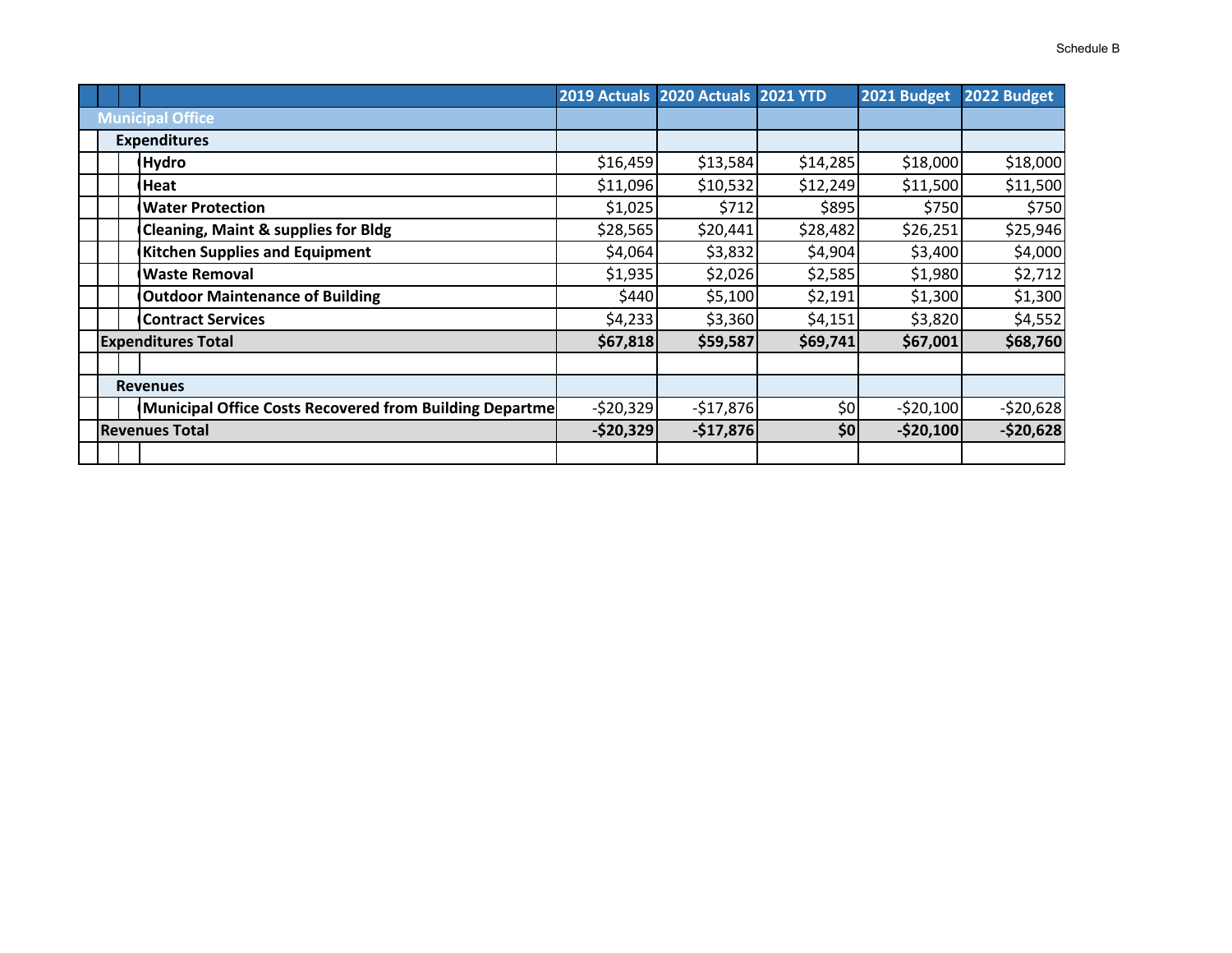|            |                                                |                    | 2019 Actuals 2020 Actuals 2021 YTD |                         | 2021 Budget | 2022 Budget  |
|------------|------------------------------------------------|--------------------|------------------------------------|-------------------------|-------------|--------------|
| <b>ORC</b> |                                                |                    |                                    |                         |             |              |
|            | <b>Expenditures</b>                            |                    |                                    |                         |             |              |
|            | <b>FT Wages</b>                                | \$60,112           | \$62,189                           | \$45,131                | \$61,256    | \$63,706     |
|            | <b>PT Wages</b>                                | \$26,559           | \$7,924                            | \$18,576                | \$31,838    | \$32,188     |
|            | <b>OT Wages</b>                                | \$1,553            | \$751                              | \$0                     | \$2,000     | \$2,000      |
|            | <b>FT Wage Related Expenses</b>                | \$11,917           | \$11,013                           | \$8,371                 | \$11,312    | \$12,007     |
|            | <b>PT Wage Related Expenses</b>                | \$1,297            | \$381                              | \$870                   | \$3,060     | \$3,174      |
|            | <b>Manulife Benefits</b>                       | \$7,924            | \$4,336                            | \$7,168                 | \$7,244     | \$6,565      |
|            | <b>WSIB</b>                                    | \$2,796            | \$2,226                            | \$1,969                 | \$2,853     | \$2,947      |
|            | <b>Office Supplies</b>                         | \$601              | \$69                               | \$223                   | \$300       | \$300        |
|            | <b>Hydro</b>                                   | \$25,794           | \$22,339                           | $\overline{$}21,484$    | \$27,000    | \$27,000     |
|            | Heat                                           | \$4,921            | \$4,867                            | \$4,932                 | \$5,500     | \$5,500      |
|            | <b>Water Protection</b>                        | \$643              | \$1,114                            | \$833                   | \$700       | \$700        |
|            | <b>Equipment Maintenance &amp; Supplies</b>    | \$4,314            | \$4,134                            | \$4,065                 | \$6,870     | \$6,870      |
|            | <b>Signage</b>                                 | \$0                | \$0                                | \$0                     | \$100       | \$0          |
|            | <b>Bldg-Cleaning, Maint, Supplies Interior</b> | \$4,113            | \$5,148                            | \$2,928                 | \$5,800     | \$5,800      |
|            | <b>Waste Removal</b>                           | \$1,136            | \$1,789                            | \$2,038                 | \$1,560     | \$2,135      |
|            | <b>Bldg-Cleaning, Maint, Supplies Exterior</b> | \$6,944            | \$3,590                            | \$4,689                 | \$8,000     | \$8,000      |
|            | Communication (phone, fax, internet)           | \$2,967            | \$3,405                            | \$2,851                 | \$3,120     | \$3,035      |
|            | <b>Mileage</b>                                 | \$0                | \$0                                | \$0                     | \$100       | \$100        |
|            | <b>Professional Development</b>                | $\overline{\xi_0}$ | $\overline{\xi_0}$                 | \$0                     | \$1,000     | \$1,000      |
|            | <b>Membership and Subscription Fees</b>        | \$158              | \$0                                | \$0                     | \$220       | \$150        |
|            | <b>Employee Travel - Meals</b>                 | \$0                | $\overline{\xi_0}$                 | $\overline{\mathsf{S}}$ | \$50        | \$50         |
|            | <b>Insurance</b>                               | \$8,611            | \$7,918                            | \$3,321                 | \$8,314     | \$8,862      |
|            | <b>Advertising</b>                             | \$0                | \$0                                | \$175                   | \$500       | \$2,100      |
|            | <b>Contract Services</b>                       | \$630              | \$630                              | \$791                   | \$1,480     | \$1,480      |
|            | <b>Clothing, Safety Allowance</b>              | \$0                | \$158                              | \$0                     | \$515       | \$515        |
|            | <b>Expenditures Total</b>                      | \$172,989          | \$143,979                          | \$130,414               | \$190,691   | \$196,185    |
|            |                                                |                    |                                    |                         |             |              |
|            | <b>Revenues</b>                                |                    |                                    |                         |             |              |
|            | Ice Rental - Prime                             | $-520,772$         | $-523,295$                         | \$0                     | $-$13,770$  | $-522,033$   |
|            | <b>Ice Rental - Non-Prime</b>                  | \$0                | $-5506$                            | 50                      | \$0         | $-5506$      |
|            | <b>Arena Summer Rentals</b>                    | $-$13,440$         | $-51,583$                          | $-$12,850$              | $-$10,313$  | $-$13,750$   |
|            | <b>Gymnasium Rental</b>                        | $-526,469$         | $-56,390$                          | $-53,932$               | $-$10,000$  | $-$ \$25,000 |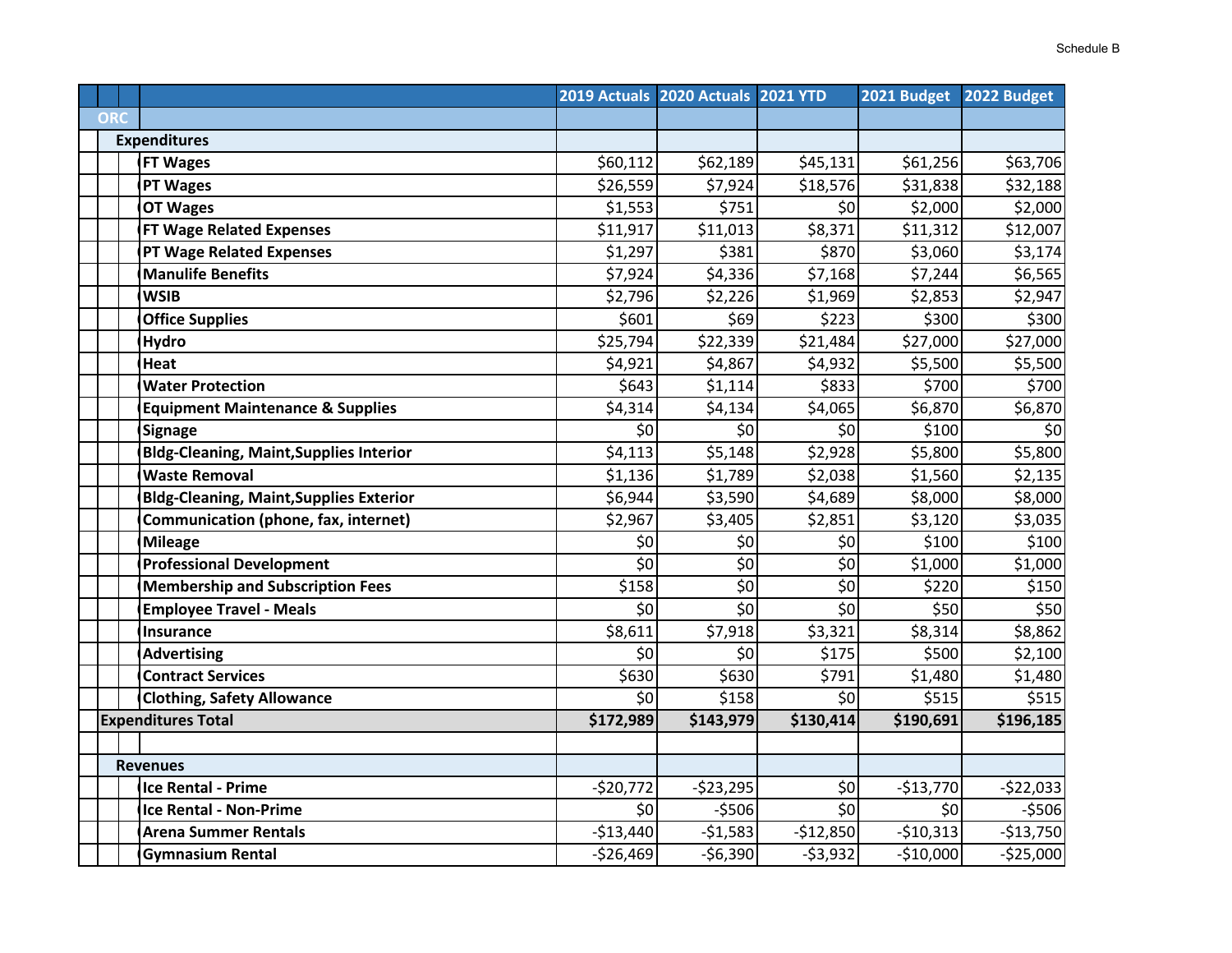|                                                |            | 2019 Actuals 2020 Actuals 2021 YTD |            | 2021 Budget 2022 Budget |            |
|------------------------------------------------|------------|------------------------------------|------------|-------------------------|------------|
| <b>Rink Board and Ball Diamond Advertising</b> | \$0l       | $-5357$                            | \$0        | $-5363$                 | $-5370$    |
| <b>IOther Recoveries</b>                       | $-5386$    | -\$4121                            | \$0        | $-$ \$500               | $-$ \$500  |
| <b>Revenues Total</b>                          | $-561,066$ | $-532,542$                         | $-516,782$ | $-534,946$              | $-$62,159$ |
|                                                |            |                                    |            |                         |            |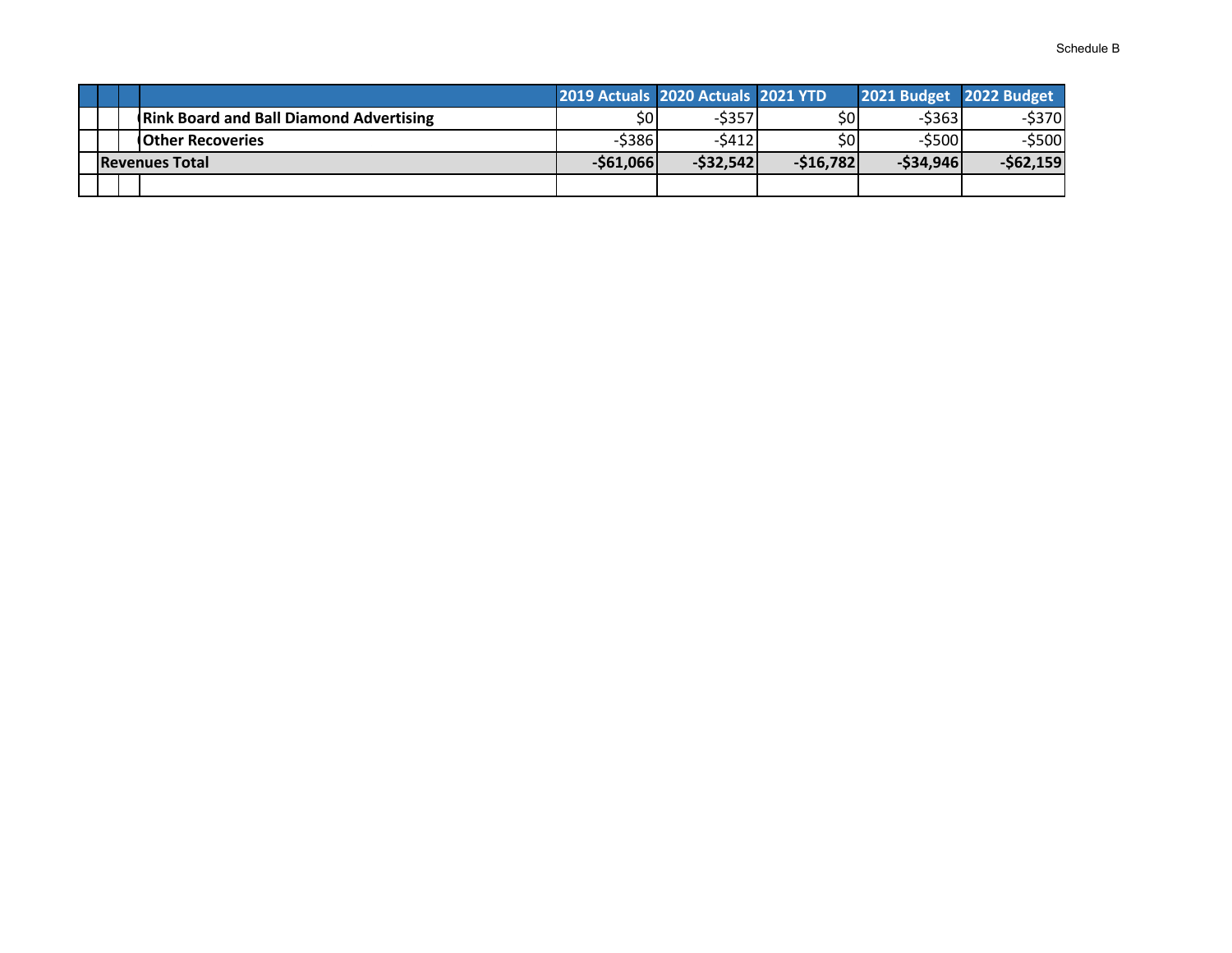|              |                                           |           | 2019 Actuals 2020 Actuals 2021 YTD |                 | 2021 Budget | 2022 Budget                |
|--------------|-------------------------------------------|-----------|------------------------------------|-----------------|-------------|----------------------------|
| <b>Parks</b> |                                           |           |                                    |                 |             |                            |
|              | <b>Expenditures</b>                       |           |                                    |                 |             |                            |
|              | <b>FT Wages</b>                           | \$46,775  | \$0                                | \$30,311        | \$36,754    | \$38,224                   |
|              | <b>PT Wages</b>                           | \$10,134  | \$0                                | 50 <sub>l</sub> | \$0         | \$0                        |
|              | <b>OT Wages</b>                           | \$7,448   | $\overline{\xi_0}$                 | \$255           | \$0         | $\overline{\overline{50}}$ |
|              | <b>FT Wage Related Expenses</b>           | \$9,205   | \$0                                | \$5,480         | \$6,672     | \$7,086                    |
|              | <b>PT Wage Related Expenses</b>           | \$882     | $\overline{\boldsymbol{\zeta_0}}$  | 50              | \$0         | $\overline{\mathbf{S}}$    |
|              | <b>Manulife Benefits</b>                  | \$7,593   | \$0                                | \$439           | \$5,341     | \$4,840                    |
|              | <b>WSIB</b>                               | \$2,049   | \$0                                | \$920           | \$1,103     | \$1,151                    |
|              | Hydro                                     | \$2,703   | \$2,128                            | \$2,618         | \$2,700     | \$2,700                    |
|              | Fuel                                      | \$2,598   | \$2,290                            | \$0             | \$2,630     | \$2,827                    |
|              | <b>Water Protection</b>                   | \$35      | \$0                                | 50              | \$700       | \$700                      |
|              | <b>Equipment Maintenance and Supplies</b> | \$1,306   | \$1,159                            | \$2,332         | \$1,480     | \$1,555                    |
|              | <b>Vehicle Maintenance</b>                | \$197     | \$527                              | \$263           | \$500       | \$500                      |
|              | <b>Maintenance Grounds</b>                | \$4,132   | \$6,100                            | \$7,689         | \$10,000    | \$10,000                   |
|              | <b>Insurance</b>                          | \$7,190   | \$7,540                            | \$3,385         | \$7,917     | \$8,862                    |
|              | <b>Advertising</b>                        | \$1,134   | \$0                                | \$0             | \$500       | \$2,100                    |
|              | <b>Contract Services</b>                  | \$7,272   | \$3,979                            | \$684           | \$960       | \$794                      |
|              | <b>Expenditures Total</b>                 | \$110,654 | \$23,723                           | \$54,376        | \$77,255    | \$81,338                   |
|              |                                           |           |                                    |                 |             |                            |
|              | <b>Revenues</b>                           |           |                                    |                 |             |                            |
|              | <b>Horse Paddock Rental</b>               | $-5250$   | \$0                                | \$0             | $-5207$     | $-5212$                    |
|              | <b>Picnic Shelter</b>                     | $-5400$   | \$0                                | $-5518$         | $-5153$     | $-5507$                    |
|              | <b>Ball Diamond Rentals</b>               | $-55,627$ | $-54,277$                          | $-57,387$       | $-52,750$   | $-55,742$                  |
|              | <b>Soccer Field Rentals</b>               | $-52,331$ | $-51,603$                          | $-54,232$       | $-51,500$   | $-54,000$                  |
|              | <b>Tennis Courts</b>                      | $-5730$   | \$0                                | \$0             | $-$400$     | $-5800$                    |
|              | <b>Other recoveries</b>                   | \$50      | $-5100$                            | \$50            | \$0         | \$0                        |
|              | <b>Revenues Total</b>                     | $-59,288$ | $-$5,979$                          | $-$12,087$      | $-$5,010$   | $-$11,261$                 |
|              |                                           |           |                                    |                 |             |                            |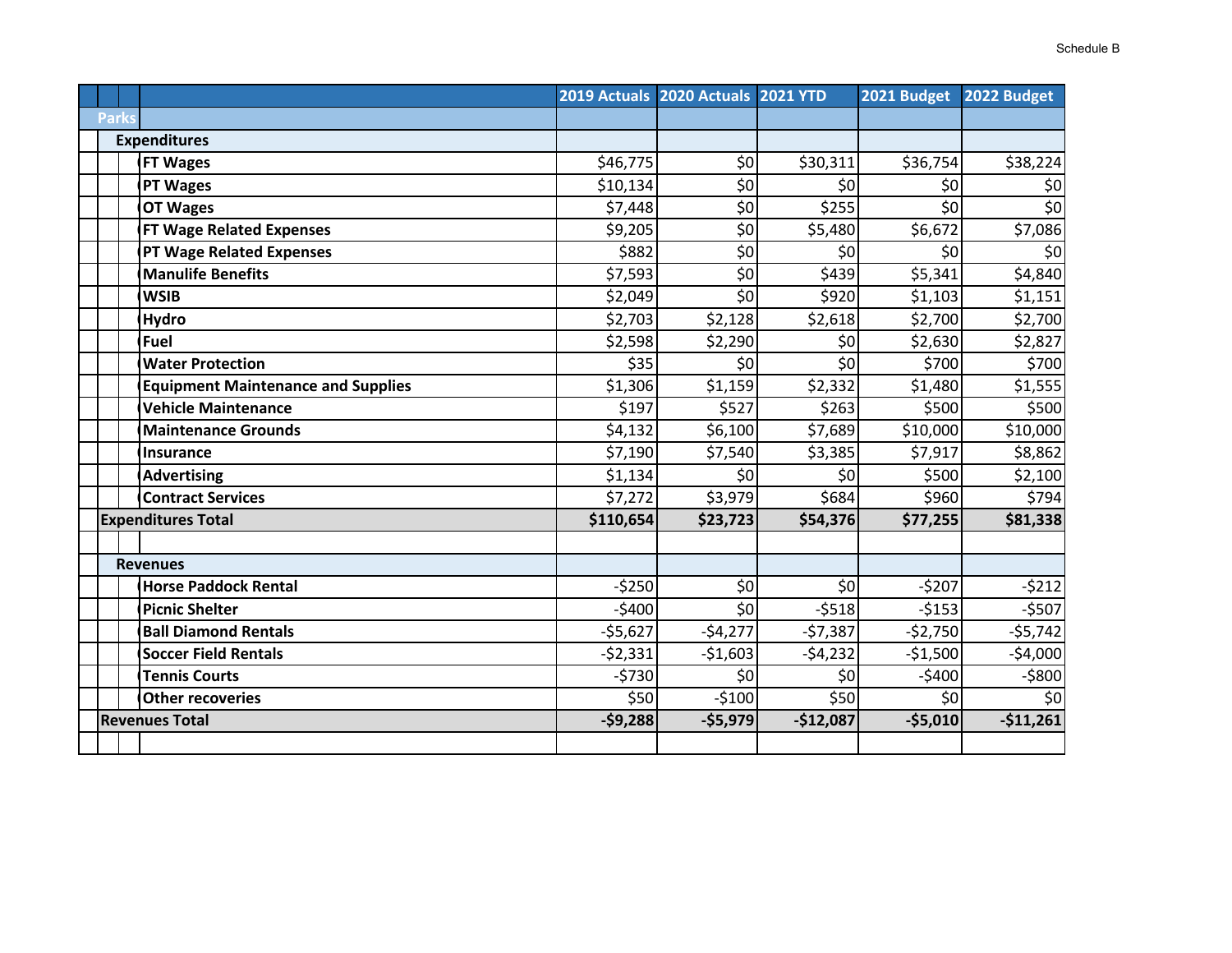|            |                                                |                    | 2019 Actuals 2020 Actuals 2021 YTD |                         | 2021 Budget | 2022 Budget |
|------------|------------------------------------------------|--------------------|------------------------------------|-------------------------|-------------|-------------|
| <b>PCC</b> |                                                |                    |                                    |                         |             |             |
|            | <b>Expenditures</b>                            |                    |                                    |                         |             |             |
|            | <b>FT Wages</b>                                | \$0                | \$57,524                           | \$58,122                | \$58,906    | \$63,706    |
|            | PT Wages                                       | \$41,182           | \$10,976                           | \$0                     | \$20,634    | \$21,491    |
|            | <b>OT Wages</b>                                | \$667              | \$19                               | \$1,184                 | \$1,000     | \$1,000     |
|            | <b>FT Wage Related Expenses</b>                | \$7                | \$9,570                            | \$10,550                | \$10,862    | \$11,809    |
|            | <b>PT Wage Related Expenses</b>                | \$1,912            | \$501                              | \$0                     | \$2,079     | \$2,218     |
|            | <b>Manulife Benefits</b>                       | \$0                | \$7,573                            | \$8,381                 | \$8,147     | \$7,383     |
|            | <b>WSIB</b>                                    | \$1,323            | \$2,145                            | \$1,822                 | \$2,416     | \$2,595     |
|            | <b>Office Supplies</b>                         | \$82               | \$104                              | \$0                     | \$150       | \$150       |
|            | <b>Hydro</b>                                   | \$11,159           | \$6,800                            | \$7,085                 | \$12,000    | \$12,000    |
|            | Heat                                           | \$4,040            | \$3,914                            | \$4,549                 | \$4,300     | \$4,300     |
|            | <b>Fuel</b>                                    | \$0                | \$0                                | \$0                     | \$500       | \$0         |
|            | <b>Water Protection</b>                        | \$4,558            | \$3,007                            | \$4,096                 | \$4,500     | \$4,500     |
|            | <b>Bldg-Cleaning, Maint, Supplies Interior</b> | \$9,003            | \$3,959                            | \$3,607                 | \$13,670    | \$13,670    |
|            | <b>Kitchen Supplies and Equipment</b>          | \$557              | \$0                                | \$0                     | \$1,500     | \$1,500     |
|            | <b>Waste Removal</b>                           | \$4,544            | \$7,075                            | \$8,100                 | \$6,240     | \$8,541     |
|            | <b>Outdoor Maintenance of Building</b>         | \$2,335            | \$6,557                            | \$5,360                 | \$4,000     | \$4,000     |
|            | Communication (phone, fax, internet)           | \$3,147            | \$3,179                            | \$2,682                 | \$3,000     | \$2,856     |
|            | <b>Mileage</b>                                 | \$0                | \$0                                | \$0                     | \$100       | \$100       |
|            | <b>Professional Development</b>                | $\overline{\xi_0}$ | $\overline{\mathbf{5}}$            | $\overline{\mathsf{S}}$ | \$0         | \$0         |
|            | <b>Membership and Subscription Fees</b>        | \$500              | $\overline{\mathbf{5}}$            | \$500                   | \$500       | \$500       |
|            | <b>Employee Travel - Meals</b>                 | \$0                | \$0                                | \$0                     | \$50        | \$50        |
|            | <b>Employee Travel - Accomodations</b>         | $\overline{\xi_0}$ | $\overline{\mathbf{5}}$            | $\overline{\mathsf{S}}$ | \$250       | \$250       |
|            | Insurance                                      | \$7,996            | \$7,746                            | \$3,321                 | \$8,133     | \$8,862     |
|            | <b>Advertising</b>                             | \$914              | \$0                                | \$0                     | \$2,000     | \$2,100     |
|            | <b>Contract Services</b>                       | \$2,937            | \$2,918                            | \$4,349                 | \$3,660     | \$4,092     |
|            | <b>Clothing, Safety Allowance</b>              | \$0                | \$0                                | \$208                   | \$260       | \$260       |
|            | <b>Expenditures Total</b>                      | \$96,861           | \$133,565                          | \$123,917               | \$168,857   | \$177,934   |
|            |                                                |                    |                                    |                         |             |             |
|            | <b>Revenues</b>                                |                    |                                    |                         |             |             |
|            | <b>Hall - Prime</b>                            | $-529,365$         | $-53,892$                          | \$525                   | $-$13,623$  | $-$13,623$  |
|            | <b>Hall - Non-Prime</b>                        | $-$19,969$         | $-52,052$                          | \$26                    | $-59,560$   | $-59,560$   |
|            | <b>Meeting Room</b>                            | $-$13,427$         | $-51,308$                          | \$0                     | $-55,975$   | $-55,975$   |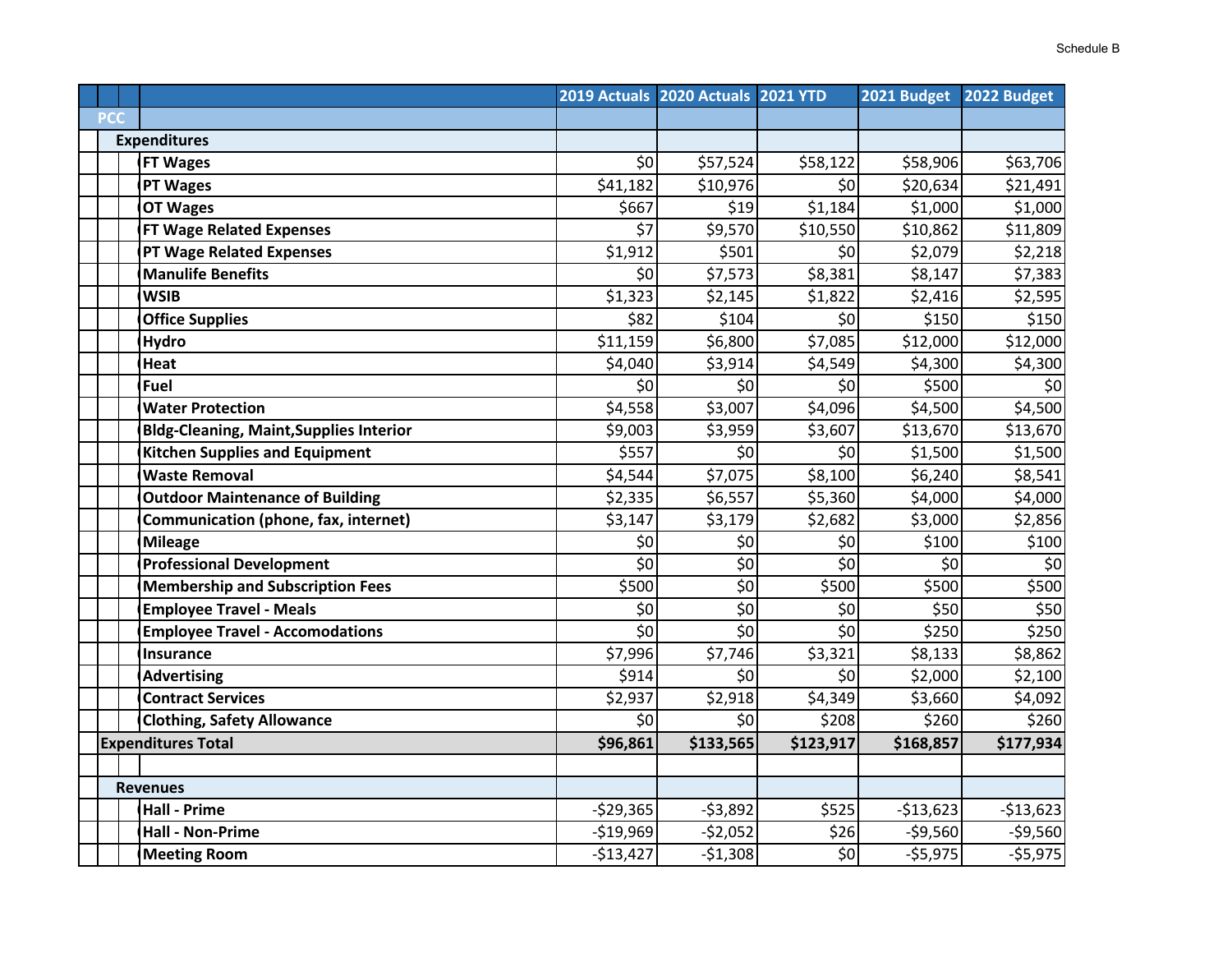|  |                                            |              | 2019 Actuals 2020 Actuals 2021 YTD |                  | 2021 Budget | 2022 Budget |
|--|--------------------------------------------|--------------|------------------------------------|------------------|-------------|-------------|
|  | <b>Projector and Microphone Rental Fee</b> | $-575$       | \$0                                | \$٥              | $-5104$     | $-5106$     |
|  | <b>Licensed Events Using Patio</b>         | $-5285$      | \$0                                | \$0              | $-5119$     | $-5121$     |
|  | <b>Hall - Commercial Rentals</b>           | $-51,547$    | \$0                                | \$0              | $-5318$     | $-5330$     |
|  | <b>Bartenders</b>                          | $-57,227$    | $-51,430$                          | \$260            | $-54,177$   | $-54,331$   |
|  | Kitchen Facilities - Non-Prime             | $-53,143$    | $-51,078$                          | \$0 <sub>1</sub> | $-51,900$   | $-51,900$   |
|  | <b>Advertising Sign</b>                    | $-533$       | $-534$                             | $-534$           | $-552$      | $-553$      |
|  | <b>Other Recoveries</b>                    | $-5956$      | $-5283$                            | \$0              | $-51,000$   | $-51,000$   |
|  | <b>Recreation Conditional Grants</b>       | $-55,609$    | $-54,468$                          | \$0              | $-55,167$   | $-55,167$   |
|  | <b>Revenues Total</b>                      | $-$ \$81,636 | $-$14,544$                         | \$776            | $-541,994$  | $-542,166$  |
|  |                                            |              |                                    |                  |             |             |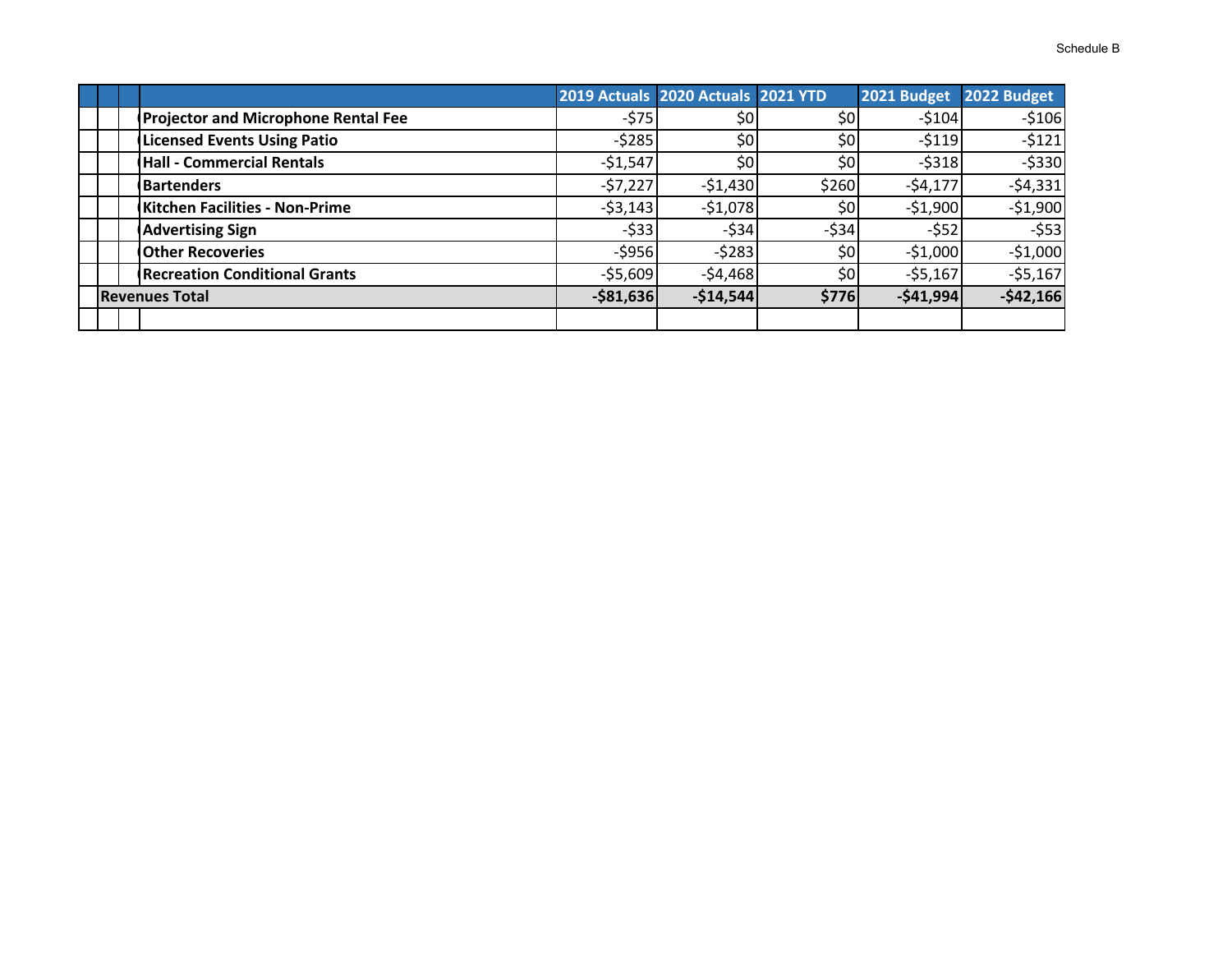| Schedule B |
|------------|
|            |

|            |                                        |         | 2019 Actuals 2020 Actuals 2021 YTD |                  | 2021 Budget | 2022 Budget |
|------------|----------------------------------------|---------|------------------------------------|------------------|-------------|-------------|
| <b>PDA</b> |                                        |         |                                    |                  |             |             |
|            | <b>Expenditures</b>                    |         |                                    |                  |             |             |
|            | <b>Per Diems</b>                       | \$4,280 | \$3,319                            | \$4,362          | \$4,551     | \$4,733     |
|            | <b>Office Supplies &amp; Equipment</b> | \$62    | \$70                               | \$0              | \$100       | \$100       |
|            | <b>Mileage</b>                         | \$0     | \$0                                | \$0              | \$150       | \$150       |
|            | <b>Training</b>                        | \$0     | \$0                                | \$0              | \$500       | \$500       |
|            | <b>Meals</b>                           | \$0     | \$0                                | \$0              | \$0         | \$50        |
|            | <b>Accomodations</b>                   | \$0     | \$0                                | \$0 <sub>1</sub> | \$0         | \$500       |
|            | <b>Expenditures Total</b>              | \$4,342 | \$3,389                            | \$4,362          | \$5,301     | \$6,033     |
|            |                                        |         |                                    |                  |             |             |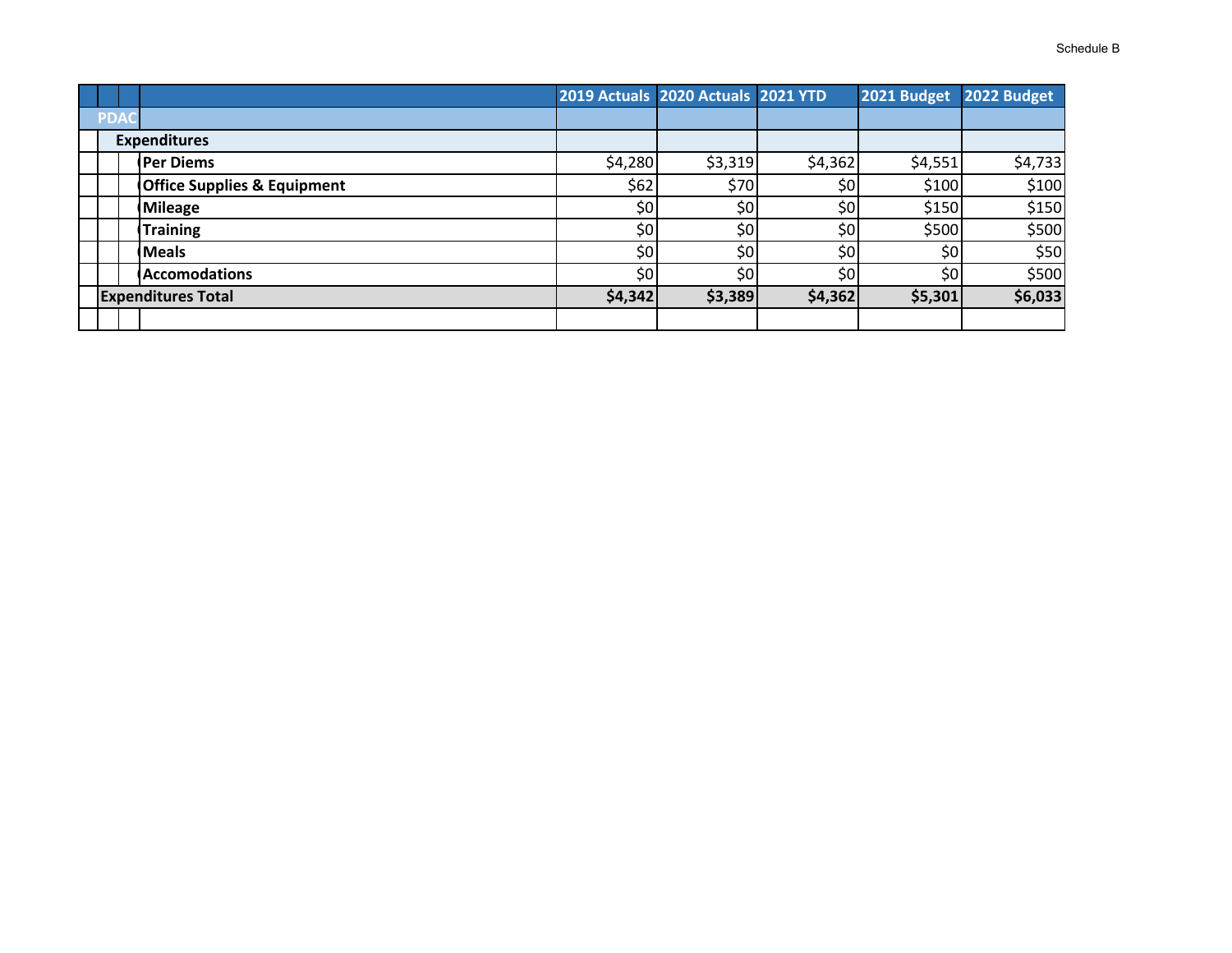|  |                                                            |            | 2019 Actuals 2020 Actuals 2021 YTD |                      | 2021 Budget | 2022 Budget |
|--|------------------------------------------------------------|------------|------------------------------------|----------------------|-------------|-------------|
|  | <b>Planning</b>                                            |            |                                    |                      |             |             |
|  | <b>Expenditures</b>                                        |            |                                    |                      |             |             |
|  | <b>FT Wages</b>                                            | \$56,985   | \$61,842                           | \$67,348             | \$70,252    | \$75,996    |
|  | <b>OT Wages</b>                                            | \$479      | \$0                                | \$0                  | \$500       | \$500       |
|  | <b>FT Wage Related Expenses</b>                            | \$10,823   | \$10,879                           | \$12,105             | \$12,637    | \$13,826    |
|  | <b>Manulife Benefits</b>                                   | \$4,430    | \$4,514                            | \$5,459              | \$5,336     | \$4,837     |
|  | <b>WSIB</b>                                                | \$1,819    | \$1,925                            | \$2,074              | \$2,123     | \$2,303     |
|  | <b>Office Supplies</b>                                     | \$752      | \$401                              | \$142                | \$750       | \$750       |
|  | Communication (phone, fax, internet)                       | \$78       | \$155                              | \$28                 | \$100       | \$100       |
|  | <b>Professional Fees - Legal</b>                           | \$35,870   | \$46,145                           | \$4,821              | \$17,000    | \$17,000    |
|  | <b>Professional Fees - Engineering</b>                     | \$63,282   | \$53,692                           | $\overline{$}78,935$ | \$57,849    | \$57,849    |
|  | <b>Mileage</b>                                             | \$99       | \$0                                | \$0                  | \$100       | \$100       |
|  | <b>Professional Development</b>                            | \$1,119    | \$371                              | \$371                | \$965       | \$1,330     |
|  | <b>Membership and Subscription Fees</b>                    | \$300      | \$0                                | \$190                | \$230       | \$385       |
|  | <b>Employee Travel - Meals</b>                             | \$0        | \$0                                | \$0                  | \$50        | \$50        |
|  | <b>Employee Travel - Accomodations</b>                     | \$0        | \$0                                | \$0                  | \$250       | \$250       |
|  | <b>Advertising</b>                                         | \$2,735    | \$6,695                            | \$2,691              | \$5,000     | \$3,500     |
|  | <b>Professional Fees - Water Monitoring</b>                | \$3,818    | \$1,714                            | \$2,153              | \$2,000     | \$2,500     |
|  | <b>Contract Services</b>                                   | \$7,830    | \$22,980                           | \$38,435             | \$24,490    | \$46,398    |
|  | <b>CIP Grants</b>                                          | \$0        | \$0                                | \$0                  | \$7,500     | \$7,500     |
|  | <b>Expenditures Total</b>                                  | \$190,417  | \$211,313                          | \$214,752            | \$207,132   | \$235,173   |
|  |                                                            |            |                                    |                      |             |             |
|  | <b>ReserveTransfers</b>                                    |            |                                    |                      |             |             |
|  | <b>Transfer from Operating Carryforward</b>                | \$0        | \$0                                | \$0                  | $-57,500$   | $-57,500$   |
|  | <b>Transfer to Operating Carryforward</b>                  | \$0        | \$0                                | \$0                  | \$0         | \$0         |
|  | <b>ReserveTransfers Total</b>                              | \$0        | \$0                                | \$0                  | $-$7,500$   | $-$7,500$   |
|  |                                                            |            |                                    |                      |             |             |
|  | <b>Revenues</b>                                            |            |                                    |                      |             |             |
|  | Engineering, Environmental, Legal, and Advertising Fees Re | $-538,481$ | $-545,618$                         | $-516,129$           | $-520,000$  | $-$15,000$  |
|  | <b>Minor Variance</b>                                      | $-518,154$ | $-519,134$                         | $-528,142$           | $-518,499$  | $-522,442$  |
|  | <b>Agreements</b>                                          | $-51,015$  | $-5250$                            | \$0                  | $-5793$     | $-5809$     |
|  | Part Lot Control Exemption By-law                          | $-5585$    | \$0                                | \$                   | \$0         | \$0         |
|  | <b>Site Plan Control</b>                                   | $-531,450$ | $-$84,860$                         | $-597,157$           | $-532,624$  | $-589,518$  |
|  | <b>Consent Review and Clearance</b>                        | $-53,750$  | $-52,740$                          | $-53,753$            | $-53,892$   | $-53,948$   |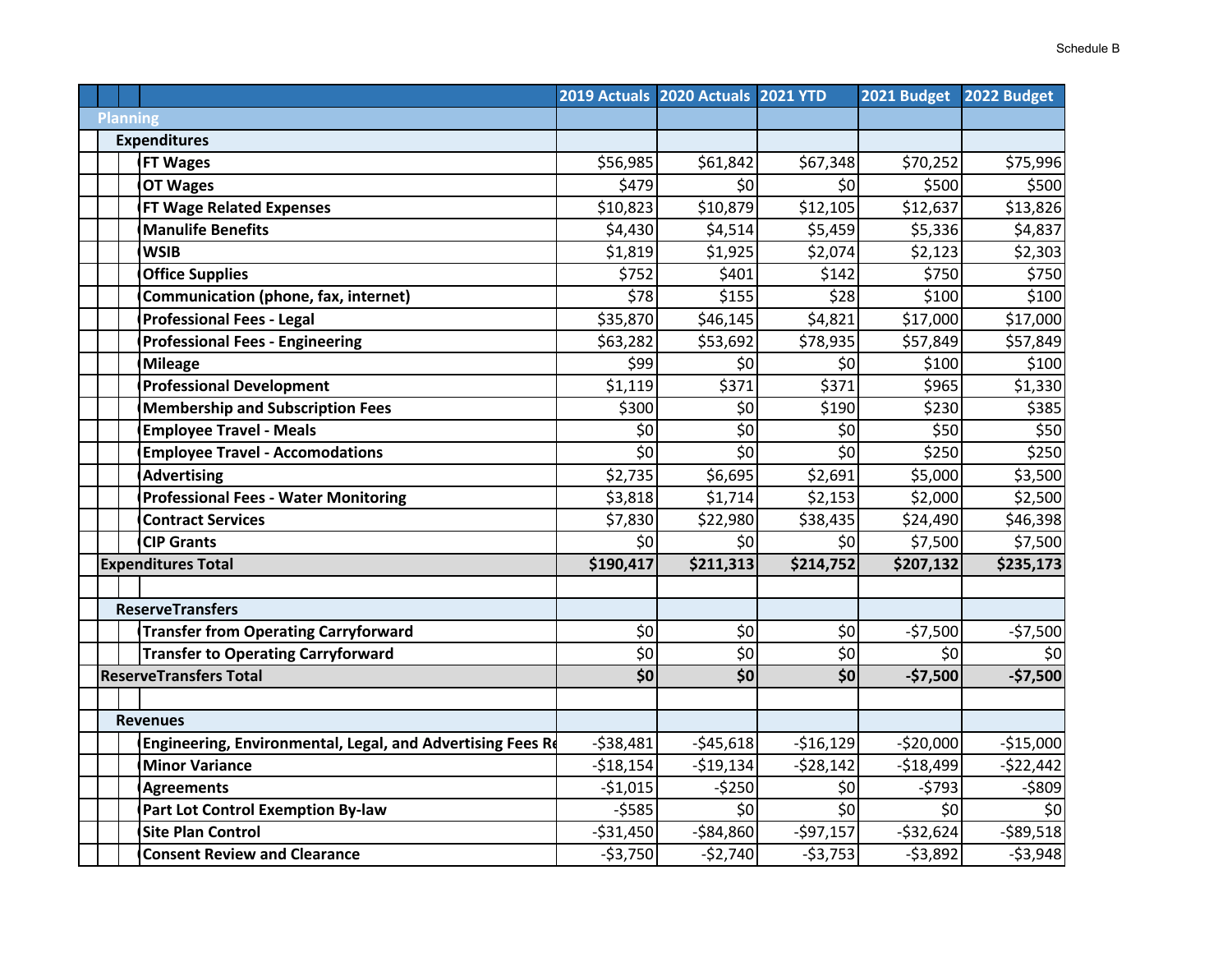|  |                                             |                  | 2019 Actuals 2020 Actuals 2021 YTD |               | 2021 Budget | 2022 Budget |
|--|---------------------------------------------|------------------|------------------------------------|---------------|-------------|-------------|
|  | <b>Ownership List Confirmation</b>          | \$0 <sub>1</sub> | $-51,400$                          | $-51,846$     | $-51,065$   | $-51,460$   |
|  | <b>Pre-Consultation</b>                     | \$0              | $-56,150$                          | $-518,125$    | $-5625$     | $-5637$     |
|  | <b>Zoning By-law Amendment</b>              | $-$43,600$       | $-514,842$                         | $-574,845$    | $-530,188$  | $-530,792$  |
|  | <b>Telecommunication Tower Proposals</b>    | $-5532$          | \$0                                | $-5543$       | $-52,331$   | $-5700$     |
|  | Lifting of Holding Designation Fee (Zoning) | \$0              | $-$ \$598                          | $-51,824$     | $-5608$     | $-5620$     |
|  | Zoning By-law Amendment - Aggregate         | \$0              | $-515,300$                         | \$0           | \$0         | $-$15,872$  |
|  | <b>Garden Suites and Renewals (Zoning)</b>  | \$0              | $-51,200$                          | \$0           | $-51,220$   | $-51,245$   |
|  | <b>Zoning Compliance Letter</b>             | $-52,850$        | $-53,057$                          | $-53,925$     | $-52,723$   | $-53,086$   |
|  | <b>Zoning By-law - Copy</b>                 | \$0              | \$0                                | \$0           | \$0         | \$0         |
|  | <b>Revenues Total</b>                       | $-$140,417$      | $-$195,149$                        | $-$ \$246,290 | $-$114,568$ | $-$186,129$ |
|  |                                             |                  |                                    |               |             |             |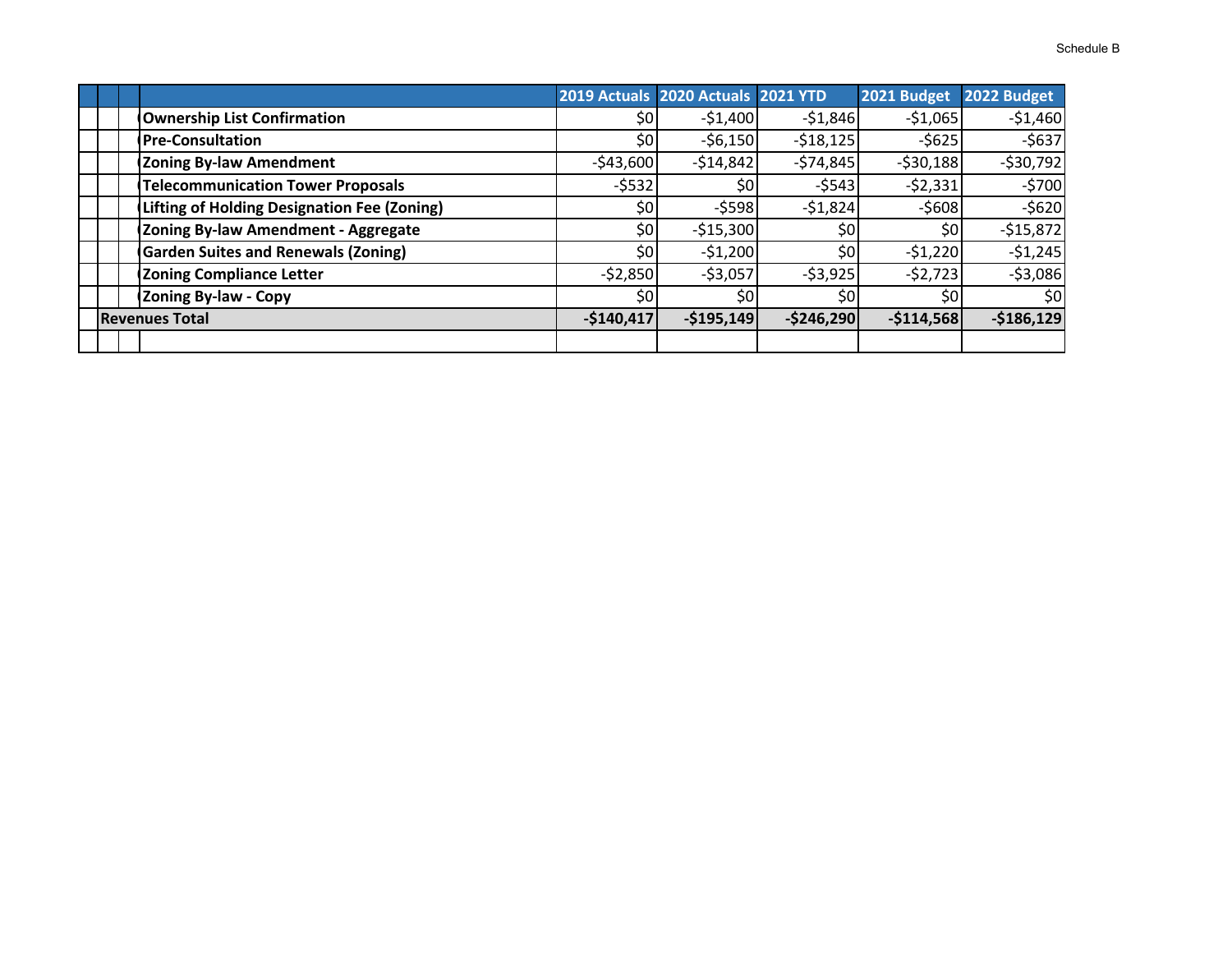|                                             |           | 2019 Actuals 2020 Actuals 2021 YTD |           | 2021 Budget | 2022 Budget |
|---------------------------------------------|-----------|------------------------------------|-----------|-------------|-------------|
| <b>Public Works</b>                         |           |                                    |           |             |             |
| <b>Expenditures</b>                         |           |                                    |           |             |             |
| <b>FT Wages</b>                             | \$323,700 | \$352,167                          | \$401,261 | \$403,915   | \$484,968   |
| <b>PT Wages</b>                             | \$32,040  | \$101,378                          | \$38,814  | \$35,600    | \$43,320    |
| <b>OT Wages</b>                             | \$60,865  | \$57,199                           | \$19,934  | \$27,795    | \$27,795    |
| <b>FT Wage Related Expenses</b>             | \$64,726  | \$64,866                           | \$72,312  | \$74,743    | \$90,832    |
| <b>PT Wage Related Expenses</b>             | \$4,690   | \$10,966                           | \$3,770   | \$6,626     | \$8,171     |
| <b>Manulife Benefits</b>                    | \$39,288  | \$38,898                           | \$49,418  | \$48,757    | \$52,256    |
| <b>WSIB</b>                                 | \$12,924  | \$15,215                           | \$13,828  | \$13,878    | \$16,261    |
| <b>Office Supplies</b>                      | \$20      | \$161                              | \$202     | \$250       | \$250       |
| <b>Hydro</b>                                | \$678     | \$597                              | \$594     | \$750       | \$750       |
| Fuel                                        | \$74,234  | \$61,667                           | \$94,658  | \$70,000    | \$75,250    |
| <b>Equipment Maintenance &amp; Supplies</b> | \$2,166   | \$1,770                            | \$2,028   | \$2,050     | \$2,050     |
| <b>Signage</b>                              | \$9,403   | \$9,732                            | \$25,497  | \$10,000    | \$14,000    |
| <b>Pavement Markings</b>                    | \$14,485  | \$33,499                           | \$30,056  | \$35,500    | \$35,500    |
| <b>Railway Maintenance and Upgrades</b>     | \$11,376  | \$0                                | \$5,514   | \$5,000     | \$5,000     |
| <b>Maintenance Gravel</b>                   | \$73,349  | \$78,965                           | \$75,422  | \$80,000    | \$80,000    |
| Calcium                                     | \$61,026  | \$66,152                           | \$68,488  | \$68,000    | \$68,000    |
| <b>Winter Maintenance</b>                   | \$250,113 | \$273,616                          | \$214,793 | \$229,250   | \$229,250   |
| <b>Waste Removal</b>                        | \$2,150   | \$203                              | \$1,171   | \$1,500     | \$1,500     |
| <b>Shop Overhead</b>                        | \$7,812   | \$6,768                            | \$7,724   | \$7,400     | \$7,400     |
| <b>Road Maintenance supplies</b>            | \$30,187  | \$46,538                           | \$57,203  | \$35,400    | \$35,400    |
| <b>Vehicle Maintenance</b>                  | \$73,777  | \$53,992                           | \$27,517  | \$46,000    | \$46,000    |
| <b>Speed Monitor</b>                        | \$0       | \$0                                | \$0       | \$500       | \$500       |
| <b>Tree Maintenance Program</b>             | \$19,898  | \$18,443                           | \$23,356  | \$20,000    | \$20,000    |
| <b>Sidewalk Repairs</b>                     | \$890     | \$0                                | \$4,398   | \$5,000     | \$5,000     |
| Communication (phone, fax, internet)        | \$2,903   | \$4,293                            | \$2,832   | \$2,844     | \$3,213     |
| <b>Professional Fees - Engineering</b>      | \$466     | \$5,424                            | \$994     | \$2,000     | \$2,000     |
| <b>Mileage</b>                              | \$0       | \$0                                | \$0       | \$100       | \$100       |
| <b>Professional Development</b>             | \$1,211   | \$0                                | \$0       | \$1,420     | \$1,420     |
| <b>Membership and Subscription Fees</b>     | \$698     | \$706                              | \$559     | \$900       | \$900       |
| <b>Employee Travel - Meals</b>              | \$0       | \$0                                | \$0       | \$50        | \$50        |
| <b>Insurance</b>                            | \$77,372  | \$46,875                           | \$20,406  | \$49,219    | \$51,694    |
| <b>Advertising</b>                          | \$989     | \$525                              | \$350     | \$1,000     | \$1,000     |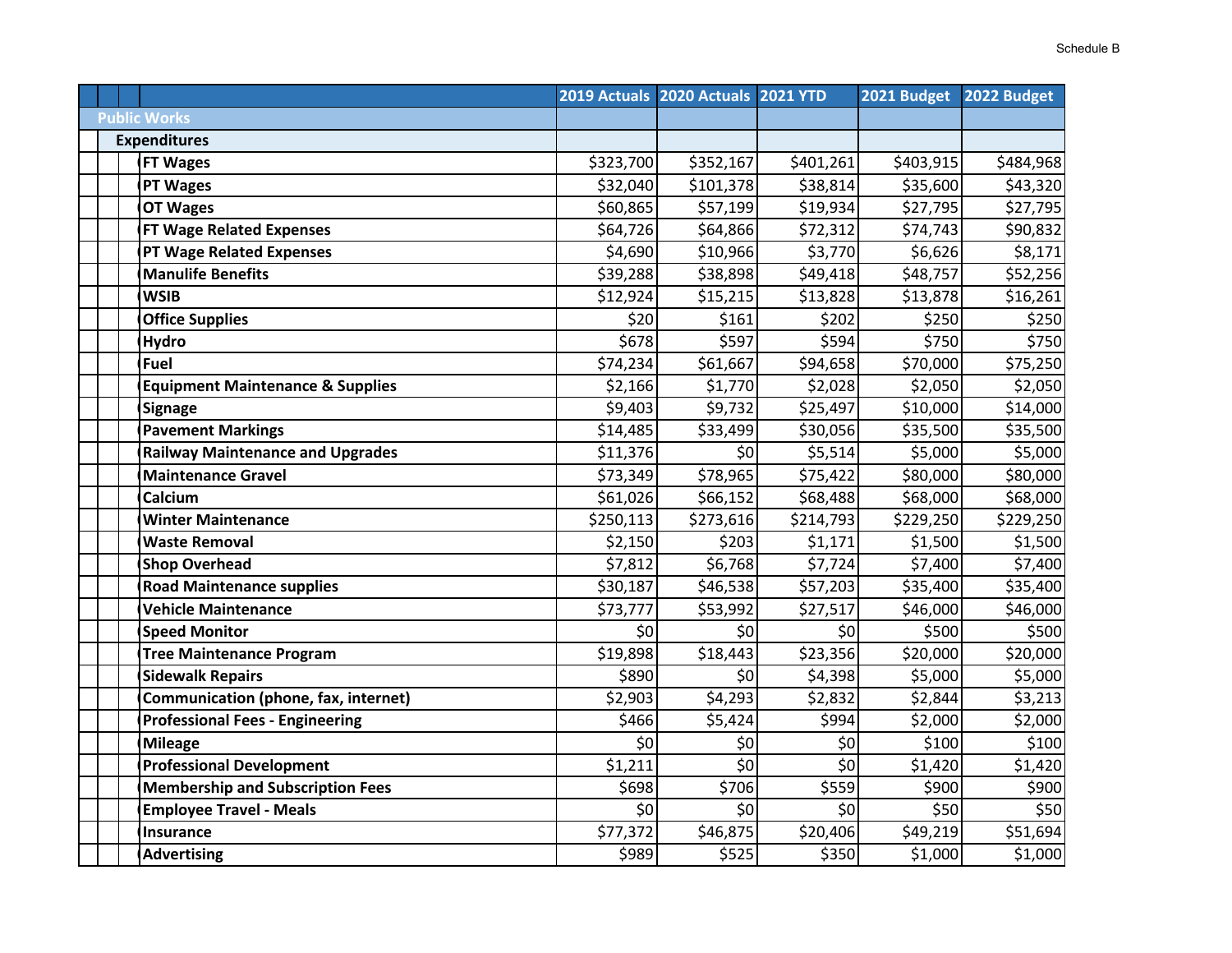|                                                             |             | 2019 Actuals 2020 Actuals 2021 YTD |             | 2021 Budget | 2022 Budget |
|-------------------------------------------------------------|-------------|------------------------------------|-------------|-------------|-------------|
| <b>Vehicle Plates</b>                                       | \$6,012     | \$0                                | \$5,547     | \$7,255     | \$7,255     |
| <b>Permits</b>                                              | \$101       | \$50                               | \$65        | \$100       | \$100       |
| <b>Contract Services</b>                                    | \$35,407    | \$33,903                           | \$29,084    | \$45,220    | \$38,504    |
| <b>Clothing, Safety Allowance</b>                           | \$702       | \$2,410                            | \$2,021     | \$2,400     | \$2,400     |
| <b>Street Lights: Repairs and Hydro Bills</b>               | \$22,561    | \$19,367                           | \$20,528    | \$14,850    | \$14,850    |
| <b>Expenditures Total</b>                                   |             | \$1,406,347<br>\$1,318,219         | \$1,320,342 | \$1,355,272 | \$1,472,937 |
|                                                             |             |                                    |             |             |             |
| <b>ReserveTransfers</b>                                     |             |                                    |             |             |             |
| <b>Transfer from Asset Management Discretionary Reserve</b> | \$0         | \$0                                | \$0         | $-510,000$  | $-$10,000$  |
| <b>Contribution to Aggregate Levy Discretionary Reserve</b> | \$279,089   | \$240,000                          | \$240,000   | \$240,000   | \$271,900   |
| <b>Contribution from Winter Maintenance</b>                 | $-547,113$  | \$0                                | \$0         | \$0         | \$0         |
| <b>Contribution to Winter Maintenance</b>                   | \$0         | \$0                                | \$0         | \$0         | \$0         |
| <b>ReserveTransfers Total</b>                               |             | \$231,976<br>\$240,000             | \$240,000   | \$230,000   | \$261,900   |
|                                                             |             |                                    |             |             |             |
| <b>Revenues</b>                                             |             |                                    |             |             |             |
| <b>Oversize-Overweight Load Permits</b>                     | \$0         | \$0                                | $-5103$     | $-5103$     | $-5105$     |
| <b>Third Party Cost Recovery</b>                            | \$0         | \$0                                | $-$16,370$  | \$0         | \$0         |
| <b>Entrance Permit</b>                                      | $-52,580$   | $-56,755$                          | $-55,832$   | $-54,800$   | $-55,000$   |
| <b>Roads Other Recoveries</b>                               | $-$1,150$   | $-$1,340$                          | $-526,704$  | $-520,638$  | $-521,051$  |
| <b>Provincial Aggregate Levy</b>                            | $-$507,089$ | $-5524,189$                        | $-5583,783$ | $-$468,000$ | $-$480,000$ |
| <b>Revenues Total</b>                                       |             | $-$ \$510,819<br>$-$532,285$       | $-$632,791$ | $-$493,541$ | $-$506,156$ |
|                                                             |             |                                    |             |             |             |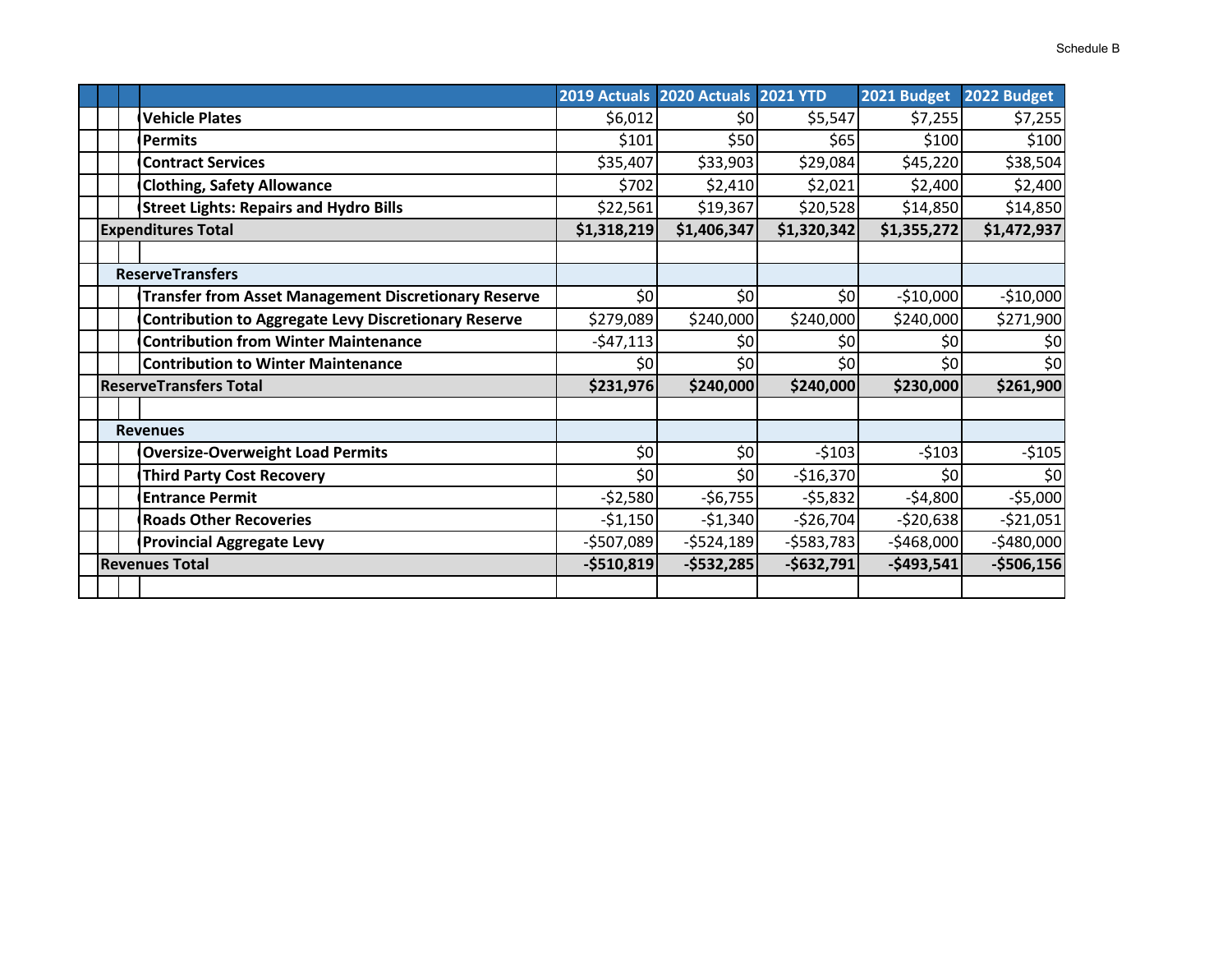|                             |  |                                        | 2019 Actuals 2020 Actuals 2021 YTD |         |         | 2021 Budget | 2022 Budget |
|-----------------------------|--|----------------------------------------|------------------------------------|---------|---------|-------------|-------------|
| <b>Recreation Committee</b> |  |                                        |                                    |         |         |             |             |
| <b>Expenditures</b>         |  |                                        |                                    |         |         |             |             |
|                             |  | <b>Per Diems</b>                       | \$2,565                            | \$2,221 | \$2,709 | \$2,655     | \$2,817     |
|                             |  | <b>Office Supplies &amp; Equipment</b> | \$0                                | \$0     | \$0     | \$0         | \$100       |
|                             |  | <b>Mileage</b>                         | \$0                                | \$0     | \$0     | \$0         | \$150       |
|                             |  | <b>Training</b>                        | \$0                                | \$0     | \$0     | \$0         | \$500       |
|                             |  | <b>Meals</b>                           | \$٥                                | \$0     | \$0     | \$0         | \$50        |
|                             |  | <b>Accomodations</b>                   | \$0                                | \$0     | \$0     | \$0         | \$500       |
| <b>Expenditures Total</b>   |  | \$2,565                                | \$2,221                            | \$2,709 | \$2,655 | \$4,117     |             |
|                             |  |                                        |                                    |         |         |             |             |